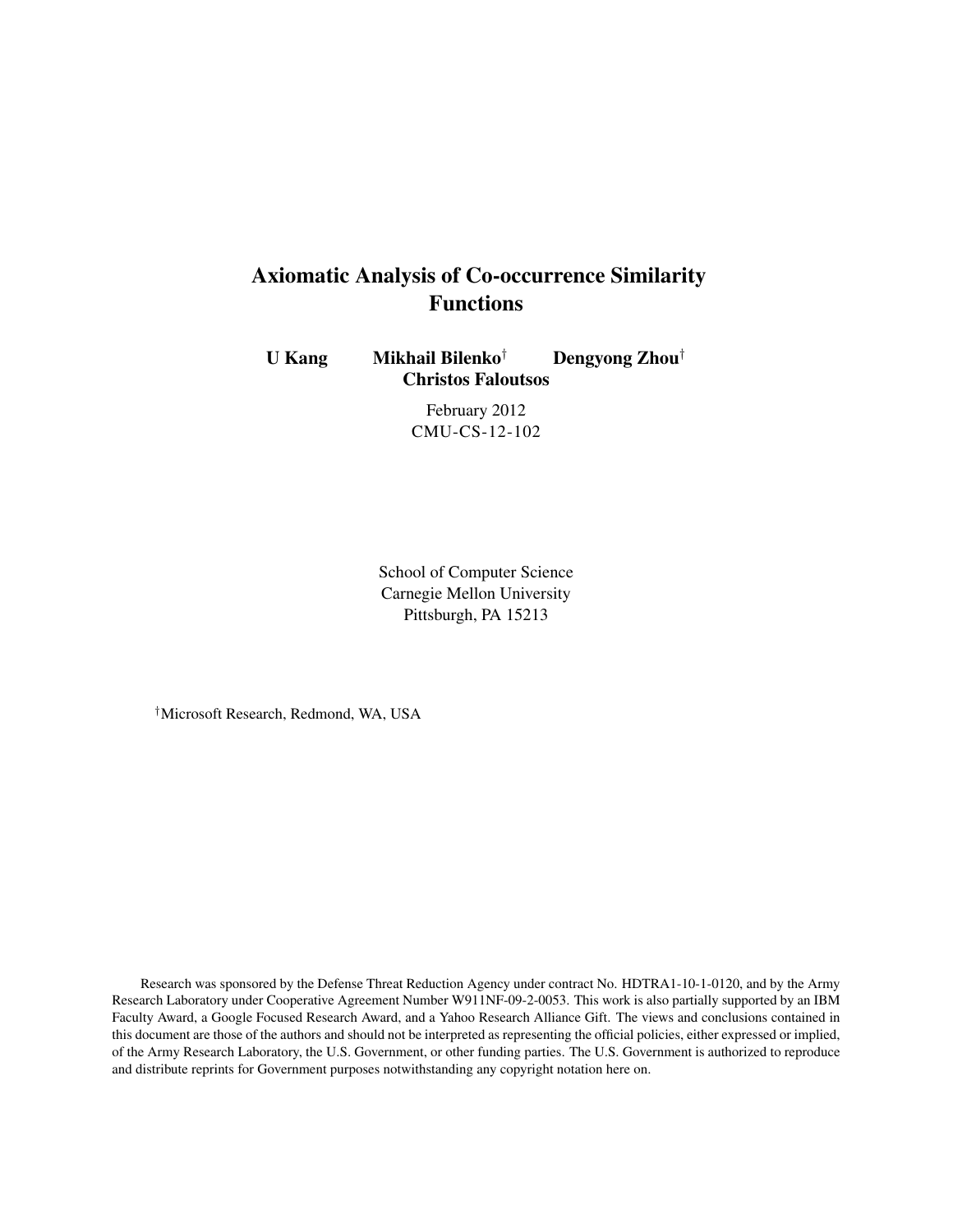Keywords: co-occurrence similarity function, axiomatic analysis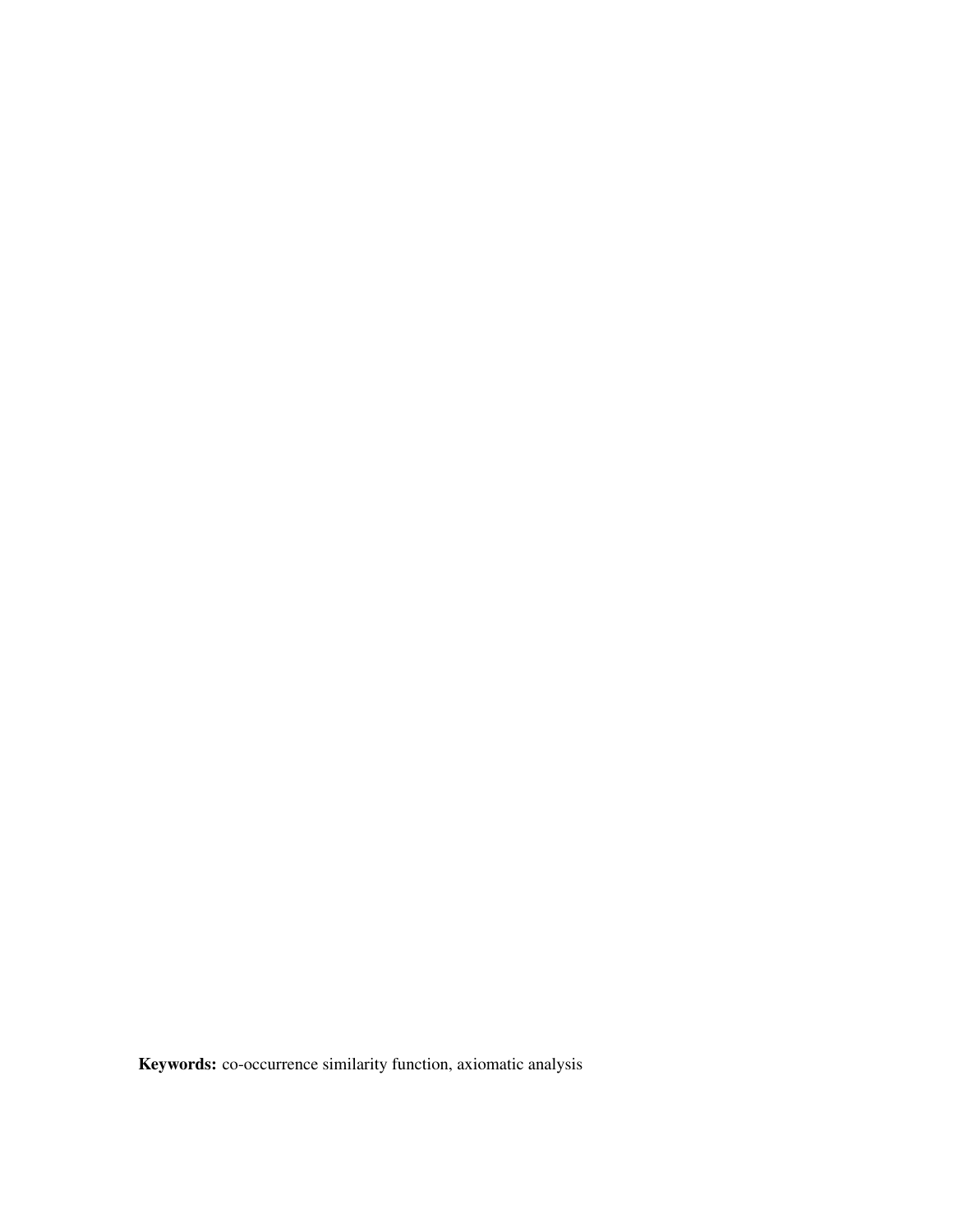#### Abstract

Finding similar items based on co-occurrence data is an important data mining task with applications ranging from recommender systems to keyword based advertising. A number of co-occurrence similarity functions have been proposed based on graph-theoretic, geometric, and statistical abstractions. Despite the variety of existing algorithms, however, there exists no formal methodology for analyzing their properties and comparing their benefits and limitations. At the same time, the wide range of applications and domains where co-occurrence-based similarity functions are deployed limits the conclusiveness of experimental evaluations beyond the narrow task typically considered by each method.

This paper proposes an axiomatic approach to analyzing co-occurrence similarity functions. The approach is based on formulating general, domain-independent constraints that well-behaved methods must satisfy to avoid producing degenerate results. Such constraints are derived based on the impact that continuous aggregation of the co-occurrence data is expected to have on absolute or relative similarity estimates. Proposed constraint-based analysis is applied to several representative, popular similarity functions and reveals that, surprisingly, none of them satisfy all constraints unconditionally. The analysis leads to the design of a theoretically well-justified similarity function called Random Walk with Sink (RWS). RWS is parameterized to satisfy the constraints unconditionally, with the parameterization having interesting probabilistic and graph-theoretic interpretations.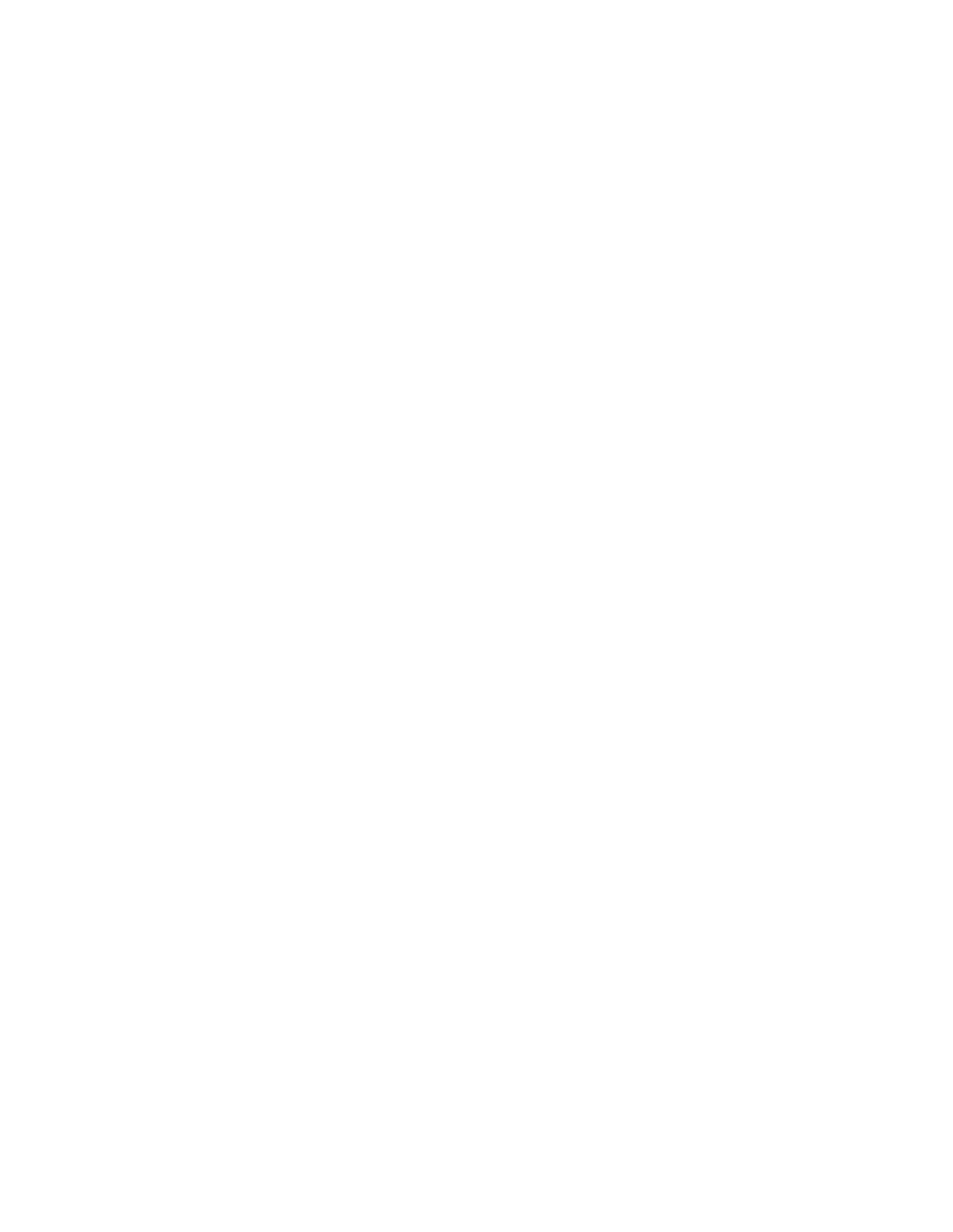## 1 Introduction

Co-occurrence data is ubiquitous in modern data mining and machine learning applications as it provides a very rich signal source for inferring similarity between items, a common prediction task. The following are examples of problems where different types of co-occurrences are used to identify related items:

- 1. *Item recommendation*. Logs of consumption behavior (market-basket data) allow finding products for cross-promotion (e.g., in personalized recommendations) [17].
- 2. *Query suggestion*. Search engine logs associating queries with subsequently visited URLs allow identifying related queries based on URL co-visitation (e.g., for query suggestion or matching advertisements on relevant keywords) [5, 14].
- 3. *Related author search*. Bibliography databases containing co-authorship data or co-occurrences of publications in the same venues allow finding similar authors (e.g., for finding related work, collaborators or qualified reference letter writers) [18].

Because of the wide applicability of co-occurrence similarity functions, a number of them have been proposed in the context of different domains. Such methods are roughly grouped into the following groups based on underlying formalizations:

- 1. *Graph-theoretic* methods represent items as nodes in a bipartite graph, with occurrence contexts being opposite partition nodes connected to item nodes by edges representing occurrences. Similarity corresponds to node nearness measures (e.g., probability of reaching another node via a k-step random walk).
- 2. *Geometric* methods represent items as vectors in a metric space with occurrences corresponding to dimensions. Similarity corresponds to geometric measures of vector closeness (e.g., cosine similarity).
- 3. *Probabilistic* methods represent items as random events over which contexts define probability distributions, based on which similarity is then computed (e.g., Pointwise Mutual Information).

It is important to note that these groups are not disjoint, as a number of methods can be interpreted as belonging to more than one. However, the bipartite graph representation of co-occurrence data provides a common underlying formalism, and plays a central role in this paper.

### 1.1 Axiomatic Approach

Because similarity functions are typically a component in learning and mining applications, their experimental evaluation is tied to the specific task and domain at hand. Their performance then depends on the application suitability, making empirical evaluations highly domain-specific. Thus, a fundamental unanswered question remains: how do we comparatively analyze different co-occurrence-based similarity methods? This paper describes a general framework that provides the basis for such comparative analysis. The framework is based on an *axiomatic approach*: deriving fundamental properties (axioms) that capture basic intuitions that any reasonable co-occurrence-based similarity measure must obey. These properties are obtained by considering changes in similarity function output that are expected when new item co-occurrences are observed. Distinguishing between occurrences arriving in new or existing contexts, as well as between absolute versus relative similarity leads to several types of constraints described in the paper.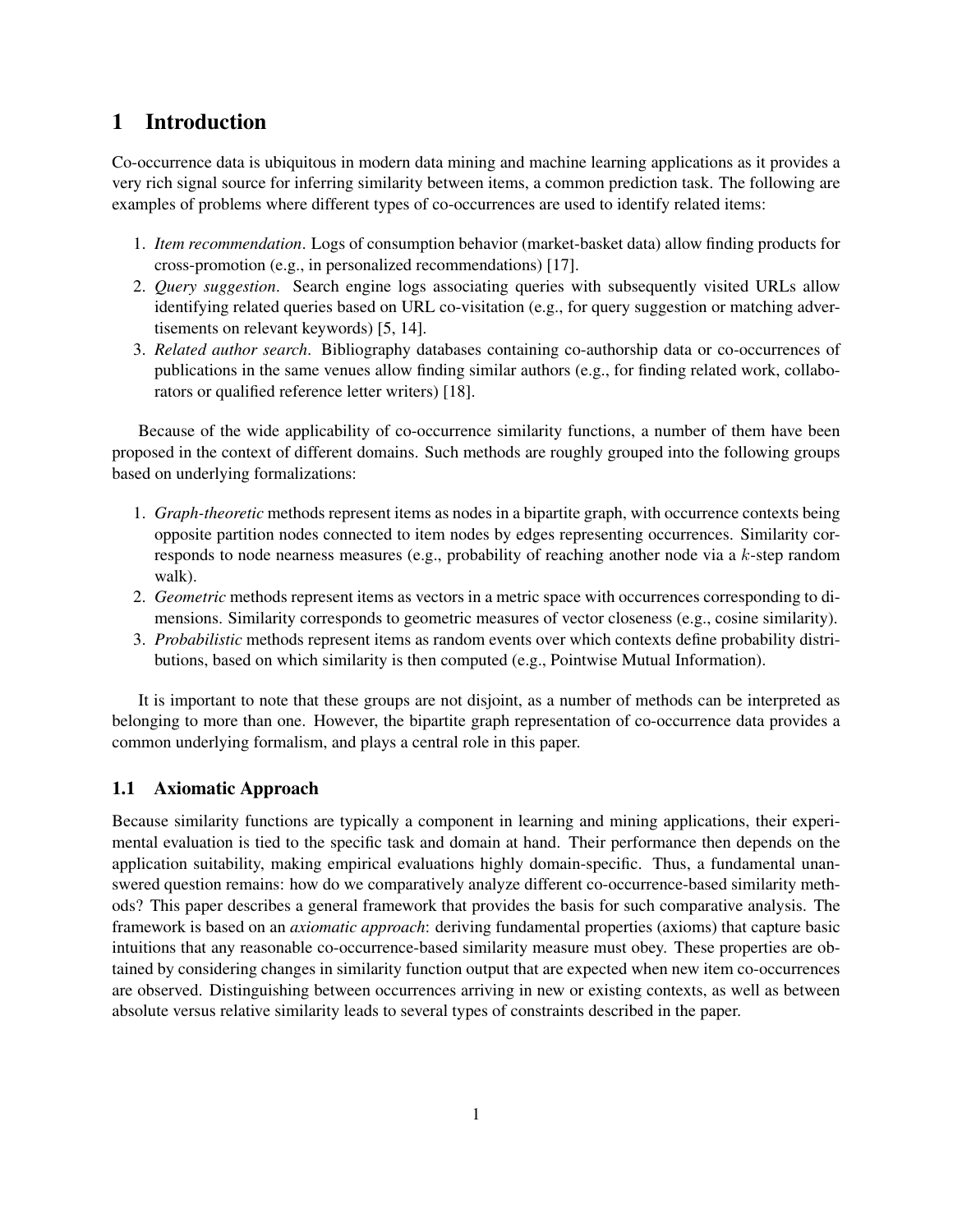| <b>Axiom</b><br><b>Method</b> | <b>A-NCM</b>            | <b>R-NCM</b>          | A-QCM                 | <b>R-QCM</b>            | <b>A-TCM</b>          | <b>R-TCM</b>            | DR                      |
|-------------------------------|-------------------------|-----------------------|-----------------------|-------------------------|-----------------------|-------------------------|-------------------------|
| Common Neighbors              | <b>Yes</b>              | <b>Yes</b>            | Yes                   | <b>Yes</b>              | Yes                   | Yes                     | N <sub>o</sub>          |
| Cosine                        | $\mathrm{No}^\dagger$   | $\mathrm{No}^\dagger$ | $\mathrm{No}^\dagger$ | Yes                     | $\mathrm{No}^\dagger$ | $\mathrm{No}^\dagger$   | $\mathrm{No}^\dagger$   |
| Jaccard                       | $\mathrm{No}^{\dagger}$ | <b>Yes</b>            | No                    | No                      | No                    | N <sub>0</sub>          | $\mathrm{No}^\dagger$   |
| Pointwise Mutual Information  | $\mathrm{No}^\dagger$   | $\mathrm{No}^\dagger$ | No                    | No                      | N <sub>0</sub>        | N <sub>0</sub>          | $\mathrm{No}^\dagger$   |
| Adamic-Adar                   | <b>Yes</b>              | <b>Yes</b>            | No                    | No                      | N <sub>0</sub>        | N <sub>0</sub>          | N <sub>o</sub>          |
| Forward Random Walk           | $\mathrm{No}^\dagger$   | Yes                   | $\mathrm{No}^\dagger$ | Yes                     | <b>Yes</b>            | Yes                     | $\mathrm{No}^\dagger$   |
| Backward Random Walk          | $\mathrm{No}^\dagger$   | $\mathrm{No}^\dagger$ | <b>Yes</b>            | Yes                     | $\mathrm{No}^\dagger$ | $\mathrm{No}^\dagger$   | $\mathrm{No}^\dagger$   |
| Mean Meeting Time             | $\mathrm{No}^\dagger$   | $\mathrm{No}^\dagger$ | $\mathrm{No}^\dagger$ | $\mathrm{No}^{\dagger}$ | $\mathrm{No}^\dagger$ | $\mathrm{No}^{\dagger}$ | $\mathrm{No}^{\dagger}$ |
| <b>Random Walk with Sink</b>  | Yes*                    | Yes                   | Yes*                  | Yes                     | Yes                   | Yes                     | Yes*                    |

Table 1: Summary of the axiomatic analysis. 'Yes': a method satisfies an axiom on any data. 'Yes\*': a method satisfies an axiom on any data given appropriate parameter settings. 'No<sup>†</sup>': a method satisfies an axiom only on a specific set of data. 'No': a method does not satisfy an axiom on any data. Notice that only our proposed Random Walk with Sink (RWS) method, described in Section 5, satisfies *all* the axioms on *any* data given appropriate parameter settings.

### 1.2 Our Contributions

Applying axiomatic analysis to a number of popular similarity functions yields surprising results: no single method satisfies all constraints unconditionally, as summarized in Table 1. For example, Figure 1 (a) and (b) show that the Forward Random Walk (FRW) similarity *decreases* after the addition a new context. For each method and each axiom, we either prove that the axiom is always satisfied, or identify the specific conditions that lead to axiom dissatisfaction. The ultimate utility of the proposed analysis framework is that it allows considering the shortcomings of current functions systematically, leading to derivation of their variants that overcome them, e.g., via data-dependent parameterization. This process is demonstrated by introducing a new variant of random walk-based similarity: *random walks with sink (RWS)*. The method has an intuitive interpretation that explains its flexibility related to smoothing, and it avoids axiom violations suffered by regular FRW; e.g., Figure 1 (c) and (d) show how RWS satisfies an axiom which was violated by FRW.

The axiomatic approach has been previously applied to clustering and information retrieval functions [10, 7, 1], leading to their better understanding, and our results indicate that it can be equally fruitful for analyzing co-occurrence similarity functions. The primary contributions of the paper are the following:

- 1. Axiomatic framework. We propose a principled methodology for analyzing co-occurrence similarity functions based on differential response to new observations.
- 2. Analysis and proofs. We analyze a number of commonly used similarity functions using our proposed abstraction called context-wise decomposition, and derive the conditions under which they satisfy the axioms. We prove that no single method satisfies all conditions unconditionally.
- 3. Design of new similarity function. We demonstrate how axiomatic analysis allows designing a new data-driven, theoretically well-justified co-occurrence similarity function without degenerate properties.

The rest of this paper is organized as follows. Section 2 surveys commonly used methods for computing similarities in bipartite graphs. Section 3 introduces the axiomatic framework, defining desirable properties expected of well-behaved similarity functions, followed by Section 4 where the framework is applied to analyze the popular similarity functions. Based on the analysis, we propose a new similarity function which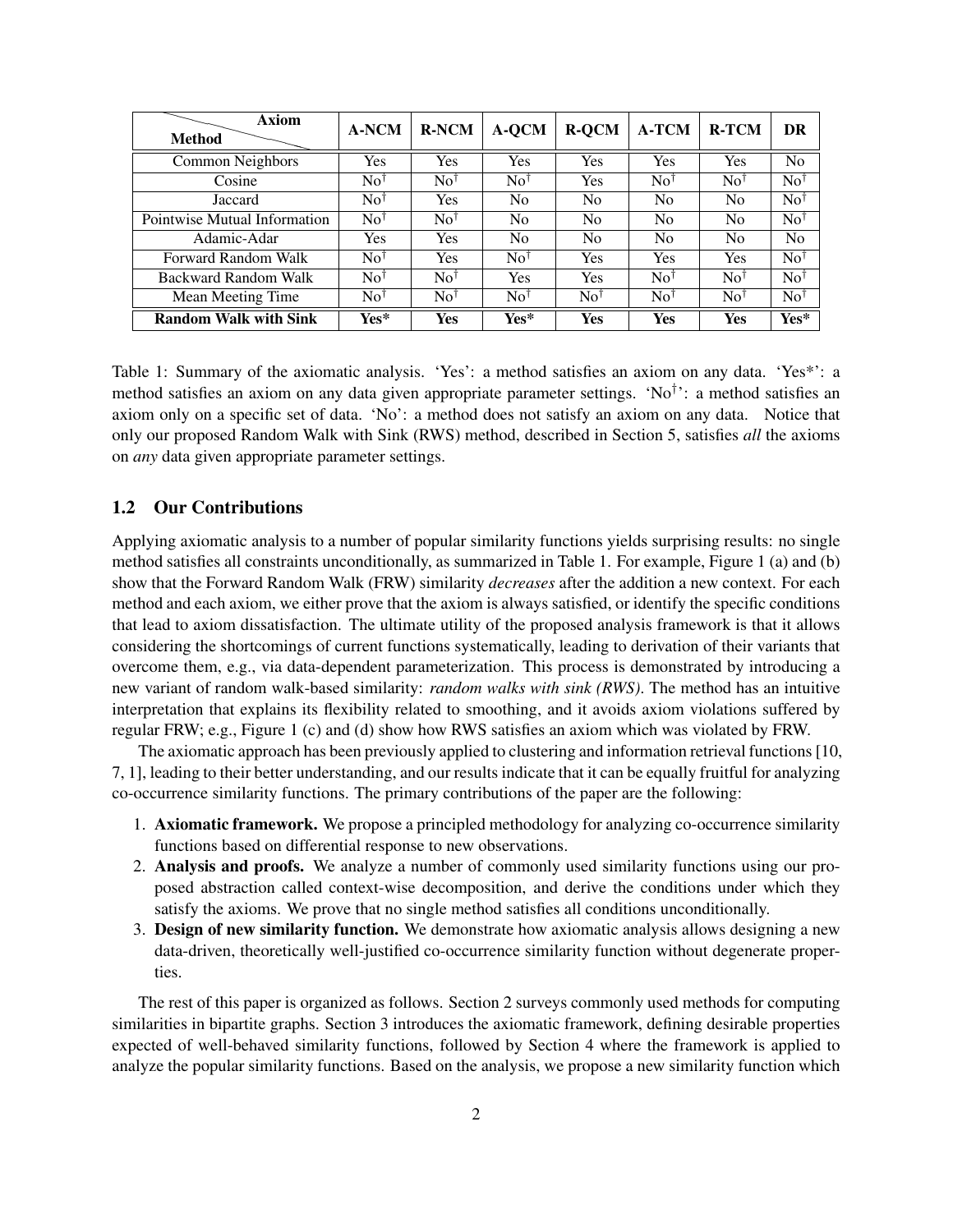

Figure 1: The comparison of the Forward Random Walk (FRW) and our proposed Random Walk with Sink (RWS) method. In (a) and (b), the new context 'CIKM' *decreases* the FRW similarity between Jian Pei and Ravi Kumar, which is counterintuitive and violating the Axiom 1 'New Context Monotonicity'. In (c) and (d), the same context increases the RWS similarity with the parameter  $s = 100$ , showing that RWS satisfies the Axiom 1.

satisfies all the proposed properties in Section 5. We summarize related work in Section 6 and conclude in Section 7.

## 2 Similarity Functions for Co-occurrence Data

In this section, we describe several highly popular co-occurrence similarity functions and briefly discuss their properties. All considered functions compute the similarity between a *query* item q and a *target* item  $u \in T \setminus \{q\}$ , where T is the set of all items. Items can be represented as nodes on one side of a bipartite graph, with the set of contexts,  $C$ , in which items are observed, represented by nodes on the other side of the bipartite graph. Graph edges encode occurrences, and may be unweighted or weighted, where weights would represent occurrence properties, e.g., occurrence count. For a dataset with n items and  $m$ contexts, the graph corresponds to an  $n \times m$  adjacency matrix W where its  $(i, j)$ th element  $W_{ij}$  represents the occurrence weight of  $i$ -th item in  $j$ -th context. Table 2 summarizes the notation.

Common Neighbors (CN) method computes the similarity of two nodes as the total number of their common neighbors, and has been extensively used in social network graphs [15]. In a co-occurrence graph, this corresponds to computing the dot product of the vectors representing the neighborhoods of the two nodes. Let  $\Gamma(q)$  and  $\Gamma(u)$  be the sets of nodes connected to nodes q and u, respectively. Then, the common neighbor similarity  $CN_W(q, u)$  of a target node u to the query q based on weight matrix W is:

$$
CN_W(q, u) = \sum_{c \in \Gamma(q) \cap \Gamma(u)} W_{qc} W_{uc}.
$$

Cosine (COS) similarity normalizes Common Neighbors by the total number of contexts in which the query and target items are observed, and is especially popular for computing textual similarity in information retrieval applications [13]. Formally, the similarity  $COS_W(q, u)$  of a target node u to the query q based on weight matrix  $W$  is:

$$
COS_W(q, u) = \sum_{c \in \Gamma(q) \cap \Gamma(u)} \frac{W_{qc} W_{uc}}{||W_{q:}||_2||W_{u:}||_2},
$$

where  $W_{q}$ : and  $W_{u}$ : are the qth and uth row of the W matrix, respectively.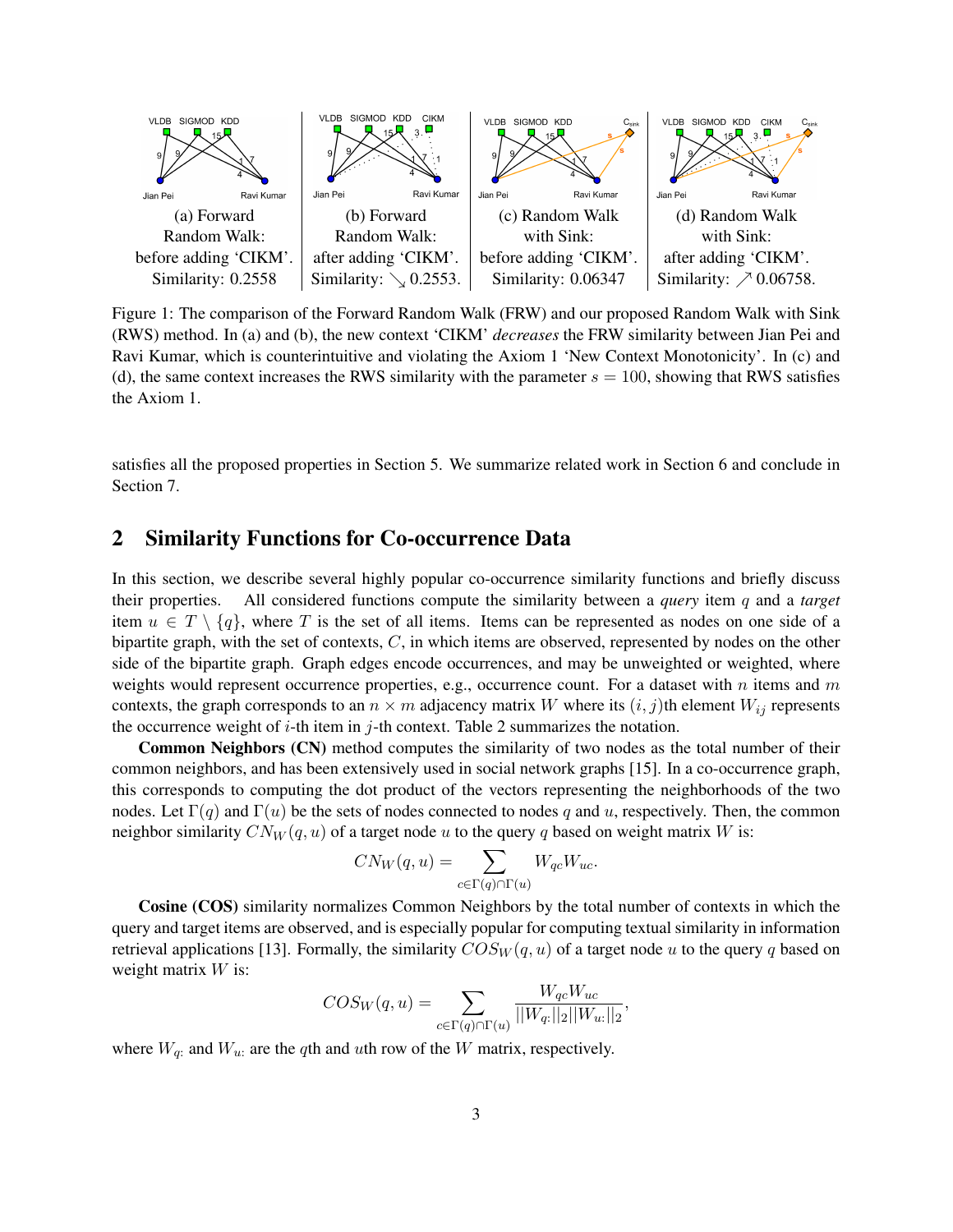| <b>Symbol</b>   | <b>Definition</b>                                                                                      |
|-----------------|--------------------------------------------------------------------------------------------------------|
| q               | Query item with respect to which similarities of other items are computed.                             |
| T               | Set of items similarity between which is computed.                                                     |
| $\,n$           | Number of items, $n =  T $ .                                                                           |
| $\mathcal{C}$   | Set of contexts in which items occurrences are observed.                                               |
| $m_{\parallel}$ | Number of observation contexts, $m =  C $ .                                                            |
| W               | $n \times m$ graph adjacency matrix.                                                                   |
| $W_{ij}$        | $(i, j)$ th element of W, meaning the occurrence weight for <i>i</i> -th item in <i>j</i> -th context. |
| $W_{i}$         | Row vector containing the $i$ th row of $W$ , meaning the occurrence weights of all contexts for       |
|                 | item <i>i</i> .                                                                                        |
| Q               | $n \times n$ diagonal degree matrix with $Q_{ii} = \sum_k W_{ik}$ .                                    |
| D               | $m \times m$ diagonal degree matrix with $D_{ij} = \sum_k W_{kj}$ .                                    |
| $f_W(q, u)$     | Similarity of item $u$ to query item $q$ computed via function $f$ based on weight matrix $W$ .        |
| $\Gamma(u)$     | Set of graph nodes connected to node $u$ .                                                             |

#### Table 2: Table of symbols.

Jaccard (JAC) coefficient measures the similarity of two sets as the size of their intersection scaled by the size of the union, ignoring the occurrence weights in contrast to Common Neighbors and cosine similarity [13]. Jaccard similarity score  $JAC_W(q, u)$  of a target node u to the query node q based on the weight matrix  $W$  is:

$$
JAC_W(q, u) = \frac{|\Gamma(q) \cap \Gamma(u)|}{|\Gamma(q) \cup \Gamma(u)|}.
$$

Pointwise Mutual Information (PMI) has been used extensively in computational linguistics and information retrieval literature for similarity calculation between terms [19], modeling them as outcomes of random variables for different contexts. PMI of two events q and u is defines as  $log \frac{p(q,u)}{p(q)p(u)}$ , where  $p(q)$ ,  $p(u)$ , and  $p(q, u)$  are the probabilities that the events q, u, and  $(q, u)$  are observed, respectively. In the co-occurrence data setting we are considering, probability  $p(u)$  for an item  $u \in T$  is defined as the probability that it has been observed in a randomly selected context  $c \in C$ , where C is the set of all contexts:  $p(u) = \frac{|\Gamma(u)|}{|C|}$ , where  $\Gamma(u)$  is the set of contexts in which u occurred. Then, PMI similarity  $PMI_W(q, u)$  of a target  $u$  to the query q based on weight matrix  $W$  is:

$$
PMI_W(q, u) = \log \frac{|\Gamma(q) \cap \Gamma(u)|}{|\Gamma(q)| |\Gamma(u)|} |C| \propto \frac{|\Gamma(q) \cap \Gamma(u)|}{|\Gamma(q)| |\Gamma(u)|}. \tag{1}
$$

We use the final term of Equation (1) for the definition of the PMI similarity score.

Adamic-Adar (AA) method measures the similarity of two nodes by aggregating the importance score of the common contexts between them [2]. The score of a common context is reciprocal to the number of item occurrences in it, on log scale. Formally, the Adamic-Adar score  $AA_W(q, u)$  of a target node u to the query node  $q$  based on the weight matrix  $W$  is:

$$
AA_W(q,u)=\sum_{c\in \Gamma(q)\cap \Gamma(u)}\frac{1}{log|\Gamma(c)|}.
$$

Forward Random Walk (FRW) method models the similarity as the probability of a random walk that started from the query node arriving at the target node after a specified number of steps [6]. Imagine a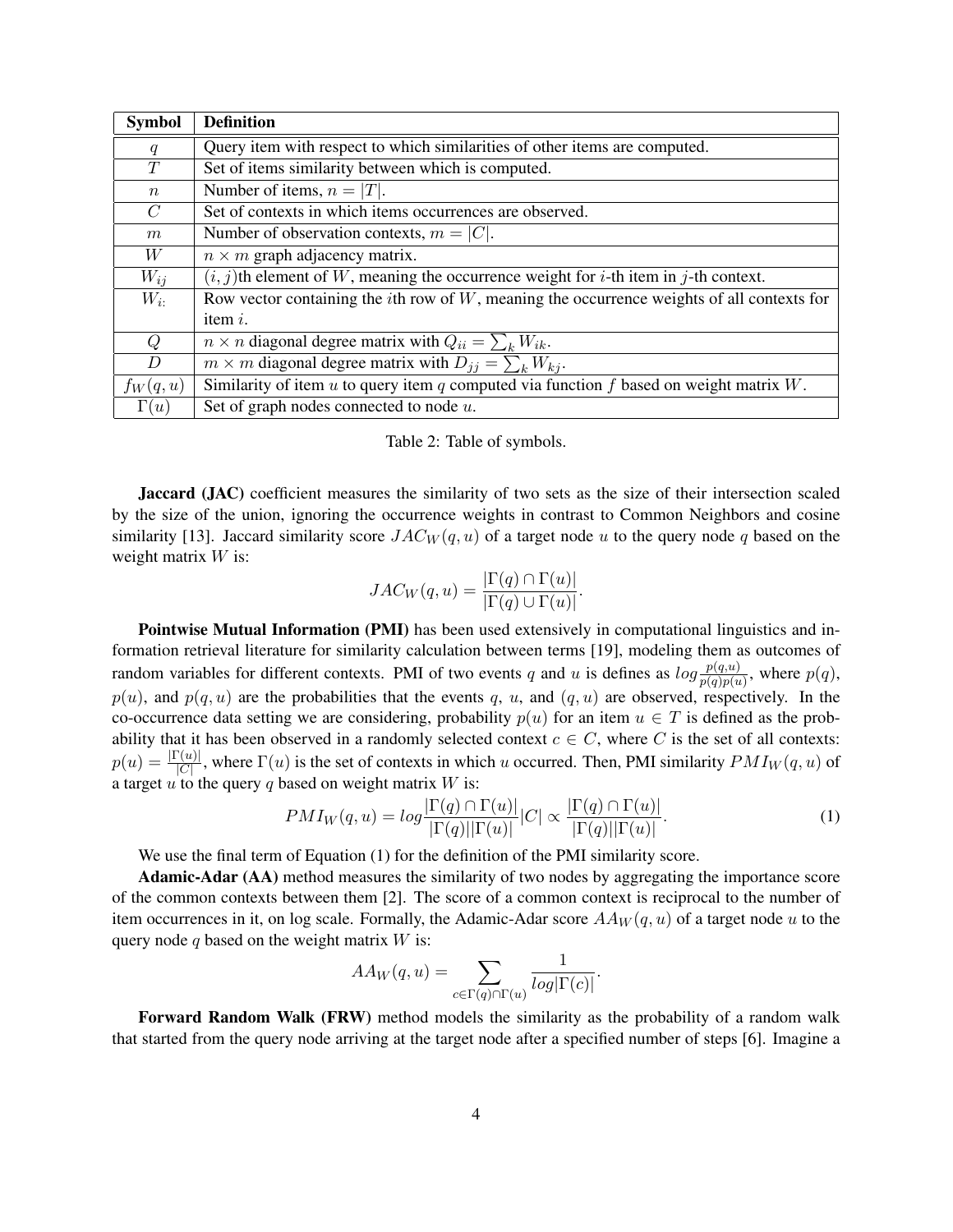random walk on the graph starting from the node q. The probability score  $FRW_W(q, u)$  of the walk arriving at node  $u$  in 2 steps based on the weight matrix  $W$  is:

$$
FRW_W(q, u) = [Q^{-1}WD^{-1}W^\top]_{qu} = \sum_c \frac{W_{qc}}{Q_{qq}} \frac{W_{uc}}{D_{cc}},
$$

where both Q and D are the diagonal degree matrices:  $Q_{ii} = \sum_k W_{ik}, D_{jj} = \sum_k W_{kj}$ .

Backward Random Walk (BRW) method computes similarity as the probability of a random walk starting from target node  $u$  and arriving at the query node  $q$ , thus traversing in reverse direction compared to the forward walk [6]. The probability  $BRW_W(q, u)$  that the walk arrives at item q in 2 steps based on the weight matrix  $W$  is:

$$
BRW_W(q, u) = [WD^{-1}W^{T}Q^{-1}]_{qu} = \sum_{c} \frac{W_{uc}}{Q_{uu}} \frac{W_{qc}}{D_{cc}}.
$$

Mean Meeting Time (MMT) method computes similarity based on two independent random walks that start from the query and the target nodes, respectively [9]. MMT is defined as the one-step meeting probability that the two walks arrive in a shared context:  $MMT_W(q, u)$  of a target node u to the query q based on the weight matrix  $W$  is

$$
MMT_W(q, u) = [Q^{-1}W(Q^{-1}W)^{\top}]_{qu} = \sum_c \frac{W_{qc}}{Q_{qq}} \frac{W_{uc}}{Q_{uu}}.
$$

Mean meeting time can be more generally defined as the expectation of the minimum number of steps needed for the two random walks to meet in a common node, while forward and backward random walks can be more generally considered with a number of steps that is greater than two. In this paper, we focus on the basic cases of two-step forward and backward walks, and one-step mean meeting time, leaving the analysis of multi-step walks for future work.

### 3 Similarity Axioms

What makes each of the method described in Section 2 suitable or unsuitable for a particular application? To answer this question, we need to define fundamental characteristics that are desirable of co-occurrence similarity functions. This section describes such characteristics and formalizes them as axioms based on the bipartite graph representation. The setting for these axioms captures the real-world phenomena underlying the continuous aggregation of new co-occurrence data: new papers being published, users issuing new queries or making purchases, articles being edited in Wikipedia. In this setting, each axiom corresponds to the effects that the arrival of new observations is expected to have on similarity function output.

There are two primary scenarios for the use of similarity functions in applications: selection of  $k$  most similar items (nearest neighbors), and selection of all near neighbors whose similarity to the query item is greater than some threshold R (neighborhood radius; e.g. see [3]). We will refer to these two scenarios as kNN and RNN selection<sup>1</sup>. The two scenarios give rise to different constraints because kNN selection is primarily concerned with the correctness of *ranking* target items, while RNN selection is primarily concerned with the accuracy of *similarity estimation* for the target items. The two corresponding types of axioms can then be formulated as *relative* constraints (concerning potential changes in ranking of a target item with respect to other target items), and *absolute* constraints (concerning potential changes in the actual similarity value for a target item).

In the following, we formally define a basic set of relative and absolute axioms which capture the intuitions of our expectation on the new observations of co-occurrence data.

<sup>&</sup>lt;sup>1</sup>In practical applications, kNN and RNN selection are often hybridized.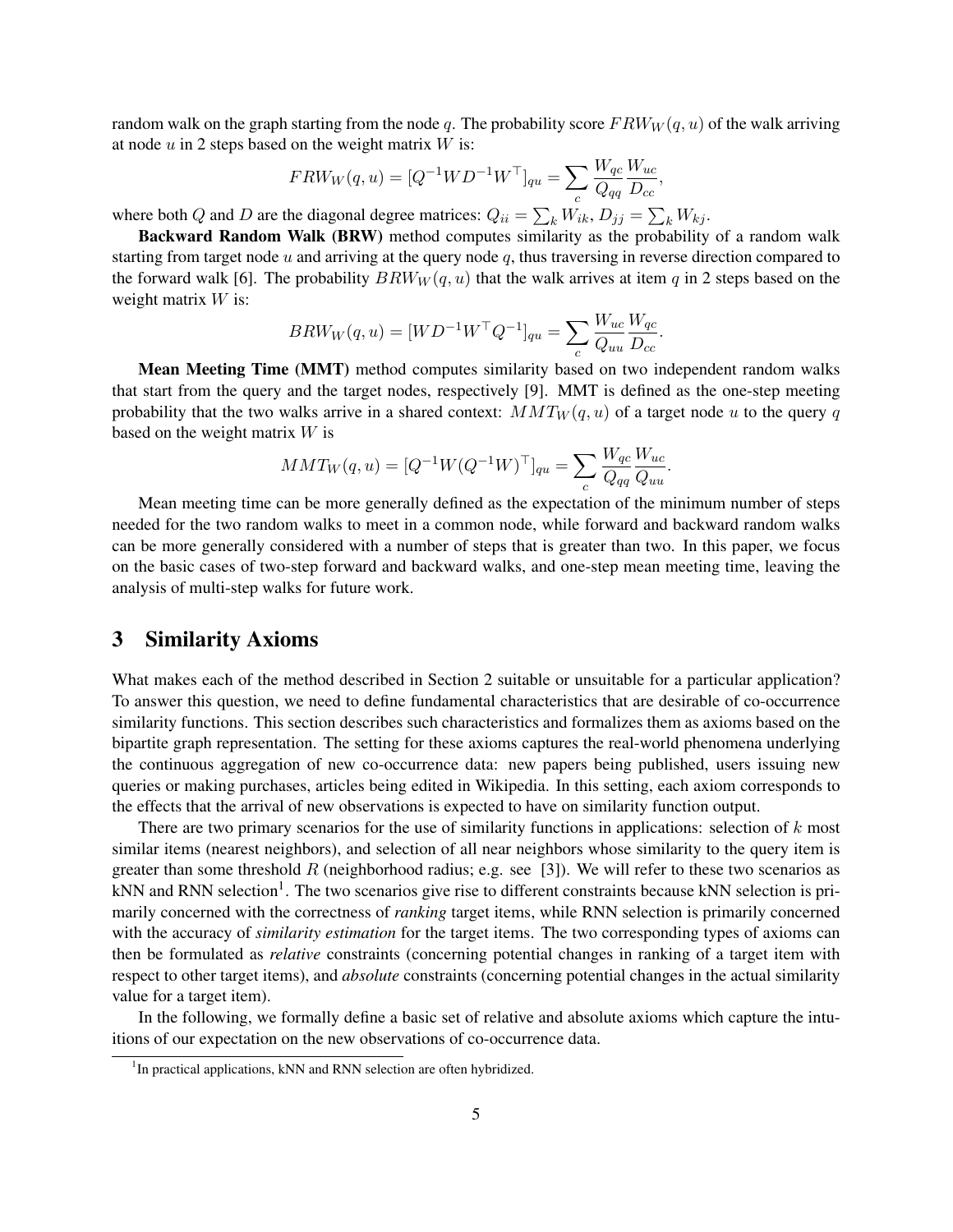

Figure 2: (a) New Context Monotonicity (NCM): joint observations in a new shared context increase similarity. (b) Query Co-occurrence Monotonicity (QCM): new query observations in a shared context increase similarity. (c) Target Co-occurrence Monotonicity (TCM): new target observations in a shared context increase similarity. (d) Diminishing Returns (DR): incremental similarity gains due to subsequent observations decrease as items share more contexts.

#### 3.1 Monotonicity

The first group of axioms encodes the intuition that new observations of query and target items in a *shared context* provide additional evidence of association between them. This additional evidence implies that the result of the observations must be an increase in similarity of the target item to the query (formulated via the absolute axioms), while the ranking of the target node cannot decrease (formulated via the relative axioms).

We first consider a scenario where a *new* context containing both the query and target items appears, corresponding to the arrival of a new context node in the bipartite graph, as shown in Figure 2 (a). Let  $f_W(q, u)$  be the similarity of item u to query item q computed via function f based on weight matrix W. The first axiom is defined as follows.

**Property 1** (New Context Monotonicity) Let a new context  $\hat{c}$  be observed with occurrences  $\hat{W}_{q\hat{c}}$  of the query item q and  $\hat{W}_{u\hat{c}}$  of the target item  $u$ . Let  $W$  be the original co-occurrence matrix, and  $\hat{W}$  be the *matrix after the addition of the new context. Then, a well-behaved co-occurrence similarity function must satisfy the following constraints:*

*Absolute New Context Monotonicity (A-NCM):*  $f_{\hat{W}}(q, u) > f_{W}(q, u)$ *. Relative New Context Monotonicity (R-NCM):*  $f_{\hat{W}}(q, u) > f_{\hat{W}}(q, v)$ ,  $\forall v$  s.t.  $f_W(q, u) \ge f_W(q, v)$ .

The next two monotonicity axioms capture the expected response of the similarity function to the arrival of new observations in *existing* contexts where co-occurrences of target and query items were observed previously. In the bipartite graph representation, such observations correspond to an increase in the weight of an existing edge connecting items to the shared context, as shown in Figure 2 (b) and (c).

**Property 2** *(Query Co-occurrence Monotonicity)* **Let a new occurrence of query item q with weight**  $\epsilon$  **be** *observed in a context*  $\hat{c}$  *where the target item has also been observed. Let* W *be the original co-occurrence matrix, and* Wˆ *be the matrix after the new query item observation, differing from* W *in a single element:*  $\hat{W}_{q\hat{c}} = W_{q\hat{c}} + \epsilon$ . Then, a well-behaved co-occurrence similarity function must satisfy the following con*straints:*

*Absolute Query Co-occurrence Monotonicity (A-QCM):*  $f_{\hat{W}}(q, u) > f_{W}(q, u)$ .

*Relative Query Co-occurrence Monotonicity (R-QCM):*  $f_{\hat{W}}(q, u) > f_{\hat{W}}(q, v)$ ,  $\forall v$  *s.t.*  $f_W(q, u) \geq$  $f_W(q,v)$ .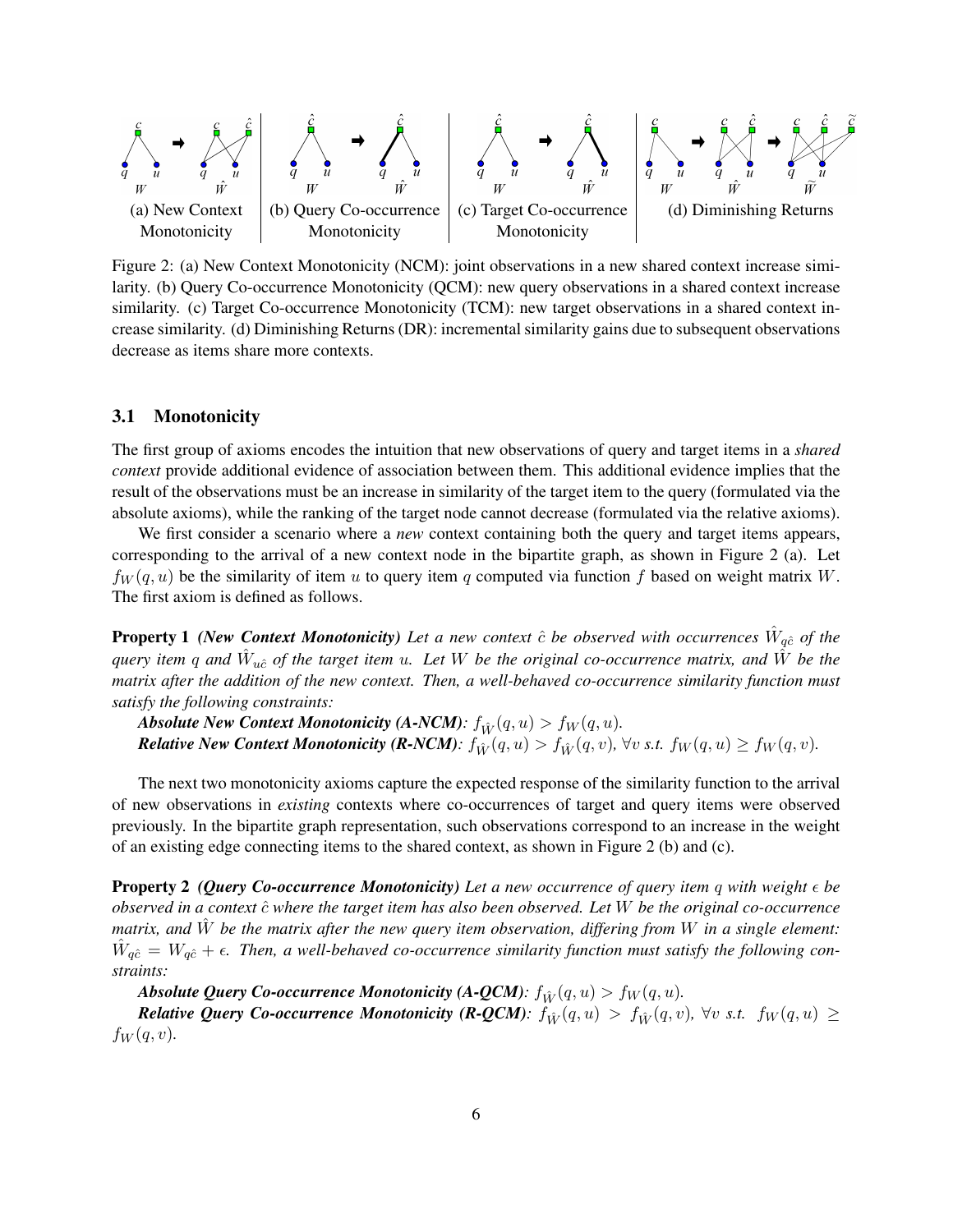**Property 3** *(Target Co-occurrence Monotonicity) Let a new occurrence of target item u with weight*  $\epsilon$  *be observed in a context*  $\hat{c}$  *where the query item has also been observed. Let* W *be the original co-occurrence matrix, and* Wˆ *be the matrix after the new target item observation, differing from* W *in a single element:*  $\hat{W}_{u\hat{c}} = W_{u\hat{c}} + \epsilon$ . Then, a well-behaved co-occurrence similarity function must satisfy the following con*straints:*

*Absolute Target Co-occurrence Monotonicity (A-TCM):*  $f_{\hat{W}}(q, u) > f_{W}(q, u)$ *. Relative Target Co-occurrence Monotonicity (R-TCM):*  $f_W^*(q, u) > f_W^*(q, v)$ ,  $\forall v$  *s.t.*  $f_W(q, u) \geq$  $f_W(q, v)$ .

Overall, the monotonicity axioms guarantee that additional observations of the query and the target items in a shared context, either new or previously seen, imply a stronger degree of association between them and hence must result in a higher similarity estimate while not lowering the ranking of the target node.

#### 3.2 Diminishing Returns

Next, we consider the rate of similarity increase, that is, the relative size of incremental similarity gains as more and more contexts are observed in which the query and the target items co-occur, as shown in Figure 2 (d). The diminishing returns axiom postulates that the relative impact of new co-occurrences must *decline* as more of them are observed. Intuitively, this property captures the process of continuously obtaining i.i.d. data occurrences from an underlying distribution that continues to generate new contexts (e.g., new user sessions in which queries co-occur, or new venues where researchers publish papers). Diminishing returns guarantees that the novelty of the new occurrence, conditioned on the previous occurrences of the same data, diminishes.

Property 4 *(Diminishing Returns (DR)) Let* W *be the current weight matrix where query item* q *and target item* u have been observed to co-occur. Let  $\hat{W}$  be the weight matrix resulting from addition of a new context  $\hat{c}$ *in which* q *and* u *co-occur. Let* W˜ *be the weight matrix resulting from subsequent addition of a new context node*  $\tilde{c}$  *in which* q and u co-occur. Without loss of generality, assume all edges connecting q, u,  $\hat{c}$  and  $\tilde{c}$ *have the equal weight* θ*. Then, a well-behaved similarity function must satisfy the following constraint:*  $f_{\hat{W}}(q, u) - f_{W}(q, u) > f_{\tilde{W}}(q, u) - f_{\hat{W}}(q, u).$ 

### 4 Formal Analysis

In this section, we examine the compliance of each similarity function described in Section 2 with the axioms defined in Section 3. The analysis is simplified by introducing a *unifying* additive abstraction – *context-wise decomposition* – via which all of the considered similarity functions can be represented.

#### 4.1 Unifying Framework for Similarity Functions

We observe that all the similarity functions in Section 2, although seemingly different, can be unified into our proposed abstraction called *context-wise decomposition*. Let us define the *evidence score*  $e_W(c, q, u)$  to be the context c's direct contribution in computing the similarity of q and u in a similarity function  $f_W(q, u)$ . Then, each of the function in Section 2 is represented by

$$
f_W(q, u) = \sum_{c \in \Gamma(q) \cap \Gamma(u)} e_W(c, q, u), \tag{2}
$$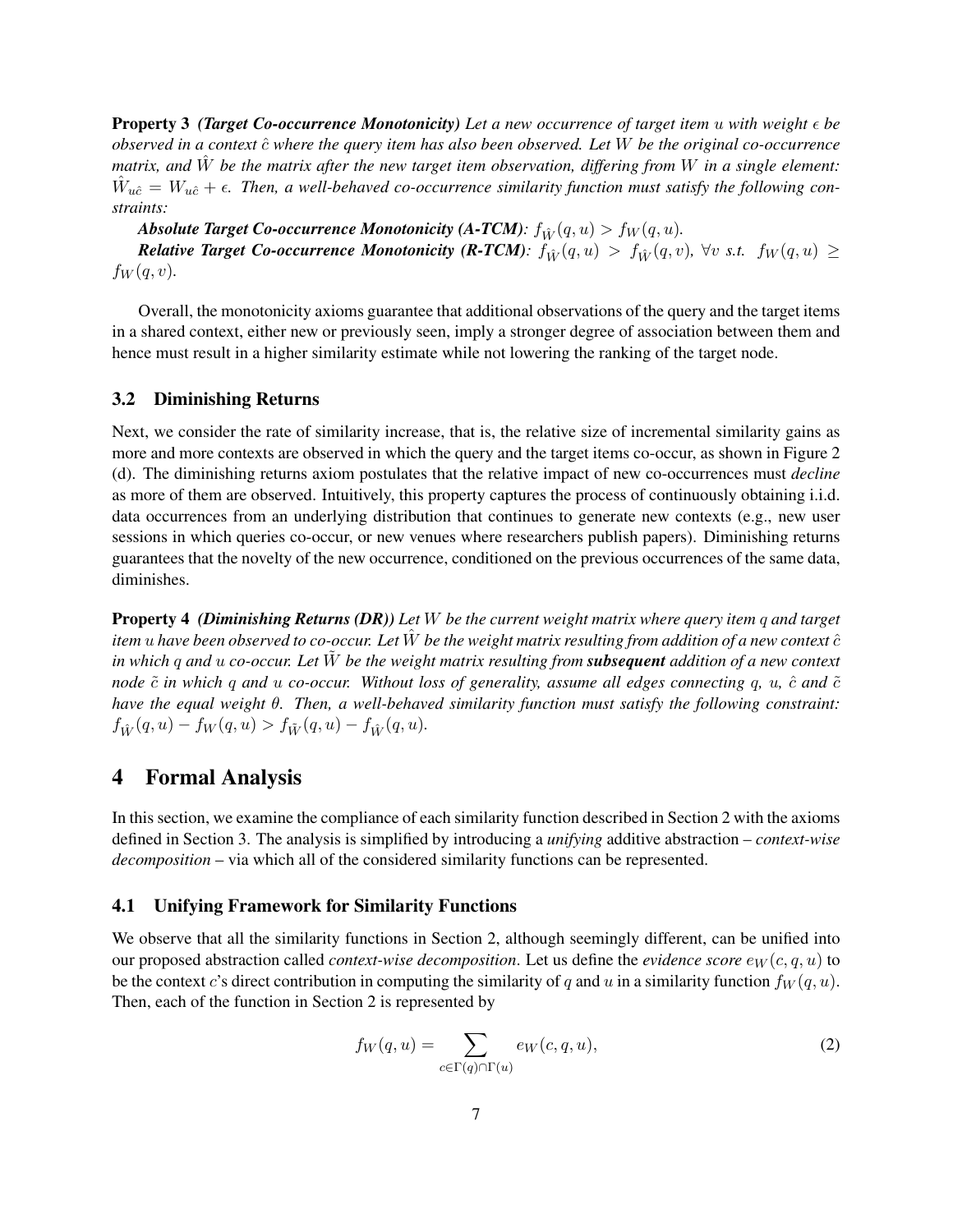|               | <b>Evidence</b>                                         |               | <b>Evidence</b>                                                                       |
|---------------|---------------------------------------------------------|---------------|---------------------------------------------------------------------------------------|
| <b>Method</b> | $e_W(c,q,u)$                                            | <b>Method</b> | $e_W(c,q,u)$                                                                          |
| CN            | $W_{qc}W_{uc}$                                          | AA            | $log \Gamma(c) $                                                                      |
| <b>COS</b>    | $\overline{W_{qc}W_{uc}}$<br>$  W_{q:}  _2  W_{u:}  _2$ | <b>FRW</b>    | $\frac{W_{qc}}{\sum_i W_{qj}} \frac{W_{uc}}{\sum_i W_{ic}}$                           |
| <b>JAC</b>    | $\Gamma(q) \cup \Gamma(u)$                              | <b>BRW</b>    | $W_{qc}$<br>$W_{\underline{uc}}$<br>$\overline{W_{uj}} \sum_i$<br>$\overline{W_{ic}}$ |
| <b>PMI</b>    |                                                         | <b>MMT</b>    | $\bar{W}_{qc}$<br>$W_{uc}$                                                            |

Table 3: Evidence score functions for different similarity calculation methods. These functions are plugged into Equation (2) to define similarity methods.

meaning that the similarity score is the sum of contexts' evidence scores. Table 3 lists the evidence score functions for the similarity methods introduced in Section 2. As we will see later in this section, this unified abstraction eases the formal analysis of functions with regard to the axioms.

Table 1 summarizes the formal analysis of these methods based on the axioms, indicating which axioms are satisfied by which similarity functions unconditionally, and which do so only under certain constraints. The following subsections summarize and provide brief intuitions for each result, particularly focusing on cases whether the axioms are not satisfied under certain conditions. Full proofs are provided in the Appendix.

| <b>Method</b> | <b>A-NCM</b>                                                                                                                                                       | <b>R-NCM</b>                                                                                                                                  |
|---------------|--------------------------------------------------------------------------------------------------------------------------------------------------------------------|-----------------------------------------------------------------------------------------------------------------------------------------------|
| CN            | Always Yes                                                                                                                                                         | Always Yes                                                                                                                                    |
| <b>COS</b>    | $\frac{\hat{W}_{q\hat{c}}\hat{W}_{u\hat{c}}+\sum_c W_{qc}W_{uc}}{\sqrt{  W_{q:}  _2^2+\hat{W}_{q\hat{c}}^2}\sqrt{  W_{u:}  _2^2+\hat{W}_{u\hat{c}}^2}} > f_W(q,u)$ | $\frac{\hat{W}_{q\hat{c}}\hat{W}_{u\hat{c}} + \sum_{c}W_{qc}W_{uc}}{  W_{q:}  _2^2 \sqrt{  W_{u:}  _2^2 + \hat{W}_{u\hat{c}}^2}} > f_W(q, v)$ |
| <b>JAC</b>    | $1 > f_W(q, u)$                                                                                                                                                    | Always Yes                                                                                                                                    |
| <b>PMI</b>    | $\frac{1}{ \Gamma(q) + \Gamma(u) +1} > f_W(q,u)$                                                                                                                   | $\frac{1}{\Gamma(q)}$ > $f_W(q, u)$                                                                                                           |
| AA            | Always Yes                                                                                                                                                         | Always Yes                                                                                                                                    |
| <b>FRW</b>    | $\frac{W_{u\hat{c}}}{\hat{W}_{q\hat{c}} + \hat{W}_{u\hat{c}}} > f_W(q, u)$                                                                                         | Always Yes                                                                                                                                    |
| <b>BRW</b>    | $\frac{\hat{W}_{q\hat{c}}}{\hat{W}_{q\hat{c}} + \hat{W}_{u\hat{c}}} > f_W(q, u)$                                                                                   | $\frac{W_{q\hat{c}}}{\hat{W}_{a\hat{c}} + \hat{W}_{u\hat{c}}} > f_W(q, u)$                                                                    |
| <b>MMT</b>    | $\hat{W}_{q\hat{c}}\hat{W}_{u\hat{c}} > (\lambda - 1) \sum_{c \neq \hat{c}} W_{qc}W_{uc}$                                                                          | $\hat{W}_{q\hat{c}}\hat{W}_{u\hat{c}}>\sum_{c\neq\hat{c}}\left(\gamma W_{qc}W_{vc}-W_{qc}W_{uc}\right)$                                       |

Table 4: Summary of sufficient and necessary conditions for similarity functions to satisfy New Context Monotonicity. In MMT,  $\lambda = \frac{(Q_{qq} + \hat{W}_{q\hat{c}})(Q_{uu} + \hat{W}_{u\hat{c}})}{Q_{qq}Q_{uu}}$  $\frac{\hat{W}_{q\hat{c}})(Quu+\hat{W}_{u\hat{c}})}{Q_{qq}Q_{uu}},$  and  $\gamma=\frac{Q_{uu}+\hat{W}_{u\hat{c}}}{Q_{vv}}.$ 

### 4.2 Analysis for New Context Monotonicity

In New Context Monotonicity axioms, a new context  $\hat{c}$  is observed containing occurrences of target item  $u$ and query item q. Let  $f_W(q, u)$  and  $f_{\hat{W}}(q, u)$  be the similarity of u to q before and after observing the new context, respectively, based on corresponding similarity matrices W and  $\hat{W}$ , respectively. Analogously, let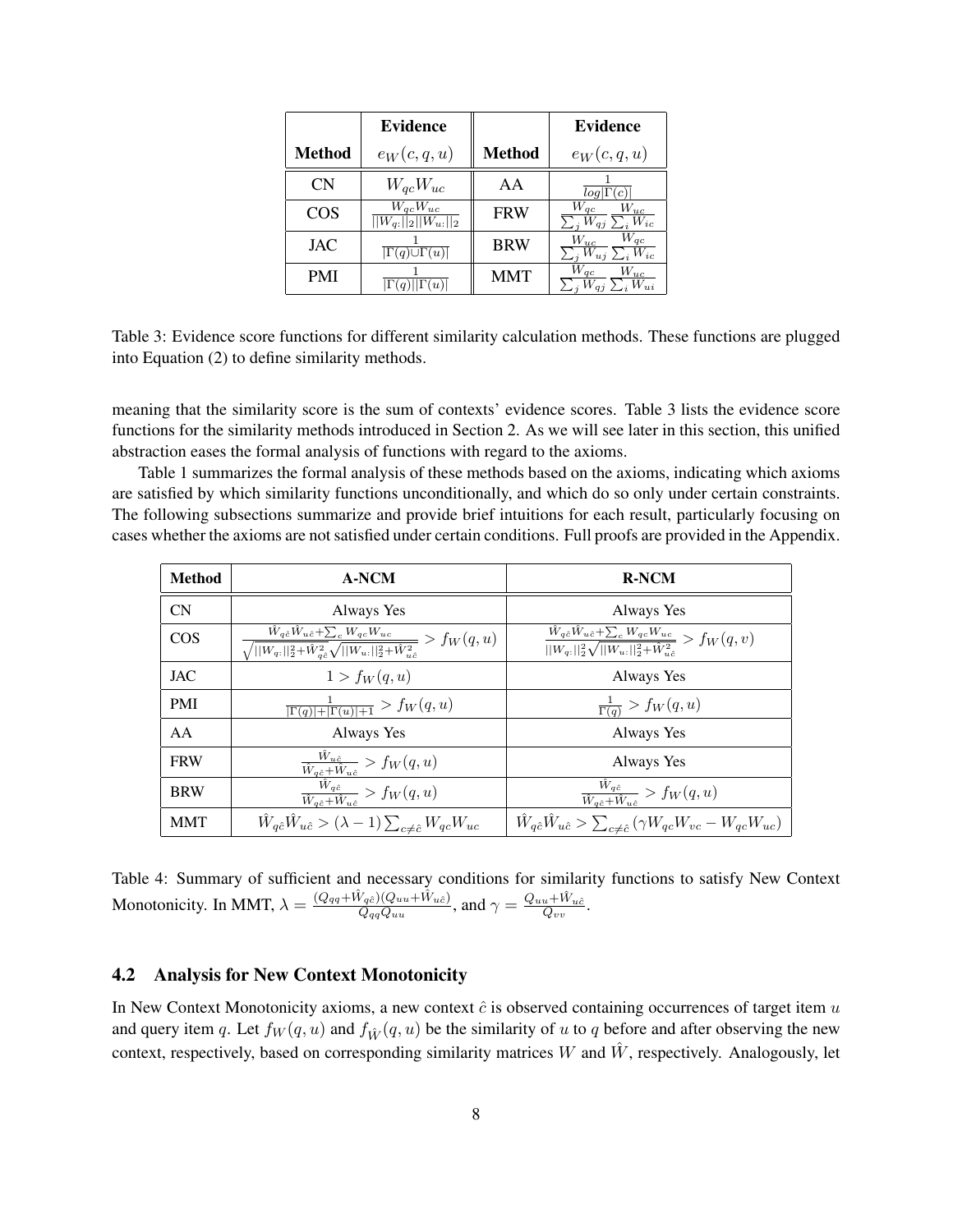$f_W(q, v)$  and  $f_{\hat{W}}(q, v)$  be the similarities of another target item v with respect to query q before and after the new context observation, respectively. Then, based on Equation (2), the four scores can be written as:

$$
f_W(q, u) = \sum_{c \in \Gamma(q) \cap \Gamma(u), c \neq \hat{c}} e_W(c, q, u), \tag{3}
$$

$$
f_{\hat{W}}(q,u) = e_{\hat{W}}(\hat{c},q,u) + \sum_{c \in \Gamma(q) \cap \Gamma(u), c \neq \hat{c}} e_{\hat{W}}(c,q,u), \tag{4}
$$

$$
f_W(q,v) = \sum_{c \in \Gamma(q) \cap \Gamma(v), c \neq \hat{c}} e_W(c, q, v), \tag{5}
$$

$$
f_{\hat{W}}(q,v) = \sum_{c \in \Gamma(q) \cap \Gamma(v), c \neq \hat{c}} e_{\hat{W}}(c,q,v).
$$
 (6)

#### 4.2.1 Absolute New Context Monotonicity (A-NCM)

We first provide a sufficient condition for A-NCM to hold.

Lemma 1 *Similarity function f satisfies A-NCM if evidence for all contexts observed before*  $\hat{c}$  *is not changed by observation of*  $\hat{c}$ *:*  $e_W(c, q, u) = e_{\hat{W}}(c, q, u), \forall c \neq \hat{c}$ *.* 

**Proof 1** If  $e_W(c, q, u) = e_{\hat{W}}(c, q, u), \forall c \neq \hat{c}$ , and  $e_W(\hat{c}, q, u) > 0, \forall q, \forall u, \forall W$ , then  $f_{\hat{W}}(q, u) = e_{\hat{W}}(\hat{c}, q, u) + \sum_{c \in \Gamma(q) \cap \Gamma(u), c \neq \hat{c}} e_{\hat{W}}(c, q, u) = e_{\hat{W}}(\hat{c}, q, u) + f_{W}(q, u) > f_{W}(q, u).$ 

| <b>Method</b> | A-QCM                                                                                                                                    | <b>R-QCM</b>                                                                                                                                                                                                                                                                                                                                                                                                                                                  |
|---------------|------------------------------------------------------------------------------------------------------------------------------------------|---------------------------------------------------------------------------------------------------------------------------------------------------------------------------------------------------------------------------------------------------------------------------------------------------------------------------------------------------------------------------------------------------------------------------------------------------------------|
| <b>CN</b>     | Always Yes                                                                                                                               | Always Yes                                                                                                                                                                                                                                                                                                                                                                                                                                                    |
| <b>COS</b>    | $\frac{\epsilon W_{u\hat{c}} + \sum_c W_{qc}W_{uc}}{\sqrt{  W_{q:}  _2^2 + \epsilon(\epsilon + 2W_{q\hat{c}})  W_{u:}  _2}} > f_W(q, u)$ | Always Yes                                                                                                                                                                                                                                                                                                                                                                                                                                                    |
| <b>JAC</b>    | Always No                                                                                                                                | Always No                                                                                                                                                                                                                                                                                                                                                                                                                                                     |
| <b>PMI</b>    | Always No                                                                                                                                | Always No                                                                                                                                                                                                                                                                                                                                                                                                                                                     |
| AA            | Always No                                                                                                                                | Always No                                                                                                                                                                                                                                                                                                                                                                                                                                                     |
| <b>FRW</b>    | $\epsilon < \frac{1}{f_W(q, u)}(W_{u\hat{c}} - \frac{W_{q\hat{c}}W_{u\hat{c}}}{D_{\hat{c}\hat{c}}}) - D_{\hat{c}\hat{c}}$                | Always Yes                                                                                                                                                                                                                                                                                                                                                                                                                                                    |
| <b>BRW</b>    | Always Yes                                                                                                                               | Always Yes                                                                                                                                                                                                                                                                                                                                                                                                                                                    |
| <b>MMT</b>    |                                                                                                                                          | $\begin{array}{c c c} \hline W_{q\hat{c}}+\epsilon & \hline W_{q\hat{c}} & W_{u\hat{c}} \\ \hline \hline \hline Q_{qq}+\epsilon & \hline \hline Q_{qu} & \hline Q_{uu} \end{array} > \frac{\epsilon}{Q_{qq}+\epsilon} \sum_{c\neq \hat{c}} \frac{W_{qc}}{Q_{qq}} \frac{W_{uc}}{Q_{uu}} \left  \begin{array}{c} \epsilon > -\hat{W}_{q\hat{c}}+\frac{Q_{uu}}{\hat{W}_{u\hat{c}}} (\sum_{c\neq \hat{c}} W_{qc}(\frac{W_{vc}}{Q_{vv}}-\frac{W_{uc}}{Q_{uu}})) \$ |

Table 5: Summary of sufficient and necessary conditions for similarity functions to satisfy Query Cooccurrence Monotonicity.  $\epsilon$  is the additional edge weight as described in Axiom 2 at Section 3.

The lemma effectively states that if the addition of a new context  $c$  does not affect the evidence scores for existing contexts, similarity is guaranteed to increase (as long as evidence from the new context is positive). Of the similarity functions above, only Common Neighbors and Adamic-Adar satisfy the condition in Lemma 1, and hence unconditionally satisfy the A-NCM axioms. Other methods only satisfy A-NCM conditionally, with Table 4 summarizing the conditions for each one. We note that all the conditions from Table 4 to 7 are both sufficient and necessary.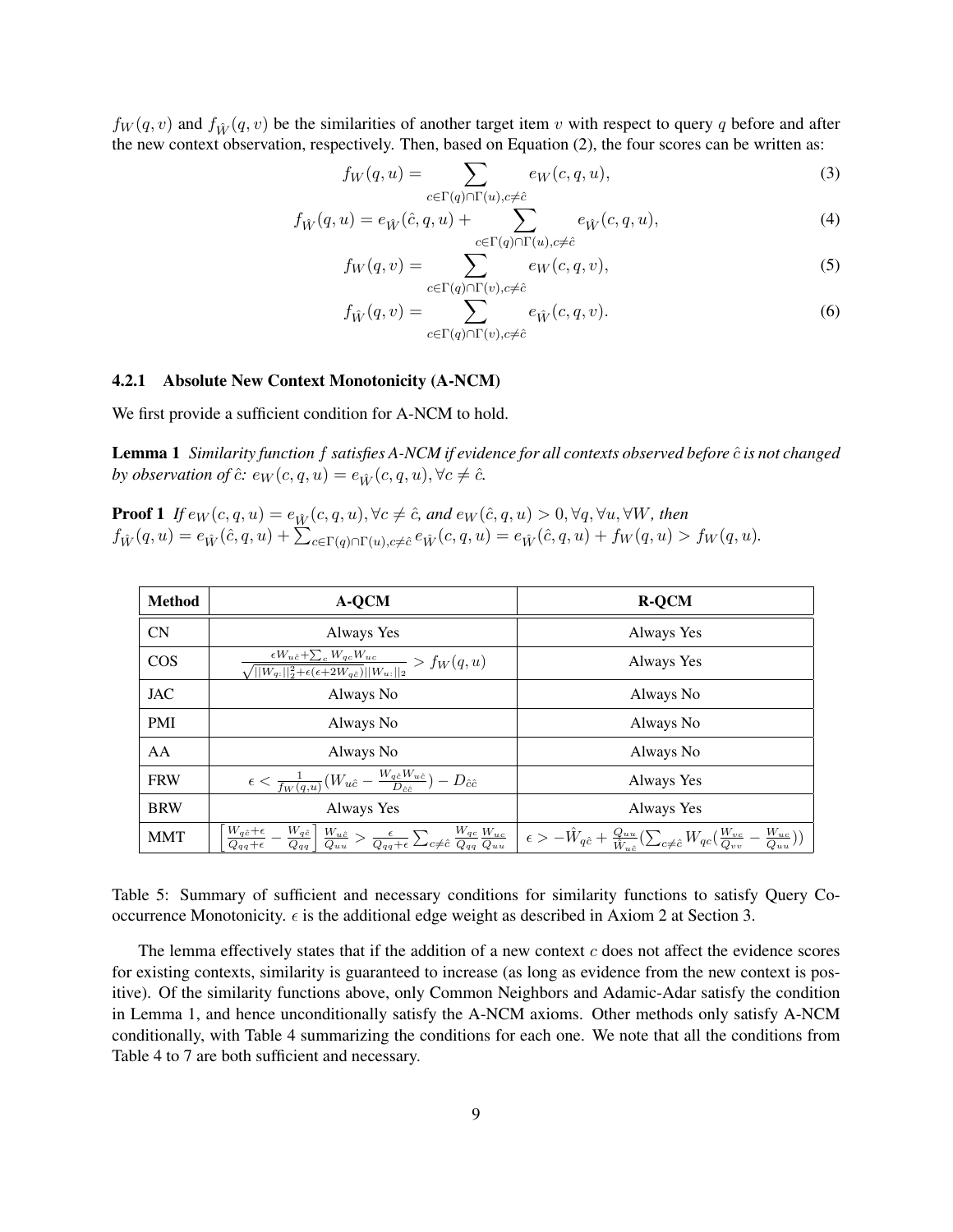#### 4.2.2 Relative New Context Monotonicity (R-NCM)

Next, we provide a sufficient condition for R-NCM to hold, in Lemma 2. It effectively states that R-NCM holds for all similarity functions which maintain the ranking of nodes after the new context addition without accounting for the additional evidence score yielded by the new context.

**Lemma 2** If a similarity function f satisfies  $f_{\hat{W}}(q, u) - e_{\hat{W}}(\hat{c}, q, u) \geq f_{\hat{W}}(q, v)$ , and  $e_{\hat{W}}(\hat{c}, q, u) > 0$ , then f *satisfies R-NCM.*

**Proof 2**  $f_{\hat{W}}(q, u) = (f_{\hat{W}}(q, u) - e_{\hat{W}}(\hat{c}, q, u)) + e_{\hat{W}}(\hat{c}, q, u) \ge f_{\hat{W}}(q, v) + e_{\hat{W}}(\hat{c}, q, u) > f_{\hat{W}}(q, v)$ . Thus,  $f_{\hat{W}}(q, u) > f_{\hat{W}}(q, v).$ 

It can be checked that Common Neighbors, Adamic-Adar, and Forward Random Walk satisfy the condition in Lemma 2. Jaccard similarity does not satisfy the condition, but it can nonetheless be shown to always satisfy R-NCM. Other methods only satisfy R-NCM conditionally. Table 4 provides a summary of the conditions for the different similarity functions to satisfy NCM.

#### 4.3 Analysis for Query Co-occurrence Monotonicity

Let  $f_W(q, u)$  and  $f_{\hat{W}}(q, u)$  be the similarity scores of target item u to query item q before and after the new query observation, respectively. Using the evidence score decomposition in Equation (2), the two scores can be written as:

$$
f_W(q, u) = e_W(\hat{c}, q, u) + \sum_{c \in \Gamma(q) \cap \Gamma(u), c \neq \hat{c}} e_W(c, q, u), \tag{7}
$$

$$
f_{\hat{W}}(q, u) = e_{\hat{W}}(\hat{c}, q, u) + \sum_{c \in \Gamma(q) \cap \Gamma(u), c \neq \hat{c}} e_{\hat{W}}(c, q, u).
$$
\n(8)

For the similarities of target v to query q,  $f_W(q, v)$  and  $f_{\hat{W}}(q, v)$ , we utilize the expressions in Equations  $(5)$  and  $(6)$ .

#### 4.3.1 Absolute Query Co-occurrence Monotonicity (A-QCM)

A sufficient condition to satisfy A-QCM is described in Lemma 3. It effectively states that when more query item occurrences are observed in a context already shared with a target item, similarity of the target item will increase as long as the corresponding evidence score increases, and the evidence scores for other shared contexts between the query and the target item don't decrease.

**Lemma 3** If the evidence score function  $e_W$  of a similarity function f satisfies  $e_W(\hat{c}, q, u) < e_{\hat{W}}(\hat{c}, q, u)$ , and  $\sum_{c \in C^*} e_W(c, q, u) \le \sum_{c \in C^*} e_{\hat{W}}(c, q, u)$ , where  $C^* = \{c | c \in \Gamma(q) \cap \Gamma(u),$  and  $c \neq \hat{c}\}$ , then f satisfies *A-QCM.*

#### Proof 3 *Directly follows from applying Equations* (5)*-*(8) *to the condition.*

It can be checked that Common Neighbors and Backward Random Walk meet the condition in Lemma 3, and thus satisfy A-QCM unconditionally. Jaccard similarity, PMI, and Adamic-Adar don't satisfy A-QCM, as they don't take into consideration the edge weights in their computation. Cosine similarity, Forward Random Walk and Mean Meeting Time satisfy A-QCM conditionally, with the conditions for each one summarized in Table 5.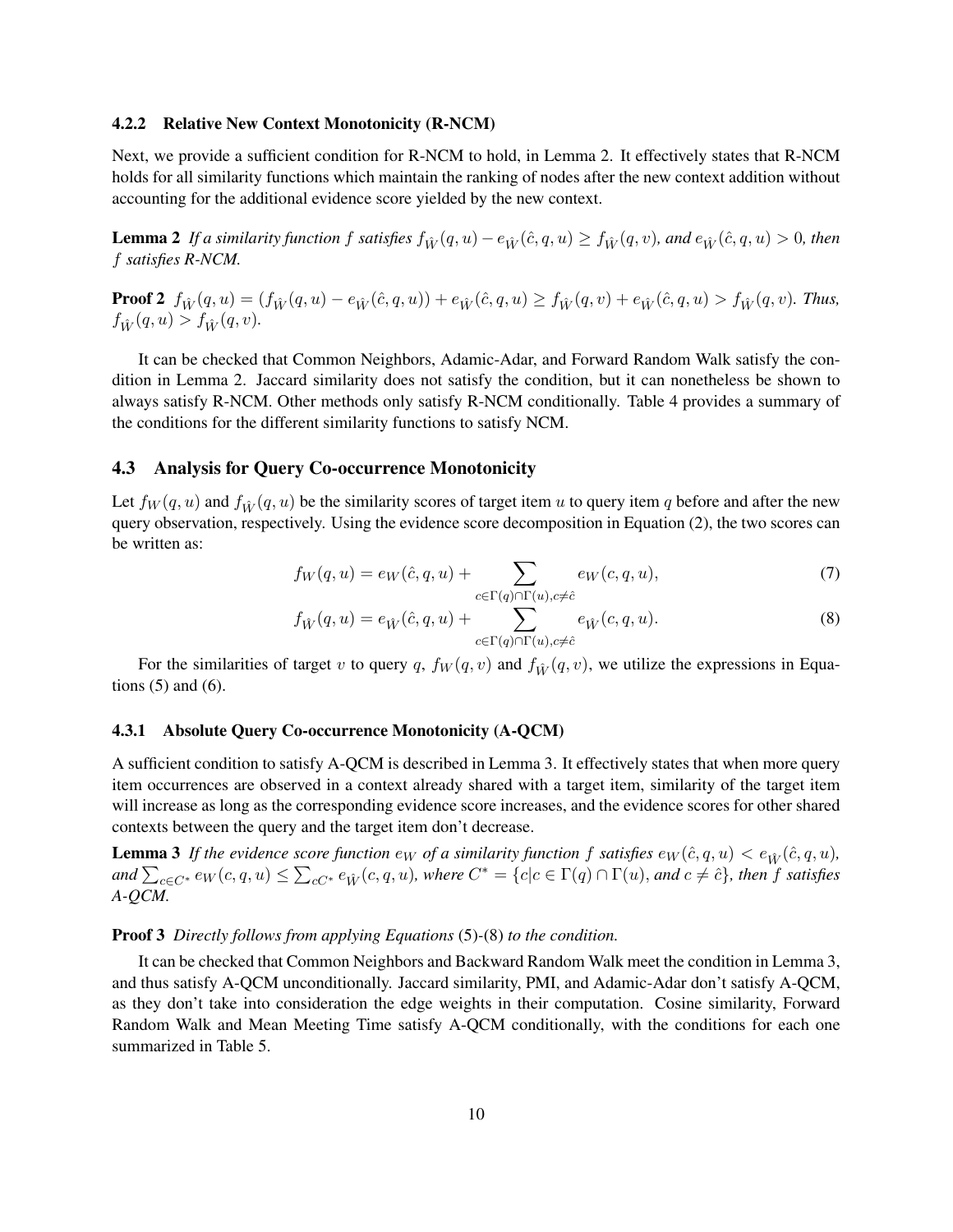| <b>Method</b> | <b>A-TCM</b>                                                                                                                                                                                                      | <b>R-TCM</b>                                                                                                                               |
|---------------|-------------------------------------------------------------------------------------------------------------------------------------------------------------------------------------------------------------------|--------------------------------------------------------------------------------------------------------------------------------------------|
| CN            | Always Yes                                                                                                                                                                                                        | Always Yes                                                                                                                                 |
| <b>COS</b>    | $\frac{\epsilon W_{q\hat{c}} + \sum_c W_{qc}W_{uc}}{  W_{q:}  _2 \sqrt{  W_{u:}  _2^2 + \epsilon(\epsilon + 2W_{uc})}} > f_W(q, u)$                                                                               | $\frac{\epsilon W_{q\hat{c}} + \sum_c W_{qc} W_{uc}}{  W_{q:}  _2 \sqrt{  W_{u:}  _2^2 + \epsilon(\epsilon + 2W_{u\hat{c}})}} > f_W(q, u)$ |
| <b>JAC</b>    | Always No                                                                                                                                                                                                         | Always No                                                                                                                                  |
| <b>PMI</b>    | Always No                                                                                                                                                                                                         | Always No                                                                                                                                  |
| AA            | Always No                                                                                                                                                                                                         | Always No                                                                                                                                  |
| <b>FRW</b>    | Always Yes                                                                                                                                                                                                        | Always Yes                                                                                                                                 |
| <b>BRW</b>    | $\epsilon < \frac{1}{f_W(q, u)}(W_{q\hat{c}} - \frac{W_{u\hat{c}}W_{q\hat{c}}}{D_{\hat{c}\hat{c}}}) - D_{\hat{c}\hat{c}}$                                                                                         | $\epsilon < \frac{1}{f_W(q,u)}(W_{q\hat{c}} - \frac{W_{u\hat{c}}W_{q\hat{c}}}{D_{\hat{c}\hat{c}}}) - D_{\hat{c}\hat{c}}$                   |
| <b>MMT</b>    | $\left[\frac{W_{u\hat{c}}+\epsilon}{Q_{uu}+\epsilon}-\frac{W_{u\hat{c}}}{Q_{uu}}\right]\frac{W_{q\hat{c}}}{Q_{aa}}>\frac{\epsilon}{Q_{uu}+\epsilon}\sum_{c\neq\hat{c}}\frac{W_{uc}}{Q_{uu}}\frac{W_{qc}}{Q_{aa}}$ | $\epsilon(W_{q\hat{c}} - \sum_{c \neq \hat{c}} W_{qc} \frac{W_{vc}}{Q_{cav}}) >$                                                           |
|               |                                                                                                                                                                                                                   | $\sum_{c \neq \hat{c}} W_{qc}(\frac{W_{vc}Q_{uu}}{Q_{uu}} - W_{uc})$                                                                       |

Table 6: Summary of sufficient and necessary conditions for similarity functions to satisfy Target Cooccurrence Monotonicity.  $\epsilon$  is the additional edge weight as described in Axiom 3 at Section 3.

#### 4.3.2 Relative Query Co-occurrence Monotonicity (R-QCM)

Next, we describe a sufficient condition for the axiom R-QCM to hold, in Lemma 4.

**Lemma 4** Let q be a query node, and u and v are target nodes with  $f_W(q, u) \ge f_W(q, v)$ . If a similarity *function* f *satisfies the following condition under new appearances of* q *in context* cˆ *shared with* u *but not with* v*, it preserves their ranking and hence satisfies axiom R-QCM:*  $\frac{f_{\hat{W}}(q,v)}{f_W(q,v)} = \frac{\sum_{c \in \Gamma(q) \cap \Gamma(u), c \neq \hat{c}} e_{\hat{W}}(c,q,u)}{\sum_{c \in \Gamma(q) \cap \Gamma(u), c \neq \hat{c}} e_W(c,q,u)}$  $\frac{\sum_{c \in \Gamma(q) \cap \Gamma(u), c \neq \hat{c}} e_{\hat{W}}(c, q, u)}{\sum_{c \in \Gamma(q) \cap \Gamma(u), c \neq \hat{c}} e_{W}(c, q, u)} < \frac{e_{\hat{W}}(\hat{c}, q, u)}{e_{W}(\hat{c}, q, u)}$  $\frac{e_{\hat{W}}(c,q,u)}{e_W(\hat{c},q,u)}$ .

Proof 4 Let 
$$
C^* = \{c | c \in \Gamma(q) \cap \Gamma(u), \text{ and } c \neq \hat{c}\}
$$
. Then,  
\n
$$
f_{\hat{W}}(q, u) = e_{\hat{W}}(\hat{c}, q, u) + \sum_{c \in C^*} e_{\hat{W}}(c, q, u)
$$
\n
$$
> \frac{\sum_{c \in C^*} e_{\hat{W}}(c, q, u)}{\sum_{c \in C^*} e_{\hat{W}}(c, q, u)} e_{\hat{W}}(\hat{c}, q, u) + \sum_{c \in C^*} e_{\hat{W}}(c, q, u)
$$
\n
$$
= \frac{\sum_{c \in C^*} e_{\hat{W}}(c, q, u)}{\sum_{c \in C^*} e_{\hat{W}}(c, q, u)} e_{\hat{W}}(\hat{c}, q, u) + \sum_{c \in C^*} e_{\hat{W}}(c, q, u))
$$
\n
$$
\geq \frac{\sum_{c \in C^*} e_{\hat{W}}(c, q, u)}{\sum_{c \in C^*} e_{\hat{W}}(c, q, u)} f_{\hat{W}}(q, v) = f_{\hat{W}}(q, v).
$$
\nThus,  $f_{\hat{W}}(q, u) > f_{\hat{W}}(q, v).$ 

It can be checked that Common Neighbors, Cosine similarity, Forward and Backward Random Walk satisfy the condition in Lemma 4, and thus satisfy axiom R-QCM. Jaccard Similarity, PMI, and Adamic-Adar do not satisfy the axiom due to their ignorance of edge weights and hence of any new item observations in contexts where they have been seen previously. Mean Meeting Time satisfies R-QCM conditionally as summarized in Table 5.

#### 4.4 Analysis of Target Co-occurrence Monotonicity

Analogously to the previous section, the evidence score decomposition in Equations (5)-(8) allows us to examine the compliance of similarity functions with the absolute and relative constraints when new observations of a target item u are seen in a context  $\hat{c}$  shared with the query item q.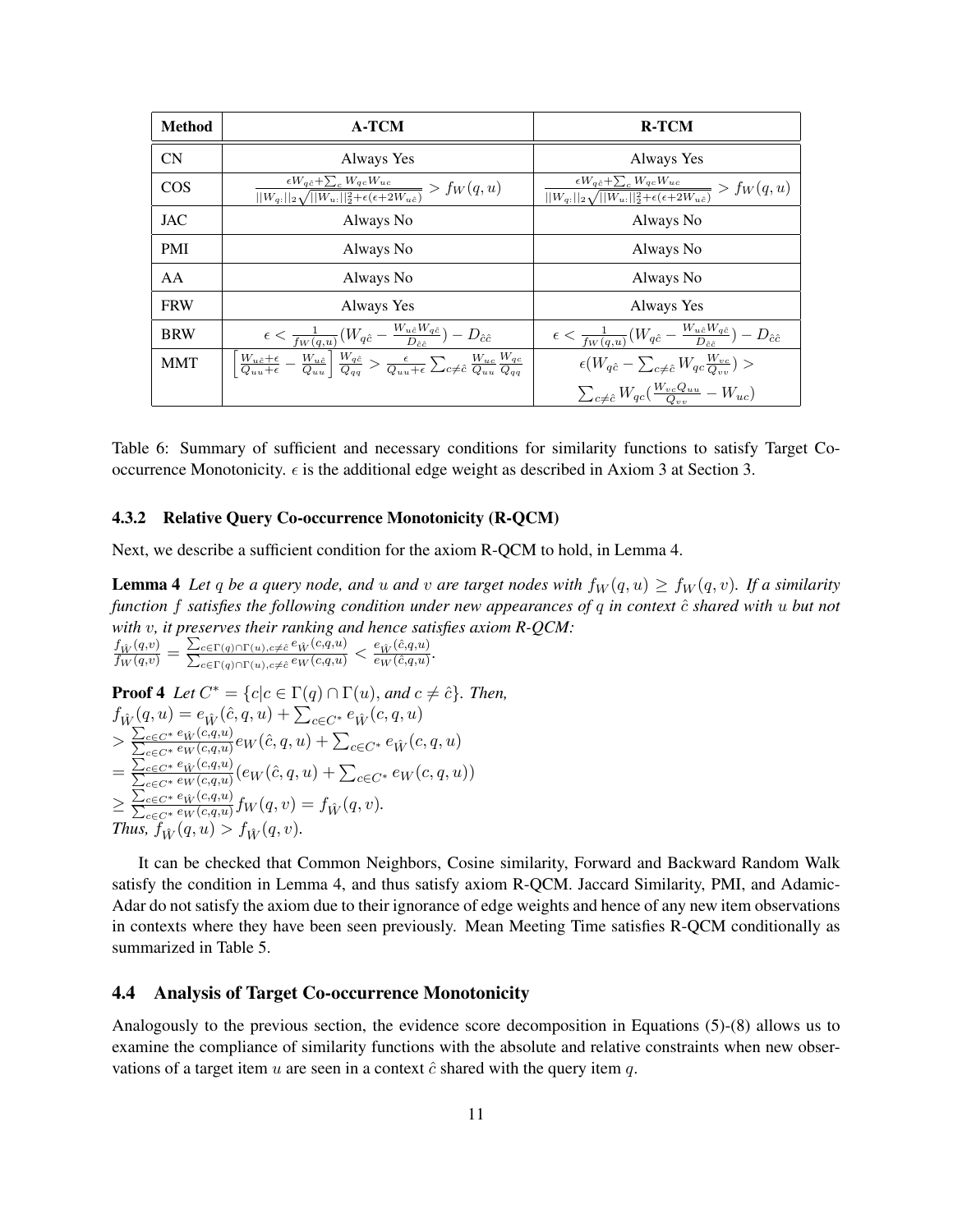#### 4.4.1 Absolute Target Co-occurrence Monotonicity (A-TCM)

The sufficient condition for the axiom A-TCM can be stated analogously to that of A-QCM: when more target occurrences are observed in a context already shared with the query item, similarity of the target item will increase as long as the evidence score for  $\hat{c}$  increases, and the evidence scores for other shared contexts between the query and the target item don't decrease.

**Lemma 5** If the evidence score function  $e_W$  of a similarity function f satisfies  $e_W(\hat{c}, q, u) < e_{\hat{W}}(\hat{c}, q, u)$ ,  $and \sum_{c \in C^*} e_W(c, q, u) \leq \sum_{c \in C^*} e_{\hat{W}}(c, q, u)$ , where  $C^* = \{c | c \in \Gamma(q) \cap \Gamma(u),$  and  $c \neq \hat{c}\}$ , then f satisfies *A-TCM.*

Proof 5 *The proof is analogous to that of Lemma 3, and we omit it for brevity.*

It can be checked that Common Neighbors and Forward Random Walk fulfill the condition in Lemma 5, and thus satisfy axiom A-TCM. Jaccard similarity, PMI, and Adamic-Adar don't satisfy A-TCM as they ignore the edge weights and hence any additional occurrences in previous contexts. Cosine similarity, Backward Random Walk and Mean Meeting Time satisfy A-TCM conditionally as summarized in Table 6.

#### 4.4.2 Relative Target Co-occurrence Monotonicity (R-TCM)

Next, we provide a sufficient condition for R-TCM, which is analogous to that of R-QCM.

**Lemma 6** Let q be a query node, and u and v are target nodes with  $f_W(q, u) \ge f_W(q, v)$ . If a similarity *function* f *satisfies the following condition under new appearances of* q *in context* cˆ *shared with* u *but not with* v*, it preserves their ranking and hence satisfies axiom R-TCM:*

 $\frac{f_{\hat{W}}(q,v)}{f_W(q,v)} = \frac{\sum_{c \in \Gamma(q) \cap \Gamma(u), c \neq \hat{c}} e_{\hat{W}}(c,q,u)}{\sum_{c \in \Gamma(q) \cap \Gamma(u), c \neq \hat{c}} e_W(c,q,u)}$  $\frac{\sum_{c \in \Gamma(q) \cap \Gamma(u), c \neq \hat{c}} e_{\hat{W}}(c, q, u)}{\sum_{c \in \Gamma(q) \cap \Gamma(u), c \neq \hat{c}} e_{W}(c, q, u)} < \frac{e_{\hat{W}}(\hat{c}, q, u)}{e_{W}(\hat{c}, q, u)}$  $\frac{e_{\hat{W}}(c,q,u)}{e_W(\hat{c},q,u)}$ .

Proof 6 *The proof is analogous to that of Lemma 4, and we omit it for brevity.*

It can be checked that Common Neighbors and Forward Random Walk satisfy the condition in Lemma 6 and thus satisfy R-TCM unconditionally. Jaccard similarity, PMI, and Adamic-Adar do not satisfy R-TCM as they ignore edge weights and hence don't change their output when additional item occurrences are observed in existing contexts. Cosine similarity, Backward Random Walk, and Mean Meeting Time satisfy R-TCM conditionally as summarized in Table 6.

### 4.5 Analysis for Diminishing Returns

Because the increase in similarity due to every subsequently observed co-occurrence context does not depend on the total number of shared contexts for Common Neighbors and Adamic-Adar similarities, they never satisfy the diminishing returns axiom, linearly increasing similarity with every subsequent shared occurrence. Other methods satisfy Diminishing Returns conditionally, as summarized in Table 7. This indicates that in data streaming domains where new contexts are continually observed (e.g., new search query sessions), Common Neighbors and Adamic-Adar are not appropriate, while other methods should be monitored to ensure that similarity values grow sublinearly and converge as data is continuously aggregated.

## 5 Random Walk with Sink

The previous section demonstrates that no similarity function under consideration satisfies all axioms unconditionally, implying that they may exhibit unintuitive, degenerate behavior. A natural question is, can we design a similarity function that satisfies all axioms? This section demonstrates how this can be achieved by a regularized variant of random-walk based similarity, which shows the benefit of our axiom based analysis.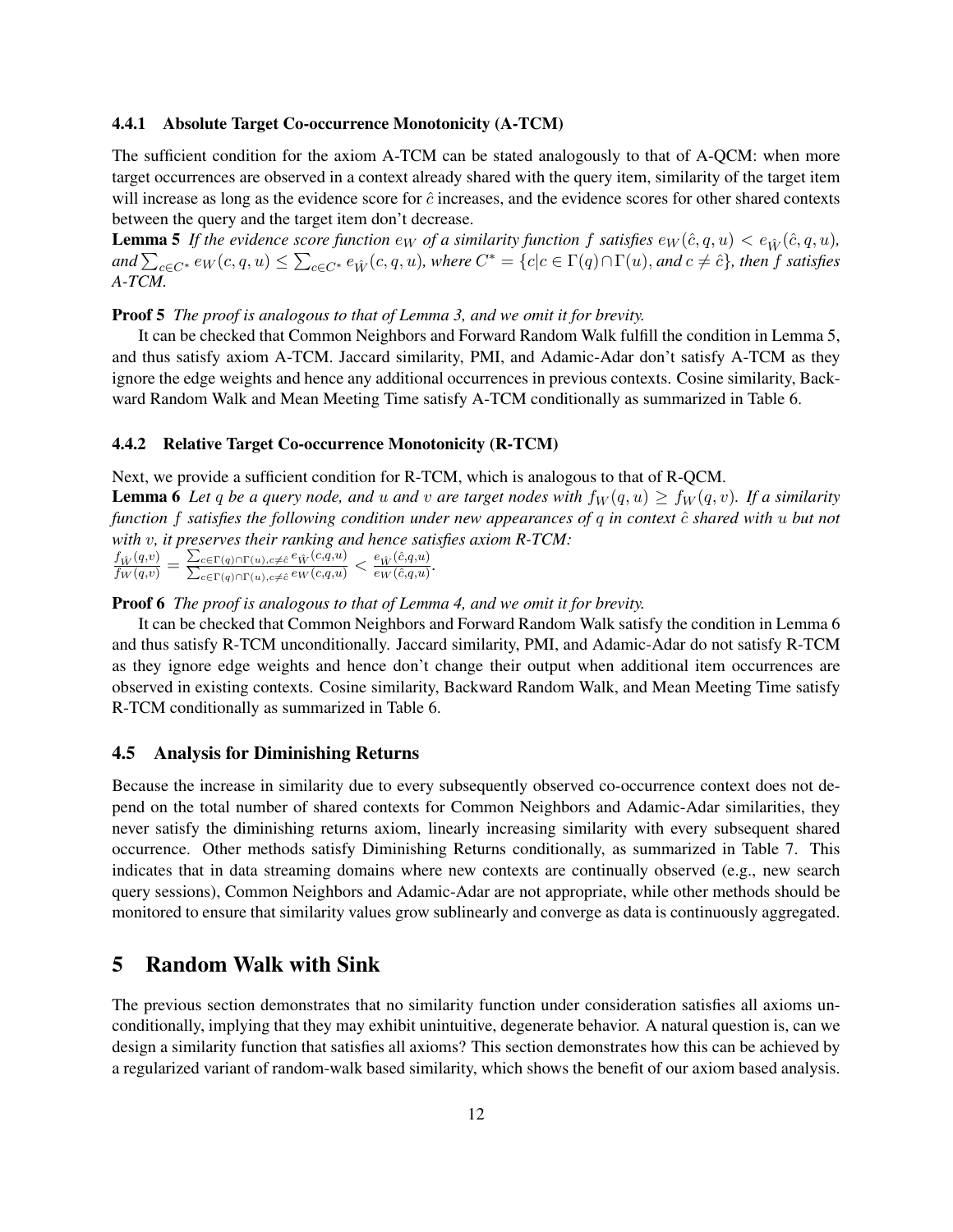| <b>Method</b> | DR                                                                                                                                                                                                                                                                                       |
|---------------|------------------------------------------------------------------------------------------------------------------------------------------------------------------------------------------------------------------------------------------------------------------------------------------|
| CN            | Always No                                                                                                                                                                                                                                                                                |
| COS           | $\frac{2\theta^2 + 2\sum_{c \neq \hat{c}, \tilde{c}} W_{qc}W_{uc}}{\sqrt{  W_{q:}  _2^2 + \theta^2}\sqrt{  W_{u:}  _2^2 + \theta^2}} - \frac{2\theta^2 + \sum_{c \neq \hat{c}, \tilde{c}} W_{qc}W_{uc}}{\sqrt{  W_{q:}  _2^2 + 2\theta^2}\sqrt{  W_{u:}  _2^2 + 2\theta^2}} > f_W(q, u)$ |
| <b>JAC</b>    | $1 > f_W(q, u)$                                                                                                                                                                                                                                                                          |
| <b>PMI</b>    | $\frac{1}{ \Gamma(q) + \Gamma(u) +1} > f_W(q,u)$                                                                                                                                                                                                                                         |
| AA            | Always No                                                                                                                                                                                                                                                                                |
| <b>FRW</b>    | $\theta > \frac{2D_{\tilde{c}\tilde{c}}D_{\tilde{c}\tilde{c}}}{3D_{\tilde{c}\tilde{c}}-D_{\tilde{c}\tilde{c}}}(f_W(q,u) - \frac{Q_{qq}(D_{\tilde{c}\tilde{c}}-D_{\tilde{c}\tilde{c}})}{2D_{\tilde{c}\tilde{c}}D_{\tilde{c}\tilde{c}}})$                                                  |
| <b>BRW</b>    | $\theta > \frac{2D_{\tilde{c}\tilde{c}}D_{\hat{c}\tilde{c}}}{3D_{zz}-D_{zz}}(f_W(q,u)-\frac{Q_{uu}(D_{\tilde{c}\tilde{c}}-D_{\hat{c}\tilde{c}})}{2D_{zz}D_{zz}})$                                                                                                                        |
| <b>MMT</b>    | $3\theta^2 + (Q_{qq} + Q_{uu})\theta > (2\theta^2 + 3(Q_{qq} + Q_{uu})\theta + Q_{gg}^2 + Q_{uu}^2 + Q_{qq}Q_{uu})f_W(q,u)$                                                                                                                                                              |

Table 7: Summary of sufficient and necessary conditions for similarity functions to satisfy Diminishing Returns.  $\theta$  is the weight of the new edges as described in Axiom 4.

#### 5.1 Main Idea

We begin by observing from Table 1 that Absolute New Context Monotonicity (A-NCM) is surprisingly not satisfied by any random-walk based methods, while intuition suggests that observing new, exclusive co-occurrences between two items will always increase the visitation probability for walks between them. While the appearance of a new shared context adds a new visitation path with associated probability mass (evidence score), it also triggers re-normalization, which may lead to decline in total probability of reaching the destination via other co-occurrence contexts.

We propose to remedy this issue by attaching an absorbing 'sink' context to all item nodes, effectively smoothing the associated outgoing context probabilities. The weights of the edges between item nodes and the sink node are constant, regardless of the degree of the item nodes. The sink context does not contribute any evidence score to the overall similarity, but by re-distributing the probability mass (evidence) among the co-occurrences, it ensures that addition of a new co-occurrence does not remove more visitation probability than it contributes.

Formally, our proposed Random Walk with Sink (RWS) similarity is defined as the visitation probability of a forward random walk originating from the query node to visit the target node, with all item nodes being observed with the weight s in an absorbing sink context  $c_{sink}$ . That is,  $RWS_W(q, u)$  from query node q to target node  $u$  based on the weight matrix  $W$  is:

$$
RWS_W(q, u) = [Q'^{-1}WD^{-1}W^{\top}]_{qu} = \sum_c \frac{W_{qc}}{s + Q_{qq}} \frac{W_{uc}}{D_{cc}},
$$

where  $Q'$  is an adjusted diagonal degree matrix with  $Q'_{ii} = s + \sum_{k} W_{ik}$ .

Let us see how the addition of the sink node with the fixed edge weight solves the problem of FRW's conditional satisfiability of A-NCM. In RWS, the similarity increase by the addition of the new context in A-NCM is given by  $\frac{\hat{W}_{q\hat{c}}}{s+Q_{qq}+\hat{W}_{q\hat{c}}}$  $\frac{\hat{W}_{u\hat{c}}}{\hat{W}_{q\hat{c}}+\hat{W}_{u\hat{c}}},$  and the similarity decrease of existing contexts by the renormalization is given by  $\sum_{c\neq\hat{c}}$  $W_{qc}$  $\overline{s+Q_{qq}}$  $W_{uc}$  $\frac{W_{uc}}{D_{cc}}-\sum_{c\neq\hat{c}}% \frac{W_{uc}}{2}+\sum_{c\in\hat{c}}\left( \frac{W_{uc}}{2}+\hat{c}_{c}\right)$  $W_{qc}$  $\overline{s\!+\!Q_{qq}\!+\!\hat{W}_{q\hat{c}}}$  $W_{uc}$  $\frac{W_{uc}}{D_{cc}}$ . Satisfying A-NCM requires the increase is larger than the decrease, which leads to the condition  $\frac{\hat{W}_{u\hat{c}}}{\hat{W}_{q\hat{c}}+\hat{W}_{u\hat{c}}} > \sum_{c \neq \hat{c}}$  $W_{qc}W_{uc}$  $\frac{W_{qc}W_{uc}}{(s+Q_{qq})D_{cc}}$ . Notice that by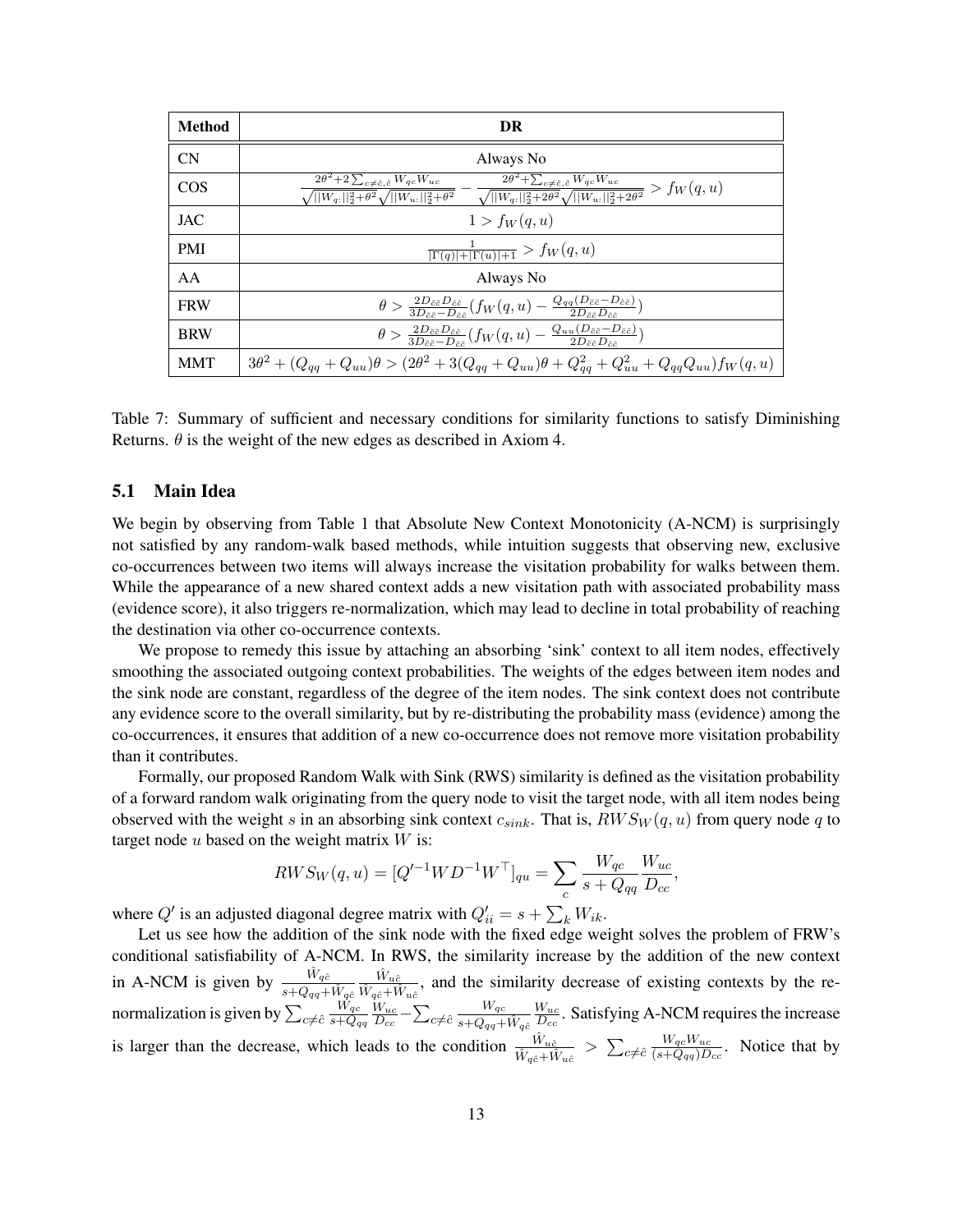increasing s enough, and thereby decreasing the value of the right hand term, the condition can be satisfied. Thus, RWS can be parameterized to satisfy A-NCM by imposing enough smoothing on the random walk similarity.

We show a working example of RWS in Figure 1 which contrasts the performance of Forward Random Walk and RWS on the DBLP bibliography dataset  $2$ . We compute the similarity between authors by treating venues in which they publish as co-occurrence contexts. Figure 1 (a) and (b) illustrate the effect on Forward Random Walk similarity between authors 'Jian Pei' and 'Ravi Kumar' from the addition of a new cooccurrence context 'CIKM'. The increase in visitation probability through this context is insufficient to make up for the decrease in probability mass going through the other co-occurrence contexts ('VLDB', 'SIGMOD', and 'KDD'). Figure 1 (c) and (d) show that introducing the sink node  $c_{sink}$  with a sufficient smoothing level results in similarity not decreasing when a new shared co-occurrence is observed.

#### 5.2 Analysis

Analysis of axiom satisfiability by RWS is performed analogously to that of Forward Random Walk, demonstrating that RWS also satisfies R-NCM, R-QCM, A-TCM, and R-TCM axioms. For axioms A-NCM, A-QCM, and DR, setting the parameter s appropriately allows RWS to satisfy them, as summarized by the following results.

**Lemma 7** RWS satisfies A-NCM if and only if  $s > -Q_{qq} + \frac{\hat{W}_{q\hat{c}} + \hat{W}_{u\hat{c}}}{\hat{W}_{u\hat{c}}} \sum_{c \neq \hat{c}}$  $W_{qc}W_{uc}$  $\frac{qc\,Wuc}{D_{cc}}$ .

Proof 7 *The full proof is provided in the Appendix.*

Lemma 8 *RWS satisfies A-QCM if and only if*  $s>\frac{1}{D_{\hat{c}\hat{c}}-W_{q\hat{c}}}(W_{q\hat{c}}(D_{\hat{c}\hat{c}}+\epsilon)-Q_{qq}(D_{\hat{c}\hat{c}}-W_{q\hat{c}})+\frac{(D_{\hat{c}\hat{c}}+\epsilon)D_{\hat{c}\hat{c}}}{W_{u\hat{c}}}\sum_{c\neq\hat{c}}$  $W_{qc}W_{uc}$  $\frac{q_c$ <sup>*w*</sup> *uc*<sub>c</sub> $\overline{D_{cc}}$  $\overline{D_{cc}}$ 

Proof 8 *The full proof is provided in the Appendix.*

**Lemma 9** RWS satisfies DR if and only if  $s > 2\alpha - Q_{qq}$  where  $\alpha = \sum_{c} W_{qc} \frac{W_{uc}}{D_{cc}}$  $\frac{W_{uc}}{D_{cc}}$ .

Proof 9 *The full proof is provided in the Appendix.*

Thus, the addition of the sink node enables RWS to satisfy all axioms, via a setting of the parameter s, as shown in Lemmas 7∼9.

We note that a variant of Backward Random Walk analogous to RWS can be designed by adding a sink with an axiom-driven parameterization. We also point out that RWS' reliance on a *constant* smoothing parameter, s, is a key distinction from PageRank-style smoothing of random walks, where the edge weight changes in proportion to the current degrees of the node to make the random jump probability constant. It can be shown that PageRank-style smoothing does not lead to unconditional axiom satisfaction, and hence is not an appropriate strategy for designing well-behaved similarity functions.

<sup>2</sup>http://www.informatik.uni-trier.de/˜ley/db/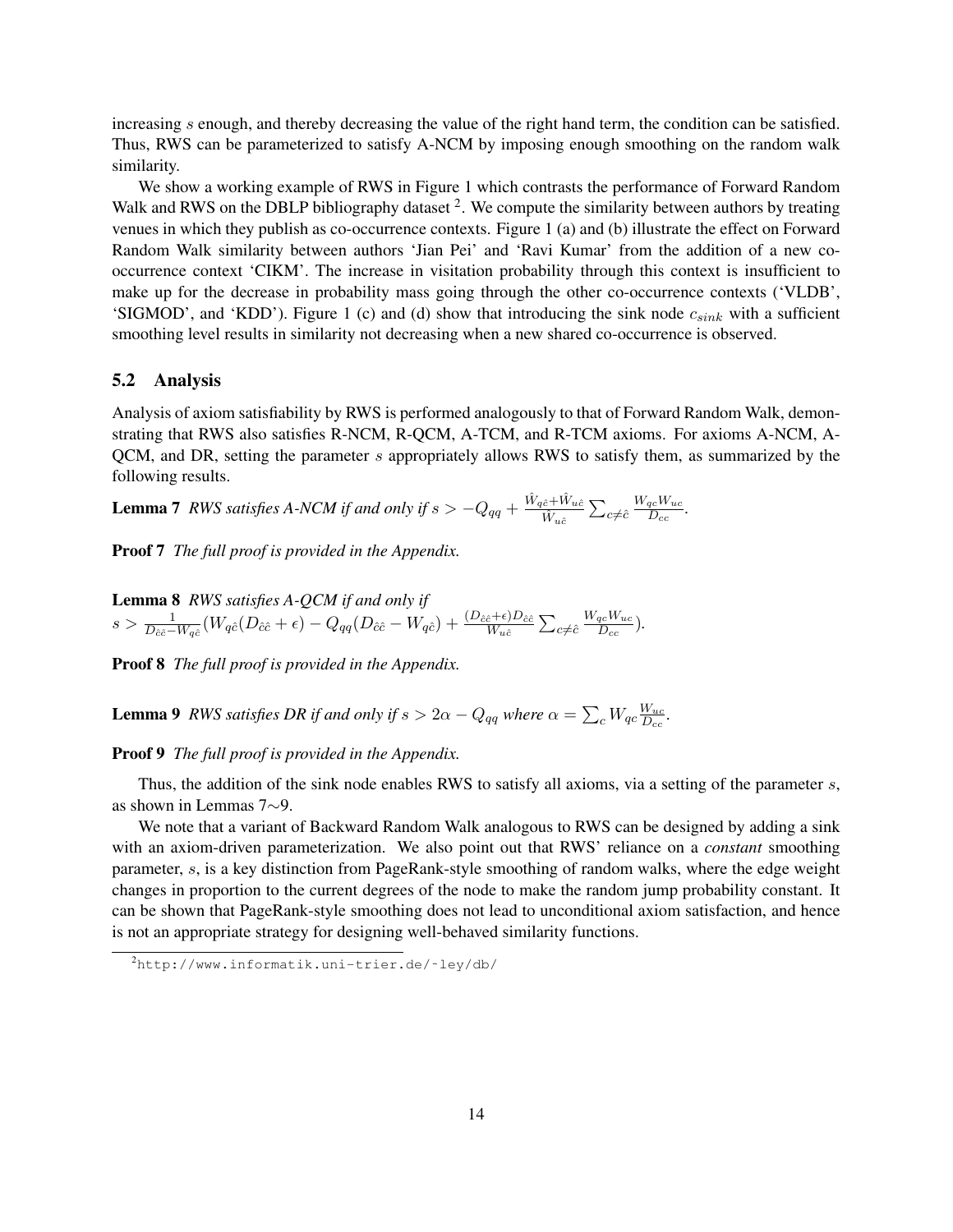## 6 Related Work

Similarity, distance and distortion measures have been an active research topic for several decades across many areas of computer science and mathematics, and this paper focuses on their narrow subset that has high practical significance: co-occurrence-based similarity. Beyond the popular similarity functions introduced in Section 2, number of other measures were studied in the context of link prediction in social networks [11]. In recent work, Sarkar et al. performed learning-theoretic analysis of several link prediction heuristics under the assumption that they approximate a distance metric in a latent space [16]. Our approach avoids relying on metric assumptions, as it has been demonstrated in cognitive psychology literature that their key properties (minimality, symmetry, triangle inequality) are routinely violated in application domains [20, 12].

This paper's core contribution lies in developing an axiomatic approach for analyzing the capacity of various similarity methods to satisfy properties desired of them during continuous co-occurrence data aggregation. The axiomatic approach has previously been proven particularly fruitful in clustering function analysis, where its introduction by Kleinberg [10] was been followed by a number of results that study a variety of axiomatic properties for different clustering methods [4, 1]. The axiomatic approach has also been studied in the context of information retrieval where it was employed to analyze retrieval models [7, 8].

## 7 Conclusion

In this paper, we propose an axiomatic approach to analyzing co-occurrence similarity functions. The main contributions are the followings.

- 1. Axiomatic framework. We propose a principled methodology for analyzing co-occurrence similarity functions based on differential response to new observations.
- 2. Analysis and proofs. We perform extensive analysis on a number of common similarity functions using our proposed unifying abstraction, and prove that there exists no single method which satisfies all conditions unconditionally.
- 3. Design of new similarity function. We demonstrate how axiomatic analysis allows designing a new data-driven, theoretically well-justified co-occurrence similarity function without degenerate properties.

Future research directions include extending the axioms that capture important properties of other similarity functions in more general contexts.

### **References**

- [1] Margareta Ackerman, Shai Ben-David, and David Loker. Towards property-based classification of clustering paradigms. In *NIPS*, 2010.
- [2] Lada A. Adamic and E. Adar. Friends and neighbors on the web. *Social Networks*, 25(3):211–230, 2003.
- [3] A. Andoni and P. Indyk. Near-optimal hashing algorithms for approximate nearest neighbor in high dimensions. *Communications of ACM*, 51(1):117–122, 2008.
- [4] Shai Ben-David and Margareta Ackerman. Measures of clustering quality: A working set of axioms for clustering. In *NIPS*, 2008.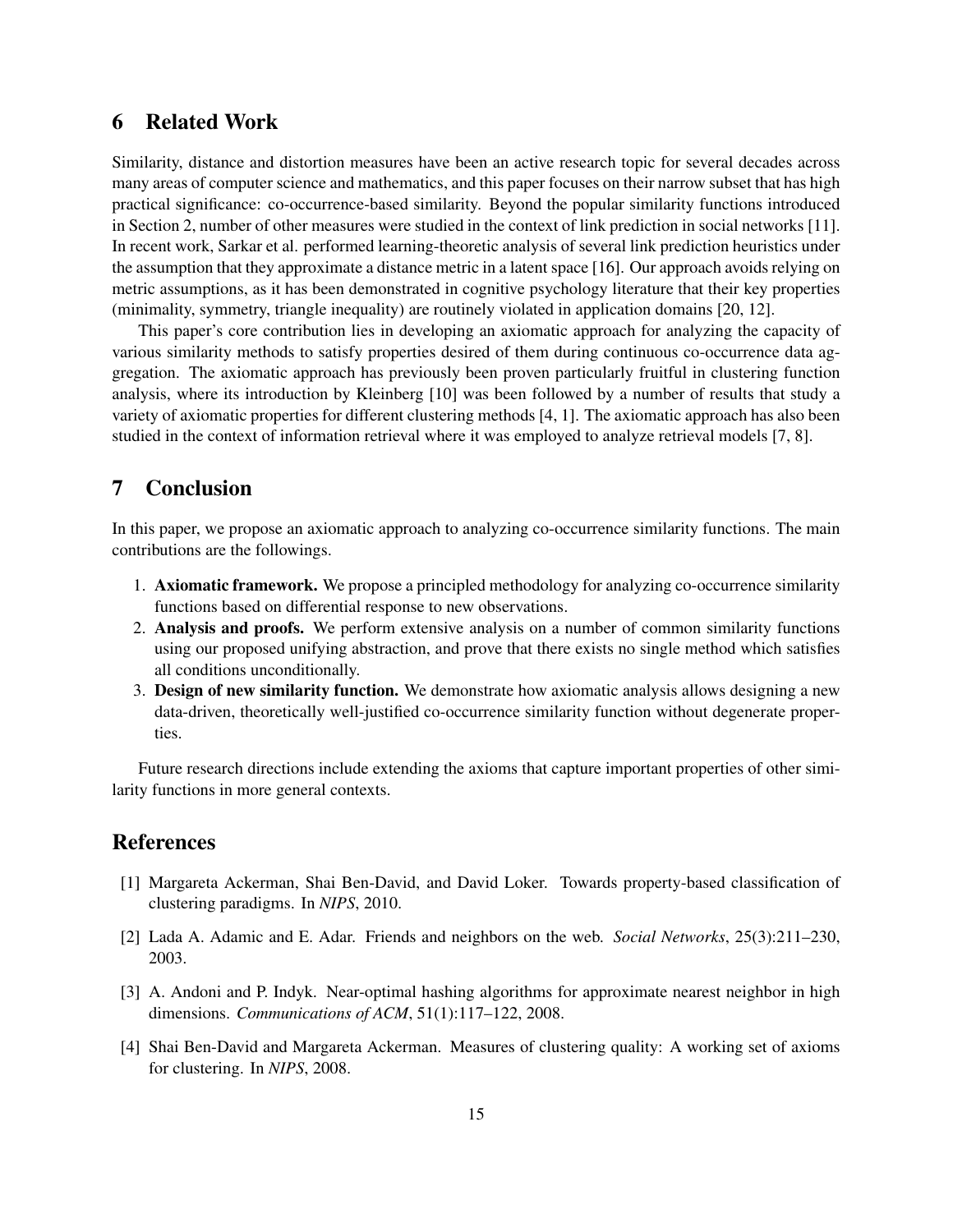- [5] Huanhuan Cao, Daxin Jiang, Jian Pei, Qi He, Zhen Liao, Enhong Chen, and Hang Li. Context-aware query suggestion by mining click-through and session data. In *KDD*, 2008.
- [6] Nick Craswell and Martin Szummer. Random walks on the click graph. In *SIGIR*, 2007.
- [7] Hui Fang, Tao Tao, and ChengXiang Zhai. A formal study of information retrieval heuristics. In *SIGIR*, 2004.
- [8] Hui Fang and ChengXiang Zhai. An exploration of axiomatic approaches to information retrieval. In *SIGIR*, 2005.
- [9] G. Jeh and J. Widom. SimRank: a measure of structural-context similarity. In *KDD*, 2002.
- [10] Jon Kleinberg. An impossibility theorem for clustering. *NIPS*, 2002.
- [11] David Liben-Nowell and Jon M. Kleinberg. The link-prediction problem for social networks. *JASIST*, 58(7):1019–1031, 2007.
- [12] Bradley C. Love. A computational level theory of similarity. In *CogSci*, 2000.
- [13] C.D. Manning, P. Raghavan, and H. Schütze. *Introduction to information retrieval*. Cambridge University Press, 2008.
- [14] Q. Mei, D. Zhou, and K. Church. Query suggestion using hitting time. In *CIKM*, 2008.
- [15] M.E.J. Newman. Clustering and preferential attachment in growing networks. *Physical Review E*, 64(2):025102, 2001.
- [16] P. Sarkar, D. Chakrabarti, and A. W. Moore. Theoretical justification of popular link prediction heuristics. In *COLT*, 2010.
- [17] Badrul Sarwar, George Karypis, Joseph Konstan, and John Reidl. Item-based collaborative filtering recommendation algorithms. In *WWW*, 2001.
- [18] Jimeng Sun, Huiming Qu, Deepayan Chakrabarti, and Christos Faloutsos. Neighborhood formation and anomaly detection in bipartite graphs. In *ICDM*, 2005.
- [19] P. Turney. Mining the Web for Synonyms: PMI-IR versus LSA on TOEFL. In *ECML*, 2001.
- [20] Amos Tversky. Features of similarity. *Psychological Review*, 84:327–352, 1977.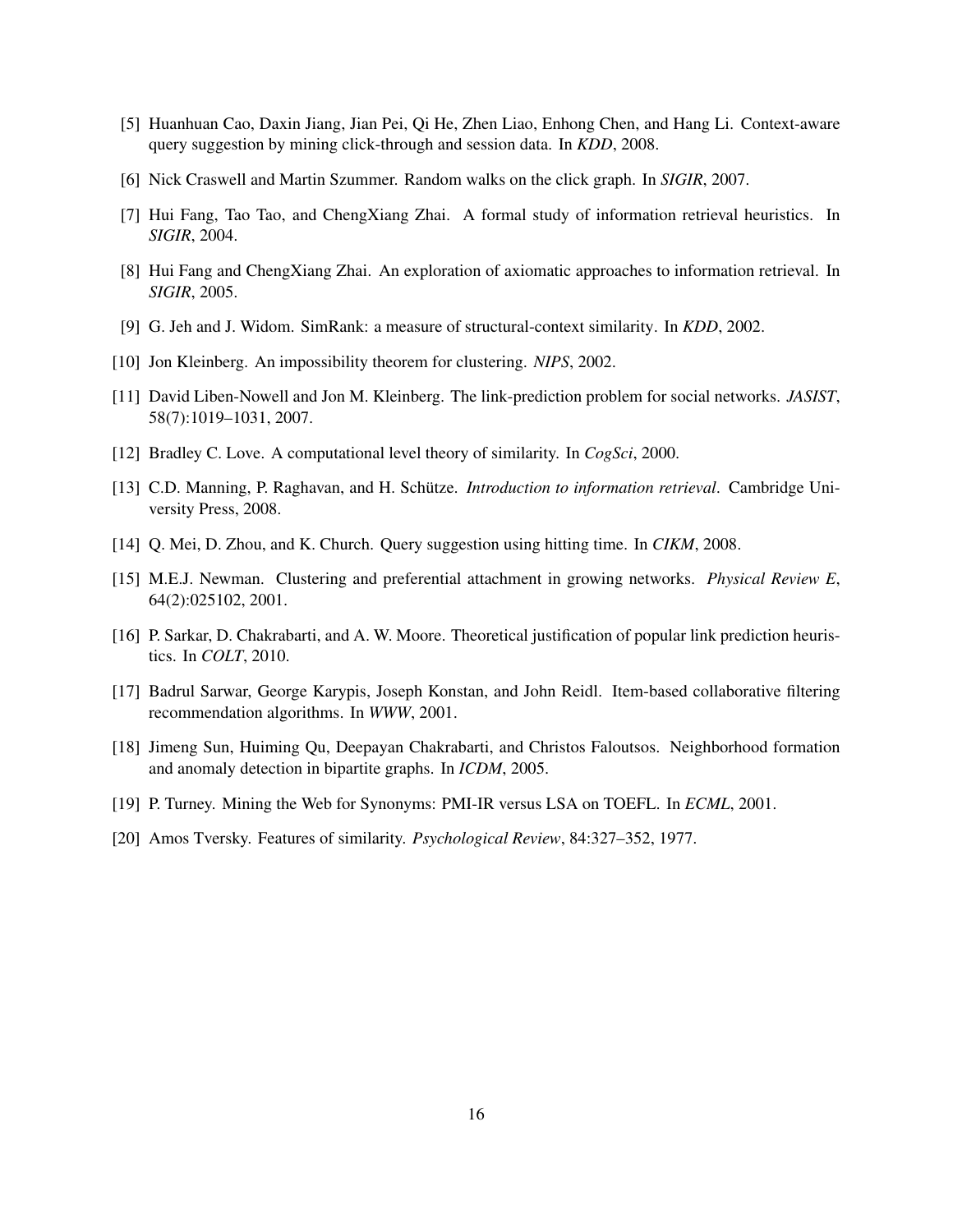# A Proofs

In this section, we give proofs of the analysis in Table 1.

### A.1 Proofs for New Context Monotonicity (NCM)

It is obvious that Common Neighbors satisfies A-NCM and R-NCM from its definition, so we omit the proofs. We prove conditions for the Cosine similarity.

**Lemma 10** *Cosine similarity satisfies A-NCM if and only if*  $\frac{\hat{W}_{q\hat{c}}\hat{W}_{u\hat{c}} + \sum_c W_{qc}W_{uc}}{\sqrt{||W_{q:}||_2^2 + \hat{W}_{q\hat{c}}^2}\sqrt{||W_{u:}||_2^2 + \hat{W}_{u\hat{c}}^2}}$  $> f_W(q, u)$ .

Proof 10

$$
f_{\hat{W}}(q, u) > f_{W}(q, u)
$$

$$
\frac{\hat{W}_{q\hat{c}}\hat{W}_{u\hat{c}} + \sum_{c} W_{qc}W_{uc}}{\sqrt{||W_{q:}||_{2}^{2} + \hat{W}_{q\hat{c}}^{2}} \sqrt{||W_{u:}||_{2}^{2} + \hat{W}_{u\hat{c}}^{2}}} > f_{W}(q, u)
$$

**Lemma 11** *Cosine similarity satisfies R-NCM if and only if*  $\frac{\hat{W}_{q\hat{c}}\hat{W}_{u\hat{c}} + \sum_c W_{qc}W_{uc}}{\sqrt{1-\hat{w}^2 + \hat{w}^2 + \hat{w}^2}}$  $||W_{q:}||_{2}^{2}\sqrt{||W_{u:}||_{2}^{2}+\hat{W}_{u\hat{c}}^{2}}$  $> f_W(q, u)$ .

Proof 11

$$
f_{\hat{W}}(q, u) > f_{\hat{W}}(q, v)
$$

$$
\frac{\hat{W}_{q\hat{c}}\hat{W}_{u\hat{c}} + \sum_{c} W_{qc}W_{uc}}{\sqrt{||W_{q:}||_{2}^{2} + \hat{W}_{q\hat{c}}^{2}} \sqrt{||W_{u:}||_{2}^{2} + \hat{W}_{u\hat{c}}^{2}}} > \frac{\sum_{c} W_{qc}W_{vc}}{\sqrt{||W_{q:}||_{2}^{2} + \hat{W}_{q\hat{c}}^{2}} ||W_{v:}||_{2}} \frac{\hat{W}_{q\hat{c}}\hat{W}_{u\hat{c}} + \sum_{c} W_{qc}W_{uc}}{\sqrt{||W_{u:}||_{2}^{2} + \hat{W}_{u\hat{c}}^{2}}} > \frac{\sum_{c} W_{qc}W_{vc}}{||W_{v:}||_{2}}
$$

*An equivalent condition to the last line is*

$$
\frac{\hat{W}_{q\hat{c}}\hat{W}_{u\hat{c}} + \sum_{c} W_{qc}W_{uc}}{||W_{q:}||_{2}^{2}\sqrt{||W_{u:}||_{2}^{2} + \hat{W}_{u\hat{c}}^{2}}} > \frac{\sum_{c} W_{qc}W_{vc}}{||W_{q:}||_{2}||W_{v:}||_{2}}
$$

$$
\frac{\hat{W}_{q\hat{c}}\hat{W}_{u\hat{c}} + \sum_{c} W_{qc}W_{uc}}{||W_{q:}||_{2}^{2}\sqrt{||W_{u:}||_{2}^{2} + \hat{W}_{u\hat{c}}^{2}}} > f_{W}(q, v)
$$

 $\Box$ 

Next, we prove conditions for the Jaccard similarity.

**Lemma 12** *Jaccard similarity satisfies A-NCM if and only if*  $1 > f_W(q, u)$ *.*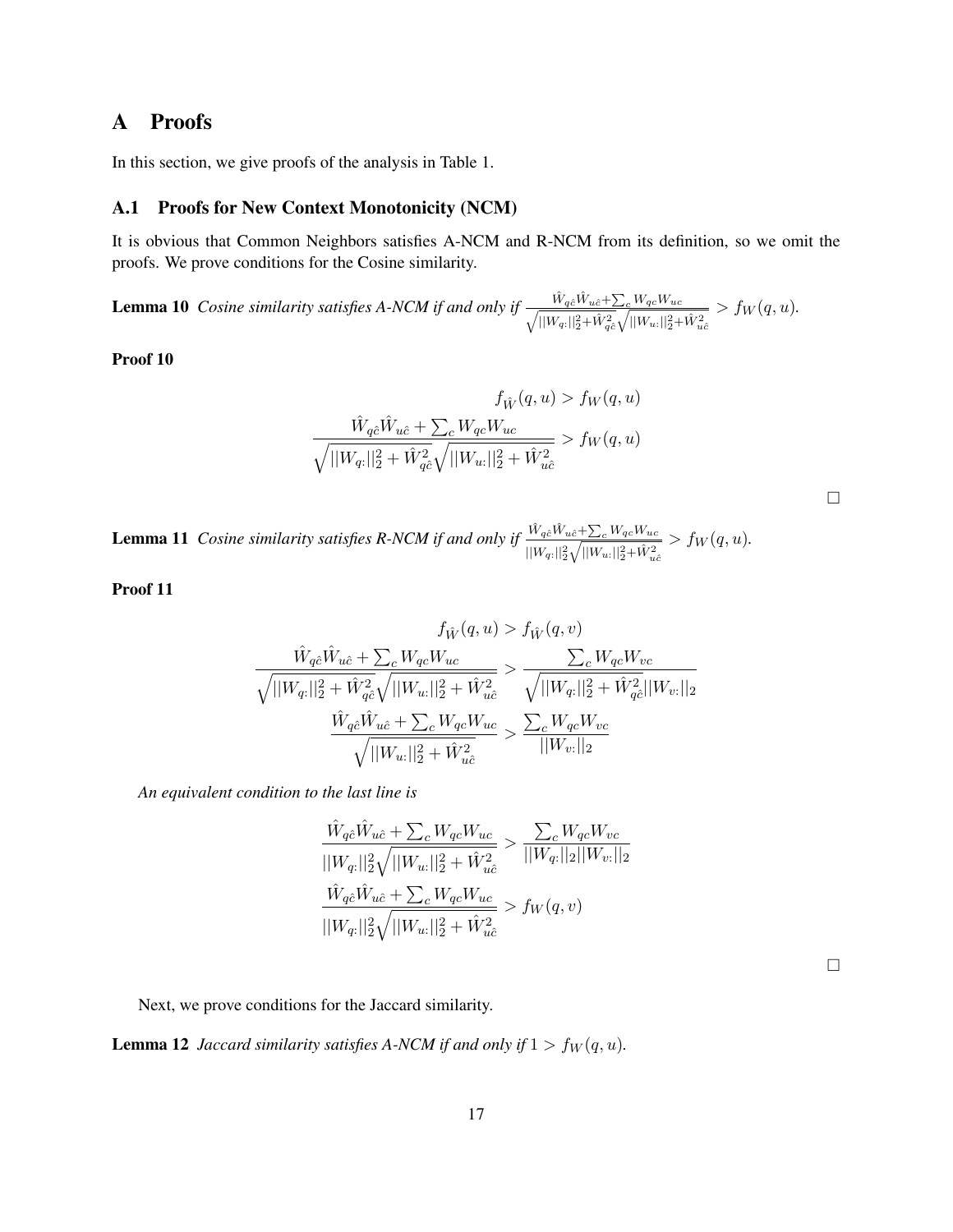Proof 12

$$
f_{\hat{W}}(q, u) > f_{W}(q, u)
$$

$$
\frac{|\Gamma(q) \cap \Gamma(u)| + 1}{|\Gamma(q) \cup \Gamma(u)| + 1} > \frac{|\Gamma(q) \cap \Gamma(u)|}{|\Gamma(q) \cup \Gamma(u)|}
$$

$$
|\Gamma(q) \cup \Gamma(u)| > |\Gamma(q) \cap \Gamma(u)|
$$

$$
1 > f_{W}(q, u)
$$

 $\Box$ 

Lemma 13 *Jaccard similarity always satisfies R-NCM.*

**Proof 13** *For R-NCM to hold, the following must be true for*  $\forall v$  *such that*  $\frac{|\Gamma(q) \cap \Gamma(u)|}{|\Gamma(q) \cup \Gamma(u)|} \ge \frac{|\Gamma(q) \cap \Gamma(v)|}{|\Gamma(q) \cup \Gamma(v)|}$  $|\Gamma(q) \cup Γ(v)|$ 

$$
f_{\hat{W}}(q, u) > f_{\hat{W}}(q, v)
$$

$$
\frac{|\Gamma(q) \cap \Gamma(u)| + 1}{|\Gamma(q) \cup \Gamma(u)| + 1} > \frac{|\Gamma(q) \cap \Gamma(v)|}{|\Gamma(q) \cup \Gamma(v)| + 1}
$$

*which is always true since*

$$
\frac{|\Gamma(q) \cap \Gamma(u)| + 1}{|\Gamma(q) \cup \Gamma(u)| + 1} \ge \frac{|\Gamma(q) \cap \Gamma(u)|}{|\Gamma(q) \cup \Gamma(u)|} \ge \frac{|\Gamma(q) \cap \Gamma(v)|}{|\Gamma(q) \cup \Gamma(v)|} > \frac{|\Gamma(q) \cap \Gamma(v)|}{|\Gamma(q) \cup \Gamma(v)| + 1}.
$$

Next, we prove conditions for the Pointwise Mutual Information.

**Lemma 14** *Pointwise Mutual Information satisfies A-NCM if and only if*  $\frac{1}{|\Gamma(q)|+|\Gamma(u)|+1}$  >  $f_W(q, u)$ .

Proof 14

$$
f_{\hat{W}}(q, u) > f_{W}(q, u)
$$

$$
\frac{|\Gamma(q) \cap \Gamma(u)| + 1}{(|\Gamma(q)| + 1)(|\Gamma(u)| + 1)} > \frac{|\Gamma(q) \cap \Gamma(u)|}{|\Gamma(q)||\Gamma(u)|}
$$

$$
\frac{|\Gamma(q)||\Gamma(u)|}{|\Gamma(q)| + |\Gamma(u)| + 1} > |\Gamma(q) \cap \Gamma(u)|
$$

$$
\frac{1}{|\Gamma(q)| + |\Gamma(u)| + 1} > f_{W}(q, u)
$$

**Lemma 15** *Pointwise Mutual Information satisfies R-NCM if and only if*  $\frac{1}{\Gamma(q)}$  >  $f_W(q, u)$ .

 $\Box$ 

 $\Box$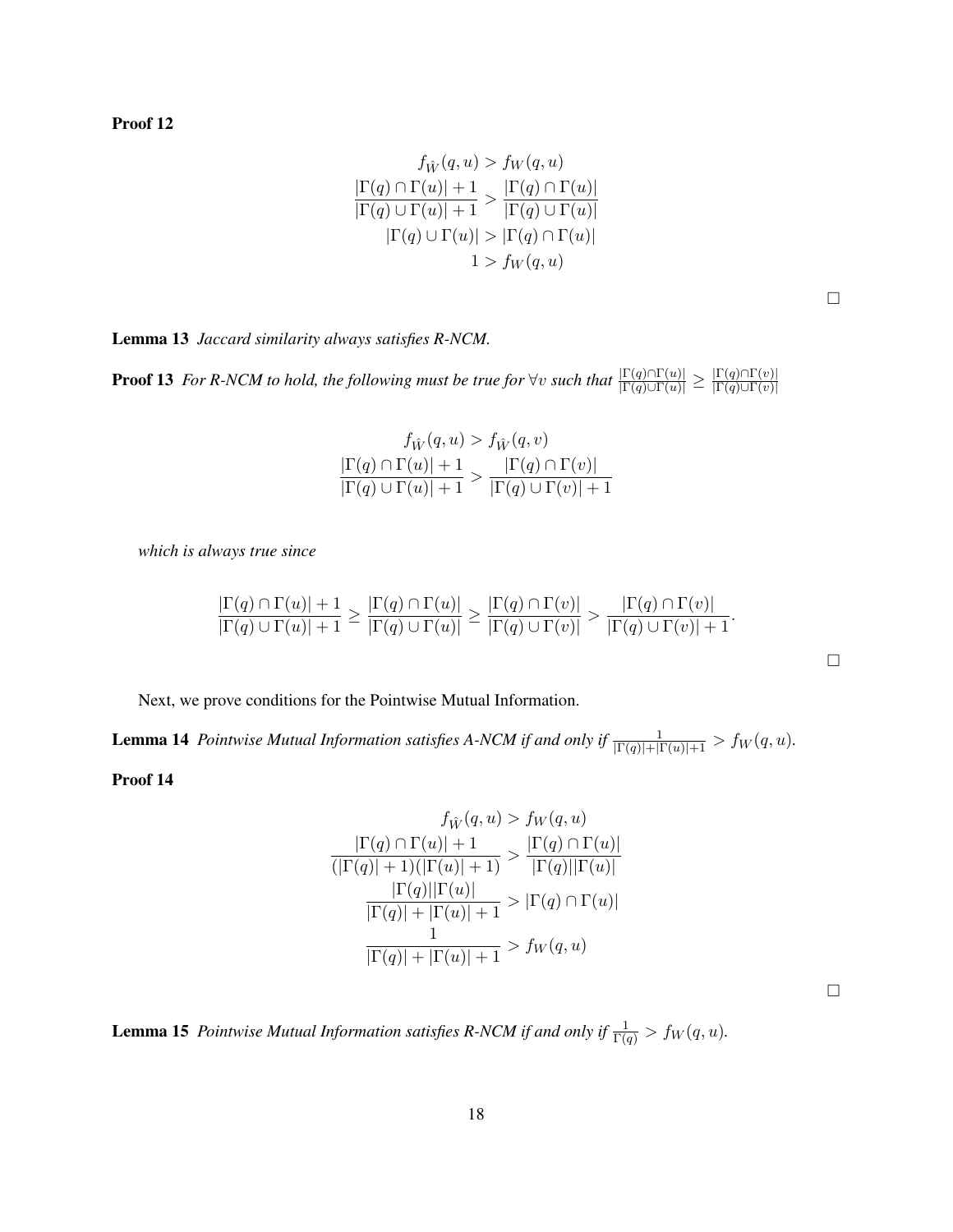**Proof 15** *For R-NCM to hold, the following must be true for*  $\forall v$  *such that*  $f_W(q, u) \ge f_W(q, v)$ 

$$
f_{\hat{W}}(q, u) > f_{\hat{W}}(q, v)
$$

$$
\frac{|\Gamma(q) \cap \Gamma(u)| + 1}{(|\Gamma(q)| + 1)(|\Gamma(u)| + 1)} > \frac{|\Gamma(q) \cap \Gamma(v)|}{|\Gamma(q) + 1||\Gamma(v)|}
$$

$$
|\Gamma(u)| > |\Gamma(q) \cap \Gamma(u)|
$$

$$
\frac{1}{\Gamma(q)} > f_W(q, u)
$$

 $\Box$ 

Next, we prove conditions for the Forward Random Walk.

**Lemma 16** Forward Random Walk satisfies A-NCM if and only if  $\frac{\hat{W}_{u\hat{c}}}{\hat{W}_{q\hat{c}}+\hat{W}_{u\hat{c}}} > f_W(q, u)$ . Proof 16 *For A-NCM to hold, the following must be true:*

$$
f_{\hat{W}}(q, u) > f_{W}(q, u)
$$
\n
$$
\frac{\hat{W}_{q\hat{c}}}{Q_{qq} + \hat{W}_{q\hat{c}}}\frac{\hat{W}_{u\hat{c}}}{\hat{W}_{q\hat{c}} + \hat{W}_{u\hat{c}}} + \sum_{c \neq \hat{c}} \frac{W_{qc}}{Q_{qq} + \hat{W}_{q\hat{c}}}\frac{W_{uc}}{D_{cc}} > \sum_{c \neq \hat{c}} \frac{W_{qc}}{Q_{qq}}\frac{W_{uc}}{D_{cc}}
$$
\n
$$
\frac{\hat{W}_{q\hat{c}}}{Q_{qq} + \hat{W}_{q\hat{c}}}\frac{\hat{W}_{u\hat{c}}}{\hat{W}_{q\hat{c}} + \hat{W}_{u\hat{c}}} + \sum_{c \neq \hat{c}} \frac{W_{qc}W_{uc}}{Q_{qq}D_{cc}(Q_{qq} + \hat{W}_{q\hat{c}})}(Q_{qq} - Q_{qq} - \hat{W}_{q\hat{c}}) > 0
$$
\n
$$
\frac{\hat{W}_{q\hat{c}}}{Q_{qq} + \hat{W}_{q\hat{c}}}(\frac{\hat{W}_{u\hat{c}}}{\hat{W}_{q\hat{c}} + \hat{W}_{u\hat{c}}} - \sum_{c \neq \hat{c}} \frac{W_{qc}W_{uc}}{Q_{qq}D_{cc}}) > 0
$$
\n
$$
\frac{\hat{W}_{u\hat{c}}}{\hat{W}_{q\hat{c}} + \hat{W}_{u\hat{c}}} > \sum_{c \neq \hat{c}} \frac{W_{qc}W_{uc}}{Q_{qq}D_{cc}}
$$
\n
$$
\frac{\hat{W}_{u\hat{c}}}{\hat{W}_{q\hat{c}} + \hat{W}_{u\hat{c}}} > f_{W}(q, u)
$$

which holds only when the new context occurrence weights  $\hat{W}_{q\hat{c}}$  and  $\hat{W}_{u\hat{c}}$  satisfy the last inequality. Thus, *for the A-NCM axiom to hold for forward random walks, the target node's proportion of occurrences in the new context must be no less than the current value of similarity.*

Lemma 17 *Forward Random Walk satisfies R-NCM always.*

**Proof 17** *For R-NCM to hold, the following must be true for*  $\forall v$  *such that*  $f_W(q, u) \ge f_W(q, v)$ *,* 

$$
f_{\hat{W}}(q, u) > f_{\hat{W}}(q, v)
$$
\n
$$
\frac{\hat{W}_{q\hat{c}}}{Q_{qq} + \hat{W}_{q\hat{c}}} \frac{\hat{W}_{u\hat{c}}}{\hat{W}_{q\hat{c}} + \hat{W}_{u\hat{c}}} + \sum_{c \neq \hat{c}} \frac{W_{qc}}{Q_{qq} + \hat{W}_{q\hat{c}}} \frac{W_{uc}}{D_{cc}} > \sum_{c \neq \hat{c}} \frac{W_{qc}}{Q_{qq} + \hat{W}_{q\hat{c}}} \frac{W_{vc}}{D_{cc}}
$$
\n
$$
\frac{\hat{W}_{q\hat{c}}}{Q_{qq} + \hat{W}_{q\hat{c}}} \frac{\hat{W}_{u\hat{c}}}{\hat{W}_{q\hat{c}} + \hat{W}_{u\hat{c}}} + \sum_{c \neq \hat{c}} \frac{Q_{qq}}{Q_{qq} + \hat{W}_{q\hat{c}}} \frac{W_{qc}}{Q_{qq}} \frac{W_{uc} - W_{vc}}{D_{cc}} > 0
$$
\n
$$
\frac{\hat{W}_{q\hat{c}}}{Q_{qq} + \hat{W}_{q\hat{c}}} \frac{\hat{W}_{u\hat{c}}}{\hat{W}_{q\hat{c}} + \hat{W}_{u\hat{c}}} + \frac{Q_{qq}}{Q_{qq} + \hat{W}_{q\hat{c}}} (f_W(q, u) - f_W(q, v)) > 0
$$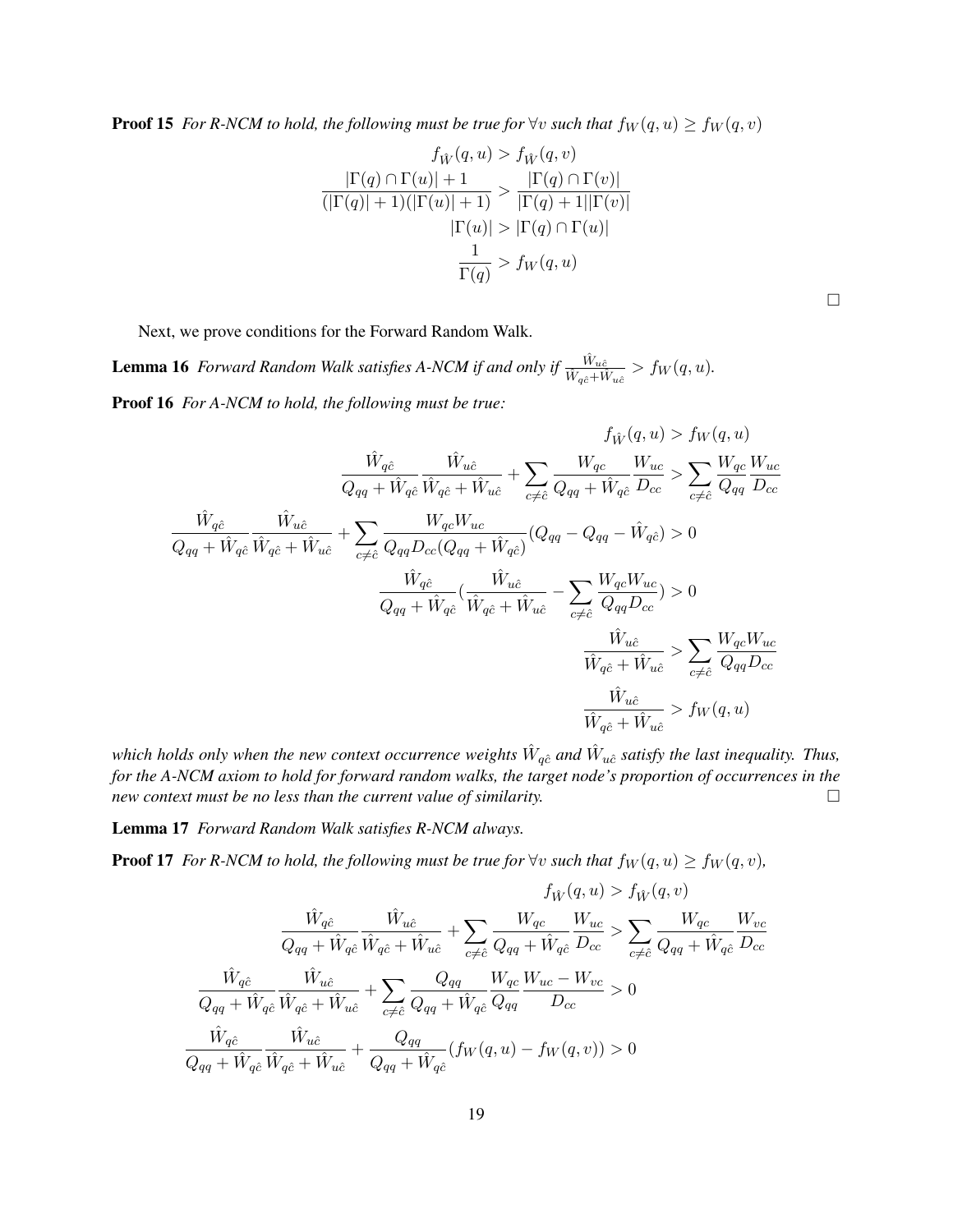*which is always true as the first summand is positive and the second summand is nonnegative, hence the R-NCM axiom is always satisfied for Forward Random Walk similarity.*

For the Backward Random Walk (BRW), it can be shown that BRW satisfies A-NCM if and only if  $\frac{\hat{W}_{q\hat{c}}}{\hat{W}_{q\hat{c}}+\hat{W}_{u\hat{c}}} > f_W(q, u)$ , using a derivation very similar to the A-NCM for FRW. Since the addition of a new context doesn't affect other target nodes in NCM for BRW, the condition that BRW satisfies R-NCM is exactly the same as those for A-NCM.

Next, we prove conditions for the Mean Meeting Time.

**Lemma 18** Mean Meeting Time satisfies A-NCM if and only if  $\hat{W}_{q\hat{c}}\hat{W}_{u\hat{c}} > (\lambda - 1)\sum_{c\neq \hat{c}}W_{qc}W_{uc}$ , where  $\lambda = \frac{(Q_{qq} + \hat{W}_{q\hat{c}})(Q_{uu} + \hat{W}_{u\hat{c}})}{Q}$  $\frac{Q_{qq}Q_{uu}+W_{u\hat{c}})}{Q_{qq}Q_{uu}}.$ 

Proof 18 *For A-NCM to hold, the following must be true:*

$$
\frac{\hat{W}_{q\hat{c}}}{Q_{qq} + \hat{W}_{q\hat{c}}} \frac{\hat{W}_{u\hat{c}}}{Q_{uu} + \hat{W}_{u\hat{c}}} + \sum_{c \neq \hat{c}} \frac{W_{qc}}{Q_{qq} + \hat{W}_{q\hat{c}}} \frac{W_{uc}}{Q_{uu} + \hat{W}_{u\hat{c}}} > \sum_{c \neq \hat{c}} \frac{W_{qc}}{Q_{qq}} \frac{W_{uc}}{Q_{uu}}
$$

*Thus,*

$$
\hat{W}_{q\hat{c}}\hat{W}_{u\hat{c}} > (\lambda - 1) \sum_{c \neq \hat{c}} W_{qc}W_{uc}.
$$

**Lemma 19** Mean Meeting Time satisfies R-NCM if and only if  $\hat{W}_{q\hat{c}}\hat{W}_{u\hat{c}} > \sum_{c\neq \hat{c}}(\gamma W_{qc}W_{vc} - W_{qc}W_{uc}),$ where  $\gamma = \frac{Q_{uu} + \hat{W}_{u\hat{c}}}{Q_{vv}}.$ 

Proof 19 *For R-NCM to hold, the following must be true :*

$$
\frac{\hat{W}_{q\hat{c}}}{Q_{qq} + \hat{W}_{q\hat{c}}} \frac{\hat{W}_{u\hat{c}}}{Q_{uu} + \hat{W}_{u\hat{c}}} + \sum_{c \neq \hat{c}} \frac{W_{qc}}{Q_{qq} + \hat{W}_{q\hat{c}}} \frac{W_{uc}}{Q_{uu} + \hat{W}_{u\hat{c}}} > \sum_{c \neq \hat{c}} \frac{W_{qc}}{Q_{qq} + \hat{W}_{q\hat{c}}} \frac{W_{vc}}{Q_{vv}} \frac{W_{vc}}{Q_{vv}}
$$

$$
\frac{\hat{W}_{q\hat{c}}\hat{W}_{u\hat{c}}}{Q_{uu} + \hat{W}_{u\hat{c}}} + \sum_{c \neq \hat{c}} \frac{W_{qc}W_{uc}}{Q_{uu} + \hat{W}_{u\hat{c}}} > \sum_{c \neq \hat{c}} \frac{W_{qc}W_{vc}}{Q_{vv}}
$$

*Thus,*

$$
\hat{W}_{q\hat{c}}\hat{W}_{u\hat{c}} > \sum_{c \neq \hat{c}} \left(\gamma W_{qc}W_{vc} - W_{qc}W_{uc}\right)
$$

*.*

Next, we prove conditions for the Random Walk with Sink.

**Lemma 20** RWS satisfies A-NCM if and only if  $s > -Q_{qq} + \frac{\hat{W}_{q\hat{c}} + \hat{W}_{u\hat{c}}}{\hat{W}_{u\hat{c}}} \sum_{c \neq \hat{c}}$  $W_{qc}W_{uc}$  $\frac{qc^{VV}uc}{D_{cc}}$ .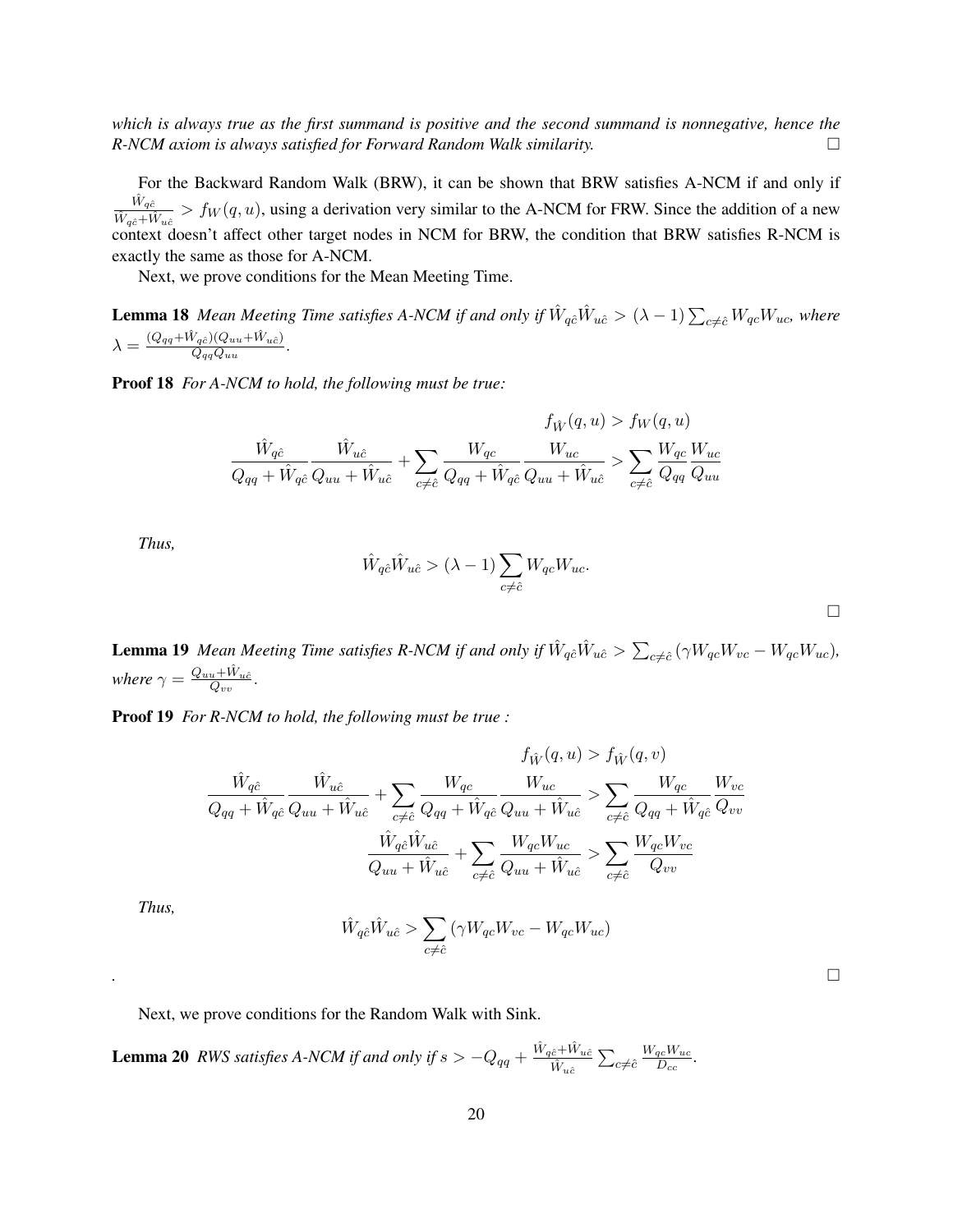Proof 20 
$$
f_{\hat{W}}(q, u) > f_W(q, u)
$$
  
\n
$$
\Leftrightarrow \frac{\hat{W}_{q\hat{c}}}{s + Q_{qq} + \hat{W}_{q\hat{c}}} \frac{\hat{W}_{u\hat{c}}}{\hat{W}_{q\hat{c} + \hat{W}_{u\hat{c}}}} + \sum_{c \neq \hat{c}} \frac{W_{qc}}{s + Q_{qq} + \hat{W}_{q\hat{c}}} \frac{W_{uc}}{D_{cc}} > \sum_{c \neq \hat{c}} \frac{W_{qc}}{s + Q_{qq}} \frac{W_{uc}}{D_{cc}}
$$
\n
$$
\Leftrightarrow \sum_{c \neq \hat{c}} \frac{W_{qc}W_{uc}}{(s + Q_{qq})D_{cc}(s + Q_{qq} + \hat{W}_{q\hat{c}})} (s + Q_{qq} - s - Q_{qq} - \hat{W}_{q\hat{c}}) > -\frac{\hat{W}_{q\hat{c}}}{s + Q_{qq} + \hat{W}_{q\hat{c}}} \frac{\hat{W}_{u\hat{c}}}{\hat{W}_{q\hat{c}} + \hat{W}_{u\hat{c}}} \Leftrightarrow \frac{\hat{W}_{q\hat{c}}}{\hat{w}_{q\hat{c}} + \hat{W}_{q\hat{c}}} (\frac{\hat{W}_{u\hat{c}}}{\hat{W}_{q\hat{c}} + \hat{W}_{u\hat{c}}} - \sum_{c \neq \hat{c}} \frac{W_{qc}W_{uc}}{(\hat{s} + Q_{qq})D_{cc}}) > 0
$$
\n
$$
\Leftrightarrow \frac{\hat{W}_{u\hat{c}}}{\hat{W}_{q\hat{c}} + \hat{W}_{u\hat{c}}} > \sum_{c \neq \hat{c}} \frac{W_{qc}W_{uc}}{(\hat{s} + Q_{qq})D_{cc}}.
$$
\nThe lemma is proved by rearranging terms in the last equation.

#### A.2 Proofs for Query Co-occurrence Monotonicity (QCM)

It is obvious that Common Neighbors satisfies A-QCM and R-QCM, so we omit the proofs. We prove conditions for the Cosine similarity.

**Lemma 21** *Cosine similarity satisfies A-QCM if and only if*  $\frac{\epsilon W_{u\hat{c}} + \sum_{c} W_{qc}W_{uc}}{\sqrt{||W_{q:}||_2^2 + \epsilon (\epsilon + 2W_{q\hat{c}})||W_{u:}||_2}} > f_W(q, u)$ .

Proof 21 *For A-QCM to hold for the Cosine similarity, the following must be true:*

$$
f_{\hat{W}}(q, u) > f_{W}(q, u)
$$
  
\n
$$
\frac{(W_{q\hat{c}} + \epsilon)W_{u\hat{c}} + \sum_{c \neq \hat{c}} W_{qc}W_{uc}}{\sqrt{||W_{q:}||_2^2 + \epsilon(\epsilon + 2W_{q\hat{c}})||W_{u:}||_2}} > f_{W}(q, u)
$$
  
\n
$$
\frac{\epsilon W_{u\hat{c}} + \sum_{c} W_{qc}W_{uc}}{\sqrt{||W_{q:}||_2^2 + \epsilon(\epsilon + 2W_{q\hat{c}})||W_{u:}||_2}} > f_{W}(q, u)
$$

The Jaccard similarity, the Pointwise Mutual Information, and the Adamic-Adar similarity do not satisfy A-QCM nor R-QCM since they do not consider the edge weights.

Next, we prove conditions for the Forward Random Walk.

**Lemma 22** Forward Random Walk satisfies A-QCM if and only if  $\epsilon < \frac{1}{f_W(q,u)}(W_{u\hat{c}} - \frac{W_{q\hat{c}}W_{u\hat{c}}}{D_{\hat{c}\hat{c}}}$  $\frac{q\hat{c}^{\mathit{W}}u\hat{c}}{D_{\hat{c}\hat{c}}}\big) - D_{\hat{c}\hat{c}}.$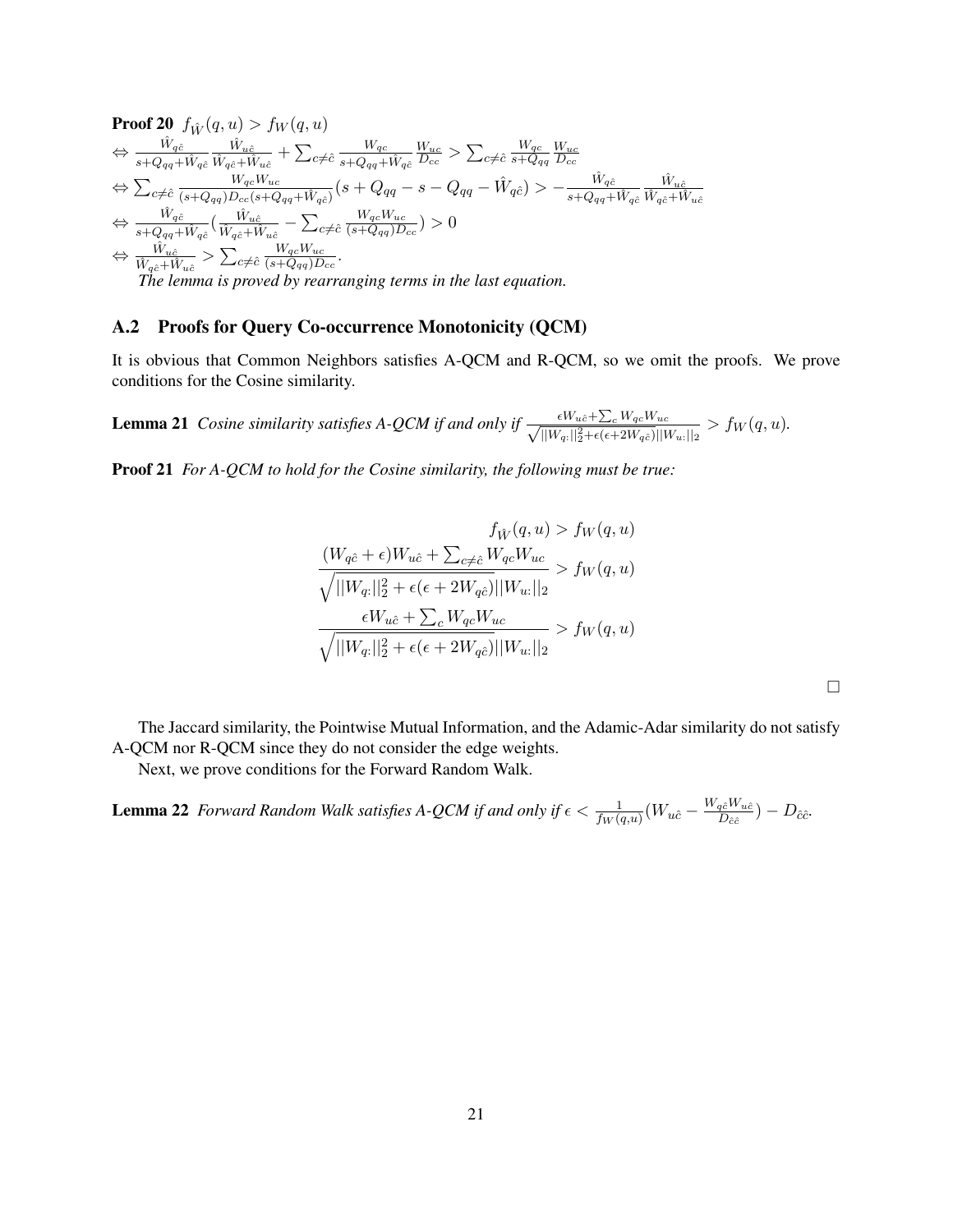Proof 22 *For A-QCM to hold for the Forward Random Walk, the following must be true:*

$$
f_{\hat{W}}(q, u) > f_{W}(q, u)
$$
\n
$$
\frac{(W_{q\hat{c}} + \epsilon)}{Q_{qq} + \epsilon} \frac{W_{u\hat{c}}}{D_{\hat{c}\hat{c}} + \epsilon} + \sum_{c \neq \hat{c}} \frac{W_{qc}}{Q_{qq} + \epsilon} \frac{W_{uc}}{D_{cc}} > \frac{W_{q\hat{c}}}{Q_{qq}} \frac{W_{u\hat{c}}}{D_{\hat{c}\hat{c}}} + \sum_{c \neq \hat{c}} \frac{W_{qc}}{Q_{qq}} \frac{W_{uc}}{D_{cc}}
$$
\n
$$
\frac{W_{u\hat{c}}(Q_{qq}D_{\hat{c}\hat{c}}W_{q\hat{c}} + Q_{qq}D_{\hat{c}\hat{c}}\epsilon - W_{q\hat{c}}(Q_{qq}D_{\hat{c}\hat{c}} + \epsilon(Q_{qq} + D_{\hat{c}\hat{c}} + \epsilon)))}{Q_{qq}D_{\hat{c}\hat{c}}(Q_{qq} + \epsilon)(D_{\hat{c}\hat{c}} + \epsilon)} + \sum_{c \neq \hat{c}} \frac{W_{uc}W_{qc}(Q_{qq} - Q_{qq} - \epsilon)}{Q_{qq}D_{cc}(Q_{qq} + \epsilon)} > 0
$$
\n
$$
\frac{\epsilon}{Q_{qq} + \epsilon} \frac{W_{u\hat{c}}Q_{qq}(D_{\hat{c}\hat{c}} - W_{q\hat{c}})}{Q_{qq}D_{\hat{c}\hat{c}}(D_{\hat{c}\hat{c}} + \epsilon)} - \frac{\epsilon}{Q_{qq} + \epsilon} \frac{W_{u\hat{c}}W_{q\hat{c}}}{Q_{qq}D_{\hat{c}\hat{c}}} - \frac{\epsilon}{Q_{qq} + \epsilon} \sum_{c \neq \hat{c}} \frac{W_{qc}}{Q_{qq}} \frac{W_{uc}}{D_{cc}} > 0
$$
\n
$$
\frac{W_{u\hat{c}}}{D_{\hat{c}\hat{c}}} \frac{D_{\hat{c}\hat{c}} - W_{q\hat{c}}}{D_{\hat{c}\hat{c}} + \epsilon} - f_{W}(q, u) > 0
$$
\n
$$
\epsilon < \frac{1}{f_{W}(q, u)}(W_{u\hat{c}} - \frac{W_{q\hat{c}}W_{u\hat{c}}}{D_{\hat{c}\hat{c}}}) - D_{\hat{c}\hat{c}}
$$

*We note that for the case where* q and u are the only nodes occurring in context  $\hat{c}$ *, and therefore*  $D_{\hat{c}\hat{c}} =$  $W_{q\hat{c}} + W_{u\hat{c}}$ *, the above constraint is equivalent to:* 

$$
\epsilon < \frac{1}{f_W(q, u)} \frac{W_{u\hat{c}}^2}{W_{q\hat{c}} + W_{u\hat{c}}} - W_{u\hat{c}} - W_{q\hat{c}}
$$

Next, we prove conditions for the Mean Meeting Time.

**Lemma 23** Mean Meeting Time satisfies A-QCM if and only if  $\left[\frac{W_q\hat{c}+\epsilon}{Q_{qq}+\epsilon}-\frac{W_q\hat{c}}{Q_{qu}}\right]\frac{W_{u\hat{c}}}{Q_{uu}}$  $\frac{W_{u\hat{c}}}{Q_{uu}} > \frac{\epsilon}{Q_{qq}}$  $\frac{\epsilon}{Q_{qq}+\epsilon}\sum_{c\neq \hat{c}}$  $W_{qc}$  $\overline{Q_{qq}}$  $W_{uc}$  $\frac{W_{uc}}{Q_{uu}}.$ Proof 23 *For A-QCM to hold, the following must be true:*

$$
f_{\hat{W}}(q, u) > f_{W}(q, u)
$$
  

$$
\frac{W_{q\hat{c}} + \epsilon}{Q_{qu}} \frac{W_{u\hat{c}}}{Q_{uu}} + \sum_{c \neq \hat{c}} \frac{W_{qc}}{Q_{qq} + \epsilon} \frac{W_{uc}}{Q_{uu}} > \frac{W_{q\hat{c}}}{Q_{qq}} \frac{W_{u\hat{c}}}{Q_{uu}} + \sum_{c \neq \hat{c}} \frac{W_{qc}}{Q_{qq}} \frac{W_{uc}}{Q_{uu}}
$$
  

$$
\left[ \frac{W_{q\hat{c}} + \epsilon}{Q_{qq} + \epsilon} - \frac{W_{q\hat{c}}}{Q_{qq}} \right] \frac{W_{u\hat{c}}}{Q_{uu}} > \frac{\epsilon}{Q_{qq} + \epsilon} \sum_{c \neq \hat{c}} \frac{W_{qc}}{Q_{qq}} \frac{W_{uc}}{Q_{uu}}
$$

**Lemma 24** Mean Meeting Time satisfies R-QCM if and only if  $\epsilon > -\hat{W}_{q\hat{c}} + \frac{Quu}{\hat{W}_{q\hat{c}}}$  $\frac{Q_{uu}}{\hat{W}_{u\hat{c}}}(\sum_{c \neq \hat{c}} W_{qc}(\frac{W_{vc}}{Q_{vv}}$  $\frac{W_{vc}}{Q_{vv}}-\frac{W_{uc}}{Q_{uu}}$  $\frac{W_{uc}}{Q_{uu}})).$ Proof 24 *For A-QCM to hold, the following must be true:*

$$
f_{\hat{W}}(q, u) > f_{\hat{W}}(q, v)
$$
  
\n
$$
\frac{W_{q\hat{c}} + \epsilon W_{u\hat{c}}}{Q_{qq} + \epsilon} + \sum_{c \neq \hat{c}} \frac{W_{qc}}{Q_{qq} + \epsilon} \frac{W_{uc}}{Q_{uu}} > \sum_{c \neq \hat{c}} \frac{W_{qc}}{Q_{qq} + \epsilon} \frac{W_{vc}}{Q_{vv}}
$$
  
\n
$$
(W_{q\hat{c}} + \epsilon) \frac{W_{u\hat{c}}}{Q_{uu}} > \sum_{c \neq \hat{c}} W_{qc} (\frac{W_{vc}}{Q_{vv}} - \frac{W_{uc}}{Q_{uu}})
$$
  
\n
$$
\epsilon > -W_{q\hat{c}} + \frac{Q_{uu}}{W_{u\hat{c}}} (\sum_{c \neq \hat{c}} W_{qc} (\frac{W_{vc}}{Q_{vv}} - \frac{W_{uc}}{Q_{uu}}))
$$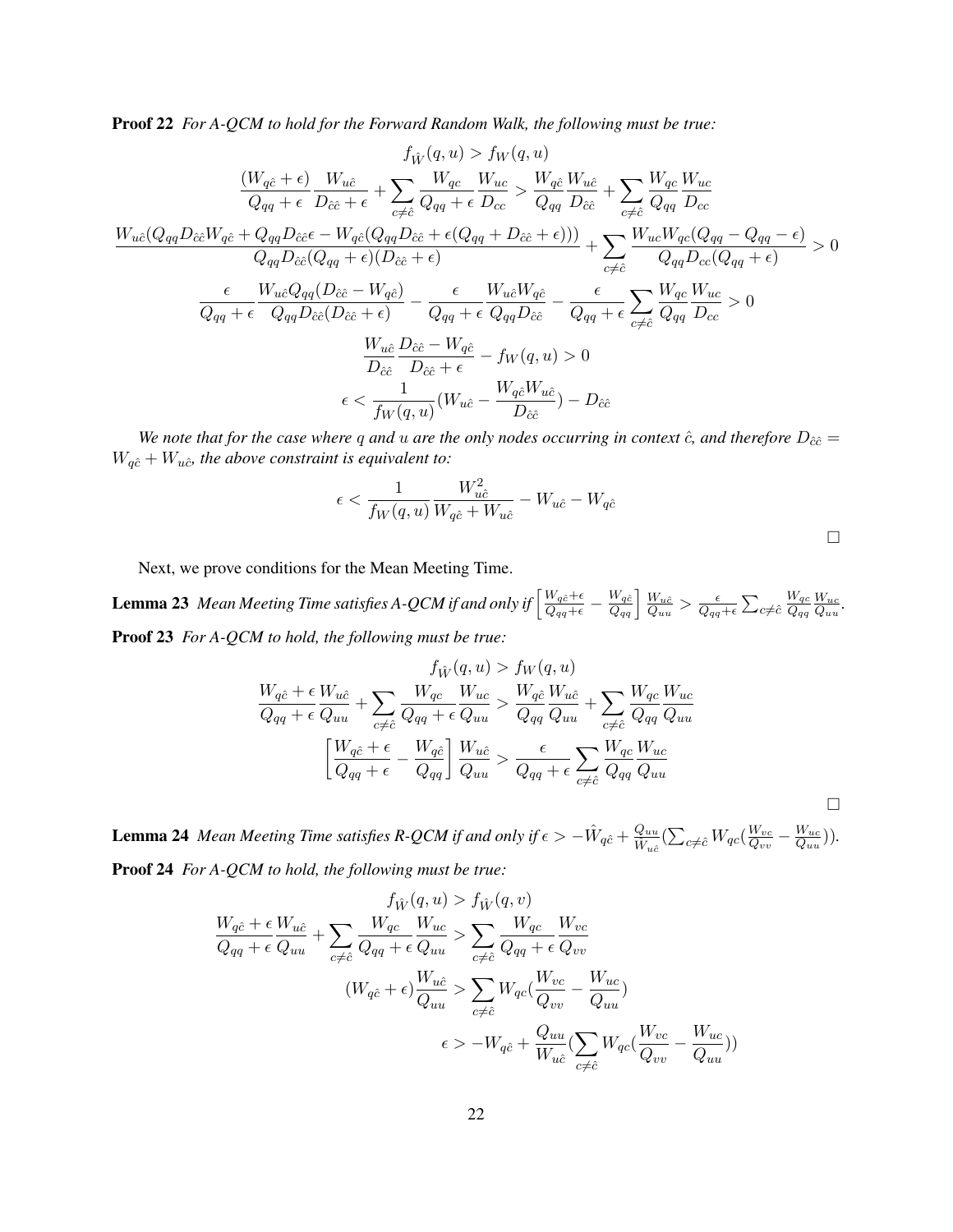Next, we show that RWS satisfies A-QCM with an appropriate setting of the s parameter.

Lemma 25 *RWS satisfies A-QCM if and only if*  $s>\frac{1}{D_{\hat{c}\hat{c}}-W_{q\hat{c}}}(W_{q\hat{c}}(D_{\hat{c}\hat{c}}+\epsilon)-Q_{qq}(D_{\hat{c}\hat{c}}-W_{q\hat{c}})+\frac{(D_{\hat{c}\hat{c}}+\epsilon)D_{\hat{c}\hat{c}}}{W_{u\hat{c}}}\sum_{c\neq\hat{c}}$  $W_{qc}W_{uc}$  $\frac{qc^{W}uc}{D_{cc}})$  .

Proof 25

$$
f_{\hat{W}}(q,u) > f_W(q,u) \frac{W_{q\hat{c}} + \epsilon}{s + Q_{qq} + \epsilon} \frac{W_{u\hat{c}}}{D_{\hat{c}\hat{c}} + \epsilon} + \sum_{c \neq \hat{c}} \frac{W_{qc}}{s + Q_{qq} + \epsilon} \frac{W_{uc}}{D_{cc}} > \frac{W_{q\hat{c}}}{s + Q_{qq}} \frac{W_{u\hat{c}}}{D_{\hat{c}\hat{c}}} + \sum_{c \neq \hat{c}} \frac{W_{qc}}{s + Q_{qq}} \frac{W_{uc}}{D_{cc}}
$$

*The lemma is proved by rearranging terms in the last equation.*

#### A.3 Proofs for Target Co-occurrence Monotonicity (TCM)

It is obvious that Common Neighbors satisfies A-TCM and R-TCM, so we omit the proofs. We prove conditions for the Cosine similarity.

**Lemma 26** Cosine similarity satisfies A-TCM if and only if  $\frac{\epsilon W_{q\hat{c}} + \sum_{c} W_{qc}W_{uc}}{\sqrt{W_{c} + \frac{1}{2}W_{c} + \frac{1}{2}W_{c} + \frac{1}{2}W_{c}}}$  $\frac{\epsilon W_{q\hat{c}} + \sum_{c} W_{qc} W_{uc}}{||W_{q:}||_2 \sqrt{||W_{u:}||_2^2 + \epsilon(\epsilon + 2W_{u\hat{c}})}} > f_W(q, u).$ 

Proof 26 *For A-TCM to hold for cosine, the following must be true:*

$$
f_{\hat{W}}(q, u) > f_W(q, u)
$$

$$
\frac{(W_{u\hat{c}} + \epsilon)W_{q\hat{c}} + \sum_{c \neq \hat{c}} W_{qc}W_{uc}}{||W_{q:}||_2 \sqrt{||W_{u:}||_2^2 + \epsilon(\epsilon + 2W_{u\hat{c}})}} > f_W(q, u)
$$

$$
\frac{\epsilon W_{q\hat{c}} + \sum_c W_{qc}W_{uc}}{||W_{q:}||_2 \sqrt{||W_{u:}||_2^2 + \epsilon(\epsilon + 2W_{u\hat{c}})}} > f_W(q, u)
$$

 $\Box$ 

Since the increase of the weight of the target edge doesn't affect other target nodes' Cosine similarities, the condition that the Cosine similarity satisfies R-TCM is exactly the same as those for A-TCM.

The Jaccard similarity, the Pointwise Mutual Information, and the Adamic-Adar similarity do not satisfy A-TCM nor R-TCM since they do not consider the edge weights.

Next, we prove conditions for the Backward Random Walk.

**Lemma 27** Backward Random Walk satisfies A-TCM if and only if  $\epsilon < \frac{1}{f_W(q,u)}(W_{q\hat{c}} - \frac{W_{u\hat{c}}W_{q\hat{c}}}{D_{\hat{c}\hat{c}}}$  $\frac{u\hat{c}^{\mathit{IV}}q\hat{c}}{D_{\hat{c}\hat{c}}}\text{)}-D_{\hat{c}\hat{c}}.$ 

 $\Box$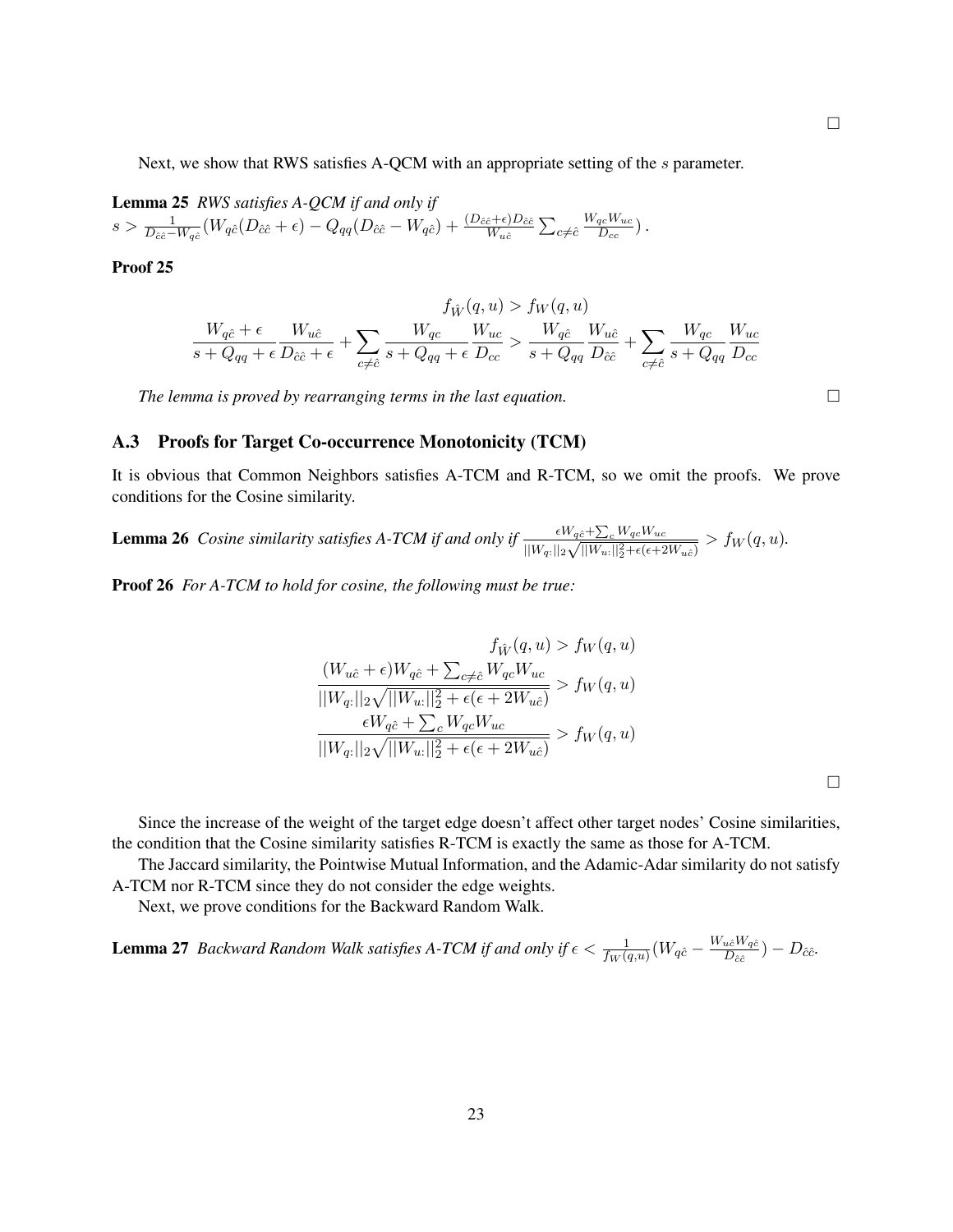Proof 27 *For A-TCM to hold for the Backward Random Walk, the following must be true:*

$$
f_{\hat{W}}(q, u) > f_{W}(q, u)
$$
\n
$$
\frac{(W_{u\hat{c}} + \epsilon)}{Q_{uu} + \epsilon} \frac{W_{q\hat{c}}}{D_{\hat{c}\hat{c}} + \epsilon} + \sum_{c \neq \hat{c}} \frac{W_{qc}}{Q_{uu} + \epsilon} \frac{W_{uc}}{D_{cc}} > \frac{W_{u\hat{c}}}{Q_{uu} \ D_{\hat{c}\hat{c}}} + \sum_{c \neq \hat{c}} \frac{W_{qc}}{Q_{uu} \ D_{\hat{c}\hat{c}}} + \sum_{c \neq \hat{c}} \frac{W_{qc}}{Q_{uu} \ D_{\hat{c}\hat{c}}} + \sum_{c \neq \hat{c}} \frac{W_{ac}}{Q_{uu} \ D_{cc}}
$$
\n
$$
\frac{W_{q\hat{c}}(Q_{uu}D_{\hat{c}\hat{c}} - W_{u\hat{c}}(Q_{uu}D_{\hat{c}\hat{c}} + \epsilon(Q_{uu} + D_{\hat{c}\hat{c}} + \epsilon)))}{Q_{uu}D_{\hat{c}\hat{c}}(Q_{uu} + \epsilon)(D_{\hat{c}\hat{c}} + \epsilon)} + \sum_{c \neq \hat{c}} \frac{W_{uc}W_{qc}(Q_{uu} - Q_{uu} - \epsilon)}{Q_{uu}D_{cc}(Q_{uu} + \epsilon)} > 0
$$
\n
$$
\frac{\epsilon}{Q_{uu} + \epsilon} \frac{W_{q\hat{c}}Q_{uu}(D_{\hat{c}\hat{c}} - W_{u\hat{c}})}{Q_{uu}D_{\hat{c}\hat{c}}(D_{\hat{c}\hat{c}} + \epsilon)} - \frac{\epsilon}{Q_{uu} + \epsilon} \frac{W_{q\hat{c}}W_{u\hat{c}}}{Q_{uu}D_{\hat{c}\hat{c}}} - \frac{\epsilon}{Q_{uu} + \epsilon} \sum_{c \neq \hat{c}} \frac{W_{qc}}{Q_{uu} \ D_{cc}} > 0
$$
\n
$$
\frac{W_{q\hat{c}}}{D_{\hat{c}\hat{c}} \ D_{\hat{c}\hat{c}} + \epsilon} - f_{W}(q, u) > 0
$$
\n
$$
\epsilon < \frac{1}{f_{W}(q, u)}(W_{q\hat{c}} - \frac{W_{u\hat{c}}W_{q\hat{c}}}{D_{\hat{c}\hat{c}}}) - D_{\hat{c}\hat{c
$$

*For the case where* q *and* u are the only nodes occurring in context  $\hat{c}$ , and therefore  $D_{\hat{c}\hat{c}} = W_{u\hat{c}} + W_{q\hat{c}}$ , *the above constraint is equivalent to:*

$$
\epsilon < \frac{1}{f_W(q,u)} \frac{W_{q\hat{c}}^2}{W_{u\hat{c}} + W_{q\hat{c}}} - W_{q\hat{c}} - W_{u\hat{c}}
$$

 $\Box$ 

Since the addition of a weight to the target context doesn't affect other target nodes in TCM for BRW, the condition that BRW satisfies R-TCM is exactly the same of those for A-TCM.

Next, we prove conditions for the Mean Meeting Time.

**Lemma 28** Mean Meeting Time satisfies A-TCM if and only if  $\left[\frac{W_{u\hat{c}}+\epsilon}{Q_{uu}+\epsilon}-\frac{W_{u\hat{c}}}{Q_{qu}}\right]\frac{W_{q\hat{c}}}{Q_{qq}}$  $\frac{W_{q\hat{c}}}{Q_{qq}} > \frac{\epsilon}{Q_{uu}}$  $\frac{\epsilon}{Q_{uu}+\epsilon}\sum_{c\neq\hat{c}}\frac{W_{uc}}{Q_{uu}}$  $Q_{uu}$  $W_{qc}$  $\frac{Wqc}{Q_{qq}}$ .

Proof 28 *For A-TCM to hold, the following must be true:*

$$
\frac{f_{\hat{W}}(q, u) > f_{W}(q, u)}{Q_{uu} + \epsilon} \frac{W_{q\hat{c}}}{Q_{qq}} + \sum_{c \neq \hat{c}} \frac{W_{uc}}{Q_{uu} + \epsilon} \frac{W_{qc}}{Q_{qq}} > \frac{W_{u\hat{c}}}{Q_{uu}} \frac{W_{q\hat{c}}}{Q_{qq}} + \sum_{c \neq \hat{c}} \frac{W_{uc}}{Q_{uu}} \frac{W_{qc}}{Q_{qq}} \left[ \frac{W_{u\hat{c}} + \epsilon}{Q_{uu} + \epsilon} - \frac{W_{u\hat{c}}}{Q_{uu}} \right] \frac{W_{q\hat{c}}}{Q_{qq}} > \frac{\epsilon}{Q_{uu} + \epsilon} \sum_{c \neq \hat{c}} \frac{W_{uc}}{Q_{uu}} \frac{W_{qc}}{Q_{qq}} \n\Box
$$

**Lemma 29** Mean Meeting Time satisfies R-TCM if and only if  $\epsilon (W_{q\hat{c}}-\sum_{c\neq\hat{c}}W_{qc}\frac{W_{vc}}{Q_{vv}})$  $\frac{W_{vc}}{Q_{vv}})> \sum_{c\neq \hat{c}} W_{qc}(\frac{W_{vc}Q_{uu}}{Q_{vv}})$  $\frac{vcQuu}{Q_{vv}}-$ Wuc)*.*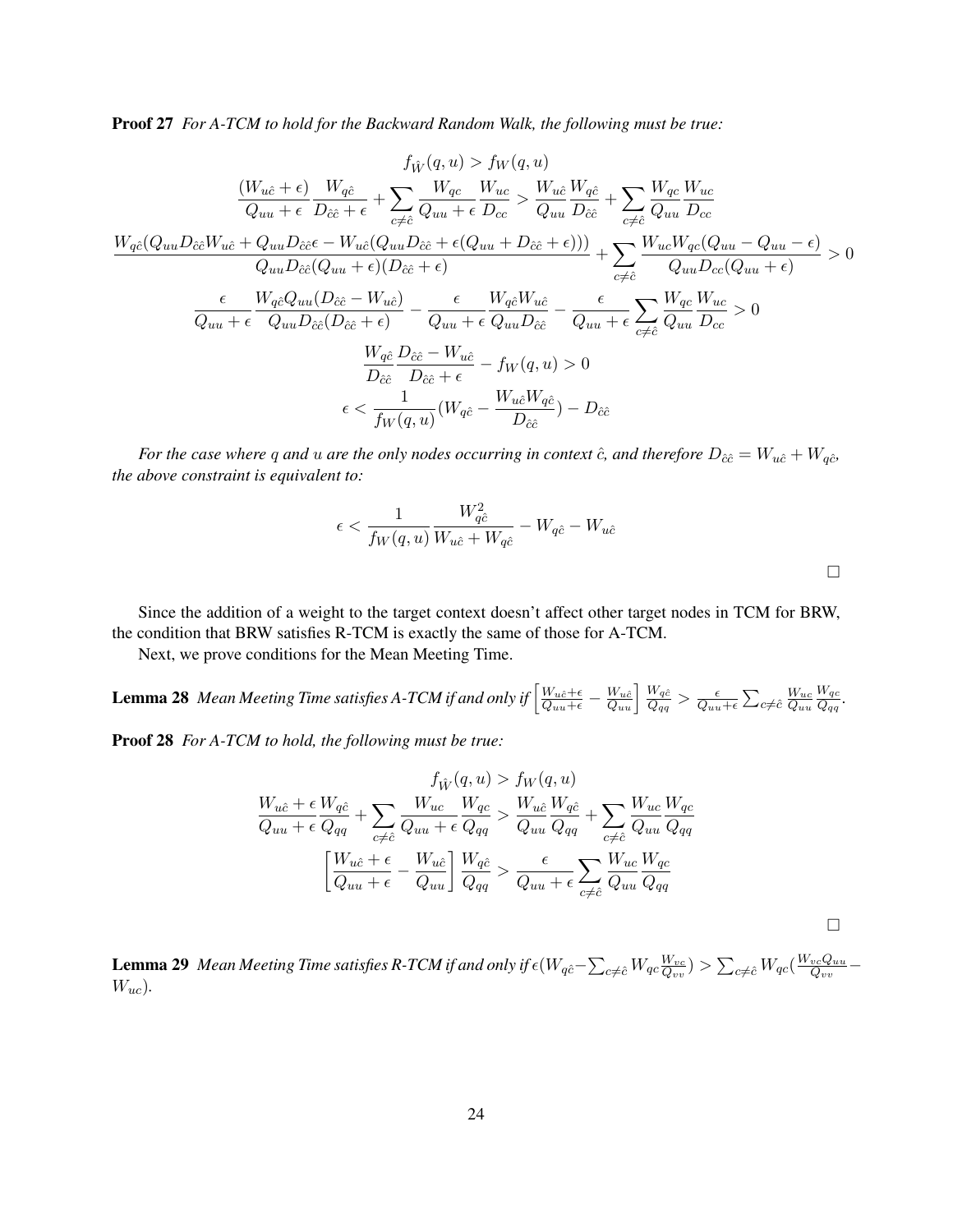Proof 29 *For R-TCM to hold, the following must be true:*

$$
f_{\hat{W}}(q, u) > f_{\hat{W}}(q, v)
$$
  
\n
$$
\frac{W_{q\hat{c}}}{Q_{qq}} \frac{W_{u\hat{c}} + \epsilon}{Q_{uu} + \epsilon} + \sum_{c \neq \hat{c}} \frac{W_{qc}}{Q_{qq}} \frac{W_{uc}}{Q_{uu} + \epsilon} > \sum_{c \neq \hat{c}} \frac{W_{qc}}{Q_{qq}} \frac{W_{vc}}{Q_{vv}}
$$
  
\n
$$
W_{q\hat{c}}(W_{u\hat{c}} + \epsilon) - (Q_{uu} + \epsilon) \sum_{c \neq \hat{c}} W_{qc} \frac{W_{vc}}{Q_{vv}} > -\sum_{c \neq \hat{c}} W_{qc} W_{uc}
$$
  
\n
$$
\epsilon(W_{q\hat{c}} - \sum_{c \neq \hat{c}} W_{qc} \frac{W_{vc}}{Q_{vv}}) > \sum_{c \neq \hat{c}} W_{qc} \frac{W_{vc}Q_{uu}}{Q_{vv}} - W_{uc})
$$

### A.4 Proofs for Diminishing Returns (DR)

It is obvious that Common Neighbors does not satisfy the Diminishing Returns (DR). We prove conditions for the Cosine similarity.

**Lemma 30** *Cosine Similarity satisfies DR if and only if*  $\frac{2\theta^2 + 2\sum_{c \neq \hat{c}, \tilde{c}} W_{qc}W_{uc}}{\sqrt{||W_{qc}||_2^2 + \theta^2}\sqrt{||W_{u}||_2^2 + \theta^2}} - \frac{2\theta^2 + \sum_{c \neq \tilde{c}, \tilde{c}} W_{qc}W_{uc}}{\sqrt{||W_{qc}||_2^2 + 2\theta^2}\sqrt{||W_{u}||_2^2 + 2\theta^2}\sqrt{||W_{u}||_$  $f_W(q, u)$ .

Proof 30 *For DR to hold, the following must be true:*

$$
f_{\hat{W}}(q, u) - f_{W}(q, u) > f_{\tilde{W}}(q, u) - f_{\hat{W}}(q, u)
$$
\n
$$
2f_{\hat{W}}(q, u) > f_{W}(q, u) + f_{\tilde{W}}(q, u)
$$
\n
$$
2f_{\hat{W}}(q, u) > f_{W}(q, u) + f_{\tilde{W}}(q, u)
$$
\n
$$
\frac{2\theta^{2} + 2\sum_{c \neq \hat{c}, \tilde{c}} W_{qc} W_{uc}}{\sqrt{||W_{q:}||_{2}^{2} + \theta^{2}} \sqrt{||W_{u:}||_{2}^{2} + \theta^{2}}} > \frac{\sum_{c \neq \hat{c}, \tilde{c}} W_{qc} W_{uc}}{||W_{q:}||_{2}||W_{u:}||_{2}} + \frac{2\theta^{2} + \sum_{c \neq \hat{c}, \tilde{c}} W_{qc} W_{uc}}{\sqrt{||W_{q:}||_{2}^{2} + 2\theta^{2}}} \sqrt{||W_{u:}||_{2}^{2} + 2\theta^{2}}}
$$
\n
$$
\frac{2\theta^{2} + 2\sum_{c \neq \hat{c}, \tilde{c}} W_{qc} W_{uc}}{\sqrt{||W_{q:}||_{2}^{2} + \theta^{2}} \sqrt{||W_{u:}||_{2}^{2} + \theta^{2}}} - \frac{2\theta^{2} + \sum_{c \neq \hat{c}, \tilde{c}} W_{qc} W_{uc}}{\sqrt{||W_{q:}||_{2}^{2} + 2\theta^{2}} \sqrt{||W_{u:}||_{2}^{2} + 2\theta^{2}}} > \frac{\sum_{c \neq \hat{c}, \tilde{c}} W_{qc} W_{uc}}{||W_{q:}||_{2}||W_{u:}||_{2}}
$$
\n
$$
\frac{2\theta^{2} + 2\sum_{c \neq \hat{c}, \tilde{c}} W_{qc} W_{uc}}{\sqrt{||W_{q:}||_{2}^{2} + \theta^{2}} \sqrt{||W_{u:}||_{2}^{2} + \theta^{2}}} - \frac{2\theta^{2} + \sum_{c \neq \hat{c}, \tilde{c}} W_{qc} W_{uc}}{\sqrt{||W_{q:}||_{2}^{2} + \theta^{2}} \sqrt{||W_{u:}||_{2}^{2} + 2\theta
$$

Next, we prove conditions for the Jaccard Similarity.

**Lemma 31** *Jaccard Similarity satisfies DR if and only if*  $1 > f_W(q, u)$ *.* 

Proof 31 *For DR to hold, the following must be true:*

$$
\frac{|\Gamma(q) \cap \Gamma(u)| + 1}{|\Gamma(q) \cup \Gamma(u)| + 1} - \frac{|\Gamma(q) \cap \Gamma(u)|}{|\Gamma(q) \cup \Gamma(u)|} > \frac{|\Gamma(q) \cap \Gamma(u)| + 2}{|\Gamma(q) \cup \Gamma(u)| + 2} - \frac{|\Gamma(q) \cap \Gamma(u)| + 1}{|\Gamma(q) \cup \Gamma(u)| + 1}
$$

$$
\frac{|\Gamma(q) \cup \Gamma(u)| - |\Gamma(q) \cap \Gamma(u)|}{|\Gamma(q) \cup \Gamma(u)|(|\Gamma(q) \cup \Gamma(u)| + 1)} > \frac{|\Gamma(q) \cap \Gamma(u)| - |\Gamma(q) \cap \Gamma(u)|}{(|\Gamma(q) \cup \Gamma(u)| + 2)(|\Gamma(q) \cup \Gamma(u)| + 1)}
$$

*which is true, since the denominator of the left side is smaller than the right side.*

 $\Box$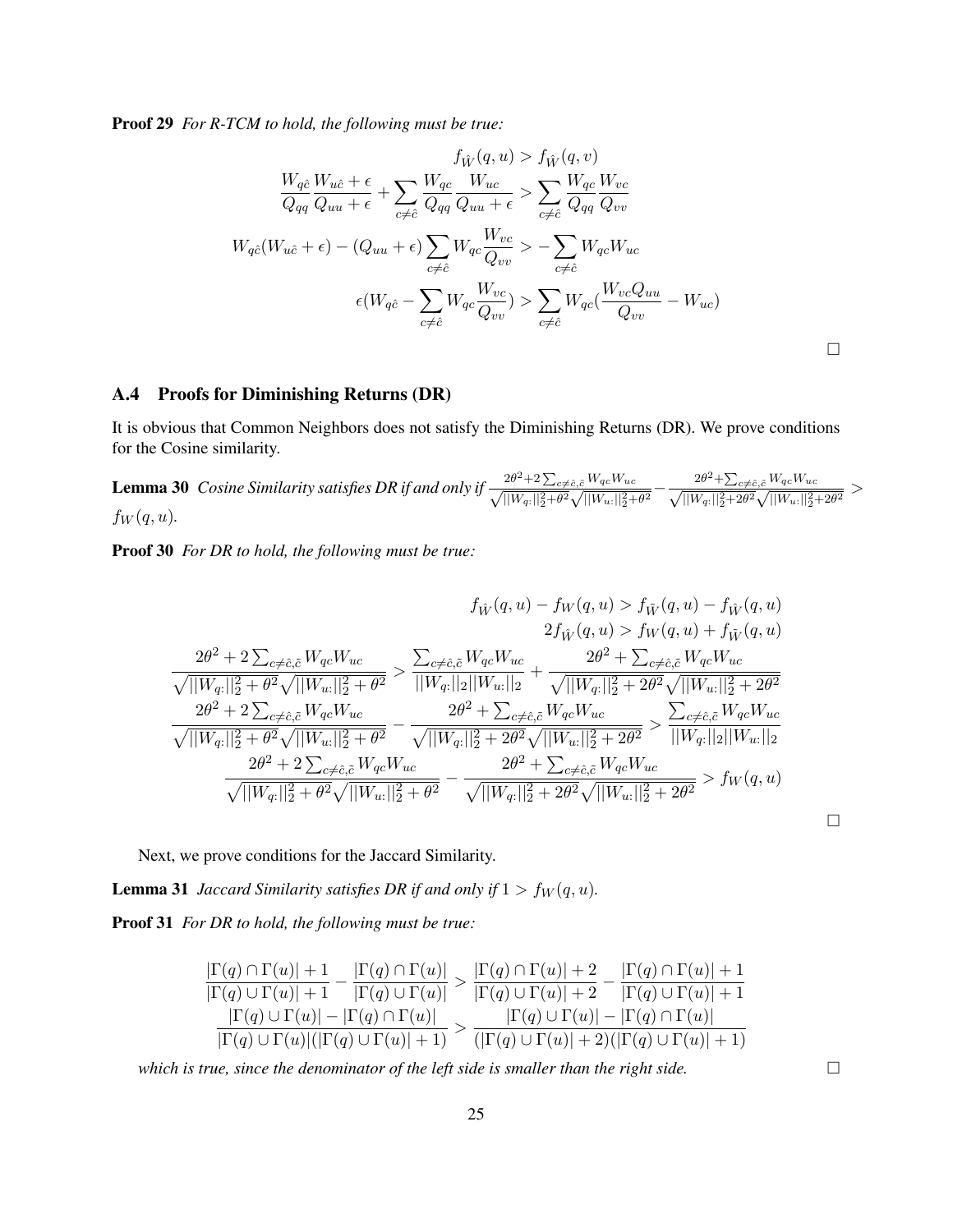Next, we prove conditions for the Pointwise Mutual Information.

**Lemma 32** *Pointwise Mutual Information satisfies DR if and only if*  $\frac{1}{|\Gamma(q)|+|\Gamma(u)|+1}$  >  $f_W(q, u)$ .

Proof 32 *For DR to hold, the following must be true:*

$$
\frac{|\Gamma(q) \cap \Gamma(u)| + 1}{(|\Gamma(q)| + 1)(|\Gamma(u)| + 1)} - \frac{|\Gamma(q) \cap \Gamma(u)|}{|\Gamma(q)||\Gamma(u)|} > \frac{|\Gamma(q) \cap \Gamma(u)| + 2}{(|\Gamma(q)| + 2)(|\Gamma(u)| + 2)} - \frac{|\Gamma(q) \cap \Gamma(u)| + 1}{(|\Gamma(q)| + 1)(|\Gamma(u)| + 1)},
$$
\n
$$
\frac{|\Gamma(q)||\Gamma(u)| - |\Gamma(q) \cap \Gamma(u)|(|\Gamma(q)| + |\Gamma(u)| + 1)}{(|\Gamma(q)| + 1)(|\Gamma(u)| + 1)|\Gamma(q)||\Gamma(u)|} >
$$
\n
$$
\frac{|\Gamma(q)||\Gamma(u)| - |\Gamma(q) \cap \Gamma(u)|(|\Gamma(q)| + |\Gamma(u)| + 1) - 2|\Gamma(q) \cap \Gamma(u)| - 2}{(|\Gamma(q)| + 2)(|\Gamma(u)| + 2)(|\Gamma(q)| + 1)(|\Gamma(u)| + 1)},
$$
\n
$$
\frac{|\Gamma(q)||\Gamma(u)| - |\Gamma(q) \cap \Gamma(u)|(|\Gamma(q)| + |\Gamma(u)| + 1)}{|\Gamma(q)||\Gamma(u)|} >
$$
\n
$$
\frac{|\Gamma(q)||\Gamma(u)| - |\Gamma(q) \cap \Gamma(u)|(|\Gamma(q)| + |\Gamma(u)| + 1) - 2(|\Gamma(q) \cap \Gamma(u)| + 1)}{(|\Gamma(q)| + 2)(|\Gamma(u)| + 2)},
$$

*which is true, since*  $|\Gamma(q)||\Gamma(u)| < (|\Gamma(q)| + 2)(|\Gamma(u)| + 2)$  *and*  $|\Gamma(q) \cap \Gamma(u)| + 1 > 0$ *.* 

 $\Box$ 

Next, we prove conditions for the Forward Random Walk.

**Lemma 33** *Forward Random Walk satisfies DR if and only if*  $\theta > \frac{2D_{\tilde{c}\tilde{c}}D_{\tilde{c}\tilde{c}}}{3D_{\tilde{c}\tilde{c}}-D_{\tilde{c}\tilde{c}}}(f_W(q,u) - \frac{Q_{qq}(D_{\tilde{c}\tilde{c}}-D_{\hat{c}\tilde{c}})}{2D_{\tilde{c}\tilde{c}}D_{\hat{c}\tilde{c}}}$  $\frac{q(D_{\tilde{c}\tilde{c}}-D_{\hat{c}\hat{c}})}{2D_{\tilde{c}\tilde{c}}D_{\hat{c}\hat{c}}}.$ Proof 33 *For DR to hold, the following must be true:*

$$
f_{\hat{W}}(q, u) - f_{W}(q, u) > f_{\tilde{W}}(q, u) - f_{\hat{W}}(q, u)
$$
\n
$$
2f_{\hat{W}}(q, u) > f_{W}(q, u) - f_{\hat{W}}(q, u)
$$
\n
$$
2f_{\hat{W}}(q, u) > f_{W}(q, u) + f_{\tilde{W}}(q, u)
$$
\n
$$
\frac{2\theta^{2}}{Q_{qq} + \theta} \frac{1}{D_{\hat{c}\hat{c}}} + \sum_{c \neq \hat{c}, \tilde{c}} \frac{2W_{qc}}{Q_{qq} + 2\theta} \frac{W_{ac}}{D_{\hat{c}\hat{c}}} + \frac{\theta^{2}}{Q_{qq} + 2\theta} \frac{1}{D_{\hat{c}\hat{c}}} + \sum_{c \neq \hat{c}, \tilde{c}} \frac{W_{qc}W_{uc}}{D_{cc}} \left(\frac{1}{Q_{qq}} + \frac{1}{Q_{qq} + 2\theta}\right)
$$
\n
$$
\theta^{2} \left(\frac{2}{Q_{qq} + \theta} \frac{1}{D_{\hat{c}\hat{c}}} - \frac{1}{Q_{qq} + 2\theta} \frac{1}{D_{\hat{c}\hat{c}}} - \frac{1}{Q_{qq} + 2\theta} \frac{1}{D_{\hat{c}\hat{c}}} - \frac{1}{Q_{qq} + 2\theta} \frac{1}{D_{\hat{c}\hat{c}}} - \frac{1}{Q_{cq} + 2\theta} \frac{1}{D_{\hat{c}\hat{c}}} - \frac{1}{Q_{cq} + 2\theta} \frac{1}{D_{\hat{c}\hat{c}}} - \frac{1}{Q_{cq} + 2\theta} \frac{1}{D_{\hat{c}\hat{c}}} - \frac{1}{Q_{cq} + 2\theta} \frac{1}{D_{\hat{c}\hat{c}}} - \frac{1}{Q_{cq} + 2\theta} \frac{1}{D_{\hat{c}\hat{c}}} - \frac{1}{Q_{cq} + 2\theta} \frac{1}{D_{\hat{c}\hat{c}}} - \frac{1}{Q_{cq} + 2\theta} \frac{1}{D_{\hat{c}\hat{c}}} - \frac{1}{Q_{cq} + 2\theta} \frac{1}{D_{\hat{c}\hat{c}}} - \frac{1}{Q_{cq} + 2\theta} \frac{1}{D_{\hat{c}\
$$

Next, we prove conditions for the Backward Random Walk.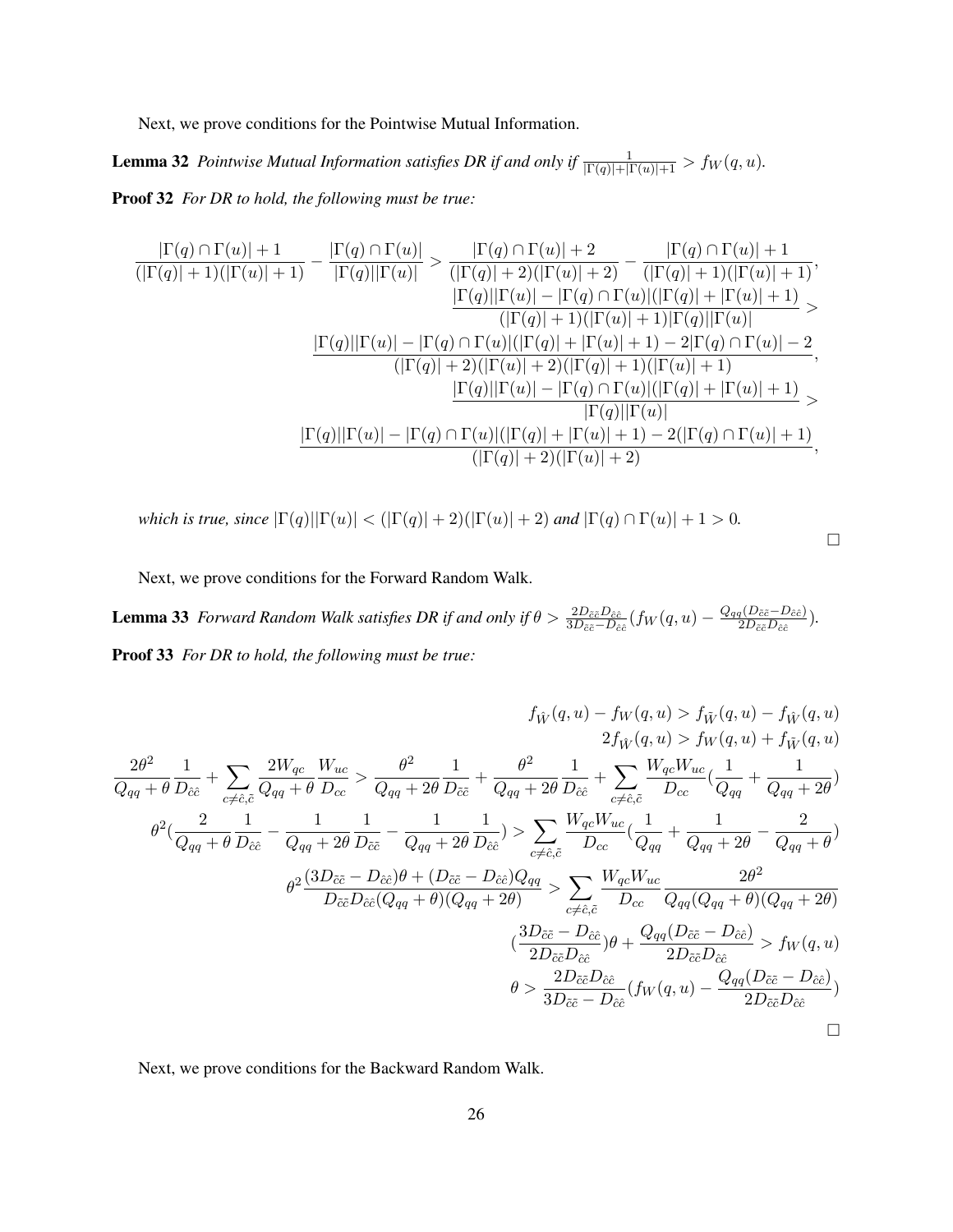**Lemma 34** *Backward Random Walk satisfies DR if and only if*  $\theta > \frac{2D_{\tilde{c}\tilde{c}}D_{\tilde{c}\tilde{c}}}{3D_{\tilde{c}\tilde{c}}-D_{\tilde{c}\tilde{c}}}(f_W(q,u) - \frac{Q_{uu}(D_{\tilde{c}\tilde{c}}-D_{\hat{c}\tilde{c}})}{2D_{\tilde{c}\tilde{c}}D_{\hat{c}\tilde{c}}}$  $\frac{u(D\tilde{c}\tilde{c}-D\hat{c}\hat{c})}{2D_{\tilde{c}\tilde{c}}D_{\hat{c}\hat{c}}}$ ). Proof 34 *For DR to hold, the following must be true:*

$$
f_{\hat{W}}(q, u) - f_{W}(q, u) > f_{\hat{W}}(q, u) - f_{\hat{W}}(q, u)
$$
\n
$$
2f_{\hat{W}}(q, u) > f_{W}(q, u) + f_{\hat{W}}(q, u)
$$
\n
$$
2f_{\hat{W}}(q, u) > f_{W}(q, u) + f_{\hat{W}}(q, u)
$$
\n
$$
2f_{\hat{W}}(q, u) > f_{W}(q, u) + f_{\hat{W}}(q, u)
$$
\n
$$
\frac{2\theta^{2}}{Q_{uu} + \theta} \frac{1}{D_{\hat{c}\hat{c}}} + \sum_{c \neq \hat{c}, \tilde{c}} \frac{2W_{uc}}{Q_{uu} + 2\theta} \frac{W_{ac}}{D_{\hat{c}\hat{c}}} + \sum_{c \neq \hat{c}, \tilde{c}} \frac{W_{uc}W_{qc}}{D_{cc}} \left(\frac{1}{Q_{uu}} + \frac{1}{Q_{uu} + 2\theta}\right)
$$
\n
$$
\theta^{2} \left(\frac{2}{Q_{uu} + \theta} \frac{1}{D_{\hat{c}\hat{c}}} - \frac{1}{Q_{uu} + 2\theta} \frac{1}{D_{\hat{c}\hat{c}}} - \frac{1}{Q_{uu} + 2\theta} \frac{1}{D_{\hat{c}\hat{c}}} \right) > \sum_{c \neq \hat{c}, \tilde{c}} \frac{W_{uc}W_{qc}}{D_{cc}} \left(\frac{1}{Q_{uu}} + \frac{1}{Q_{uu} + 2\theta} - \frac{2}{Q_{uu} + \theta}\right)
$$
\n
$$
\theta^{2} \frac{(3D_{\tilde{c}\tilde{c}} - D_{\hat{c}\hat{c}})\theta + (D_{\tilde{c}\tilde{c}} - D_{\hat{c}\hat{c}})Q_{uu}}{D_{\tilde{c}\tilde{c}}D_{\hat{c}\tilde{c}}Q_{uu} + \theta \left(Q_{uu} + 2\theta\right)} \right) \leq \sum_{c \neq \hat{c}, \tilde{c}} \frac{W_{uc}W_{qc}}{D_{cc}} \left(\frac{1}{Q_{uu} + \theta} \frac{2\theta^{2}}{Q_{uu} + \theta} \right)
$$
\n
$$
\left(\frac{3D_{\tilde{c}\tilde{c}} - D
$$

Next, we prove conditions for the Mean Meeting Time.

**Lemma 35** Mean Meeting Time satisfies DR if and only if  $3\theta^2 + (Q_{qq} + Q_{uu})\theta > (2\theta^2 + 3(Q_{qq} + Q_{uu})\theta +$  $Q_{qq}^2 + Q_{uu}^2 + Q_{qq}Q_{uu}$ )  $f_W(q, u)$ .

Proof 35 *For DR to hold, the following must be true:*

$$
f_{\hat{W}}(q, u) - f_{W}(q, u) > f_{\hat{W}}(q, u) - f_{\hat{W}}(q, u),
$$
  
\n
$$
2f_{\hat{W}}(q, u) > f_{W}(q, u) + f_{\hat{W}}(q, u),
$$
  
\n
$$
2(\sum_{c \neq \hat{c}, \tilde{c}} \frac{W_{qc}}{Q_{qq} + \theta} \frac{W_{uc}}{Q_{uu} + \theta}) + 2 \frac{\theta}{Q_{qq} + \theta} \frac{\theta}{Q_{uu} + \theta})
$$
  
\n
$$
(\sum_{c \neq \hat{c}, \tilde{c}} \frac{W_{qc}}{Q_{qq} - Q_{uu}}) + (\sum_{c \neq \hat{c}, \tilde{c}} \frac{W_{qc}}{Q_{qq} + 2\theta} \frac{W_{uc}}{Q_{uu} + 2\theta}) + 2 \frac{\theta}{Q_{qq} + 2\theta} \frac{\theta}{Q_{uu} + 2\theta},
$$
  
\n
$$
\frac{2\theta^2(3\theta^2 + (Q_{qq} + Q_{uu})\theta)}{(Q_{qq} + \theta)(Q_{uu} + \theta)(Q_{qq} + 2\theta)(Q_{uu} + 2\theta)})
$$
  
\n
$$
\sum_{c \neq \hat{c}, \tilde{c}} W_{qc} W_{uc} (\frac{1}{Q_{qq} Q_{uu}} + \frac{1}{(Q_{qq} + 2\theta)(Q_{uu} + 2\theta)} - \frac{2}{(Q_{qq} + \theta)(Q_{uu} + \theta)}),
$$
  
\n
$$
3\theta^2 + (Q_{qq} + Q_{uu})\theta > \sum_{c \neq \hat{c}, \tilde{c}} \frac{W_{qc} W_{uc}}{Q_{qq} Q_{uu}} (2\theta^2 + 3(Q_{qq} + Q_{uu})\theta + Q_{qq}^2 + Q_{uu}^2 + Q_{qu} Q_{uu}),
$$
  
\n
$$
3\theta^2 + (Q_{qq} + Q_{uu})\theta > (2\theta^2 + 3(Q_{qq} + Q_{uu})\theta + Q_{qq}^2 + Q_{uu}^2 + Q_{qq} Q_{uu})f_W(q, u).
$$

 $\Box$